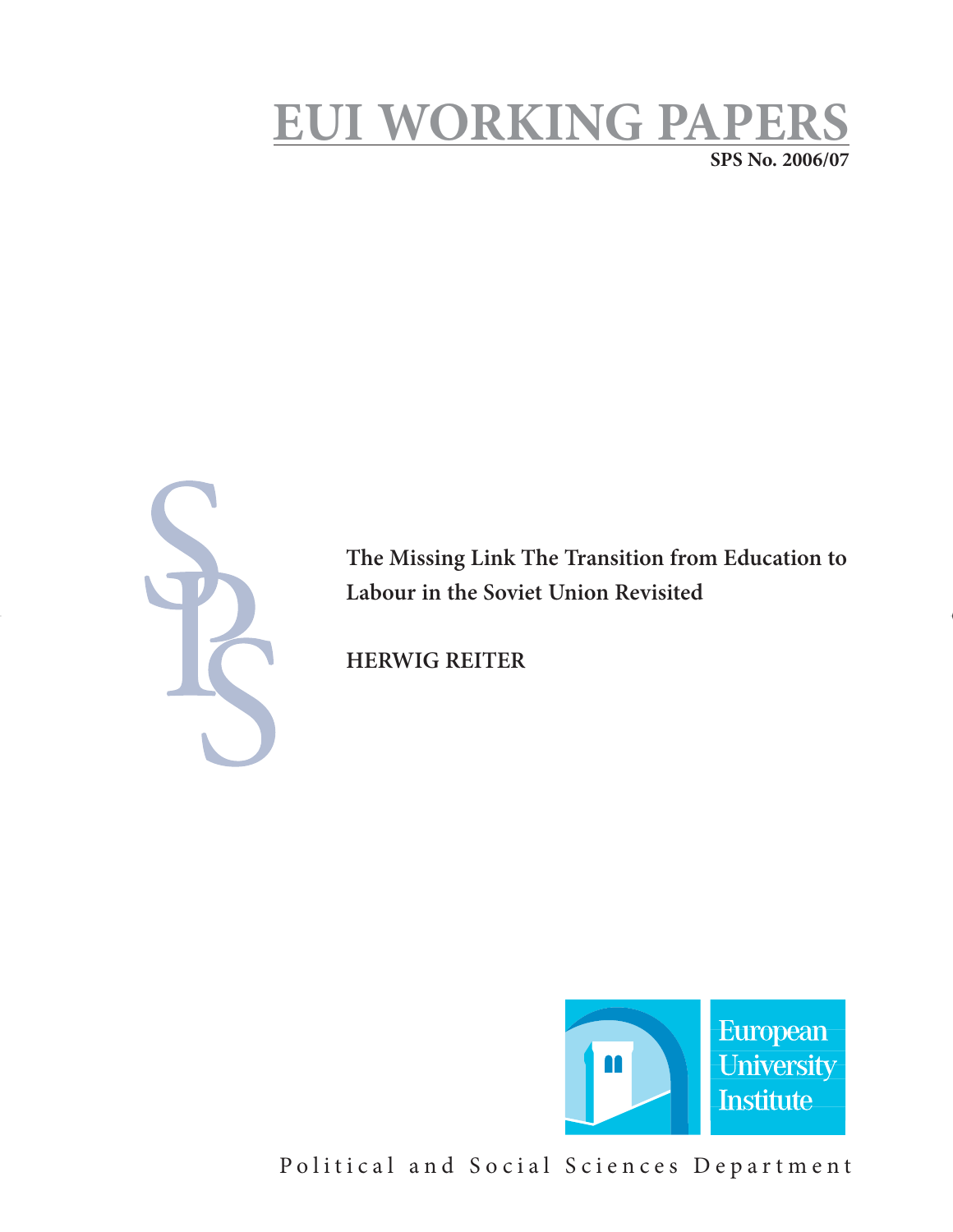## **EUROPEAN UNIVERSITY INSTITUTE DEPARTMENT OF POLITICAL AND SOCIAL SCIENCES**

*The Missing Link The Transition from Education to Labour in the Soviet Union Revisited* 

**HERWIG REITER**

EUI Working Paper **SPS** No. 2006/07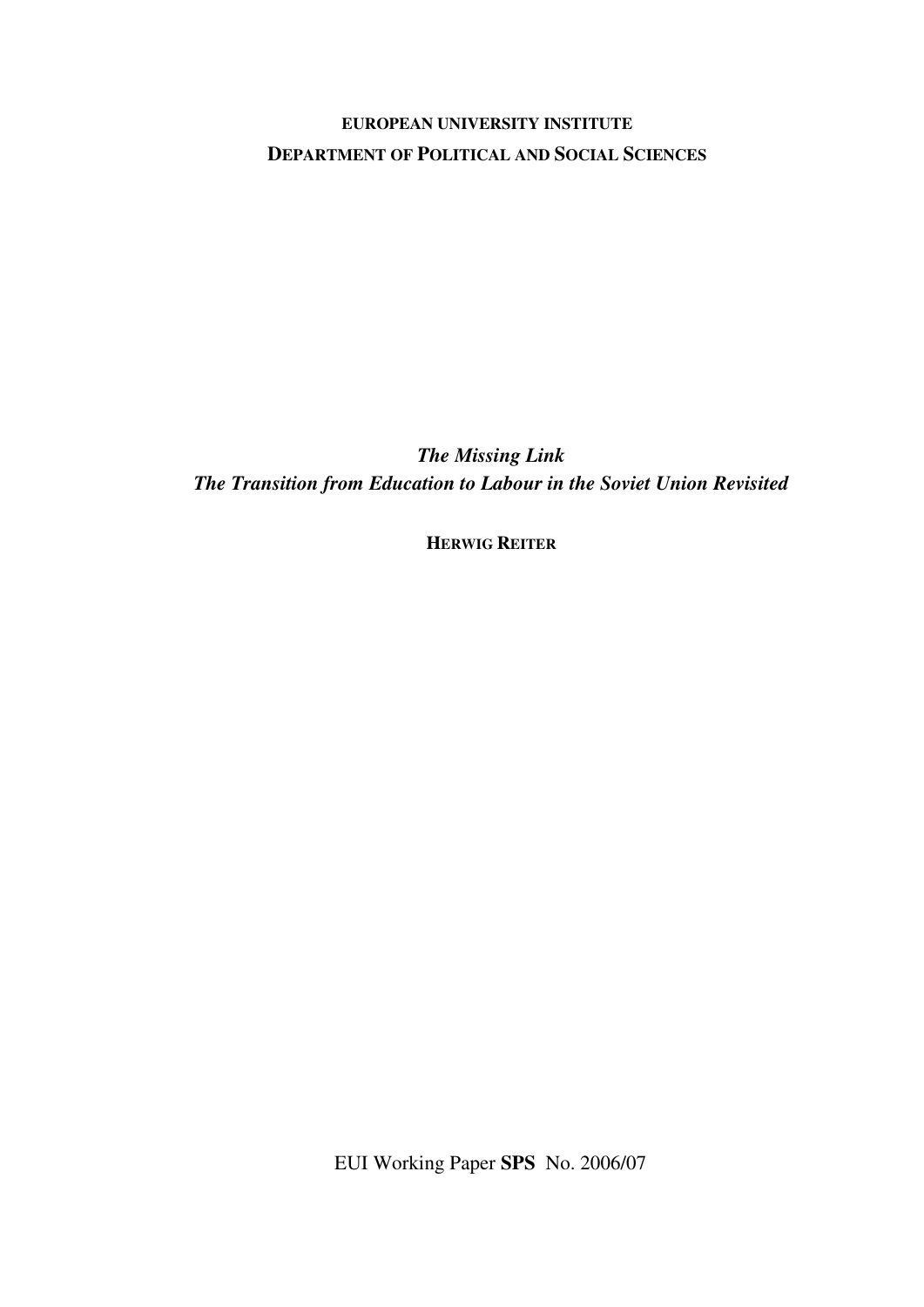This text may be downloaded for personal research purposes only. Any additional reproduction for such purposes, whether in hard copy or electronically, requires the consent of the author(s), editor(s). If cited or quoted, reference should be made to the full name of the author(s), editor(s), the title, the working paper or other series, the year, and the publisher.

The author(s)/editor(s) should inform the Political and Social Sciences Department of the EUI if the paper is to be published elsewhere, and should also assume responsibility for any consequent obligation(s).

ISSN 1725-6755

© 2006 Herwig Reiter

Printed in Italy European University Institute Badia Fiesolana I – 50016 San Domenico di Fiesole (FI) Italy

http://www.eui.eu/ http://cadmus.eui.eu/dspace/index.jsp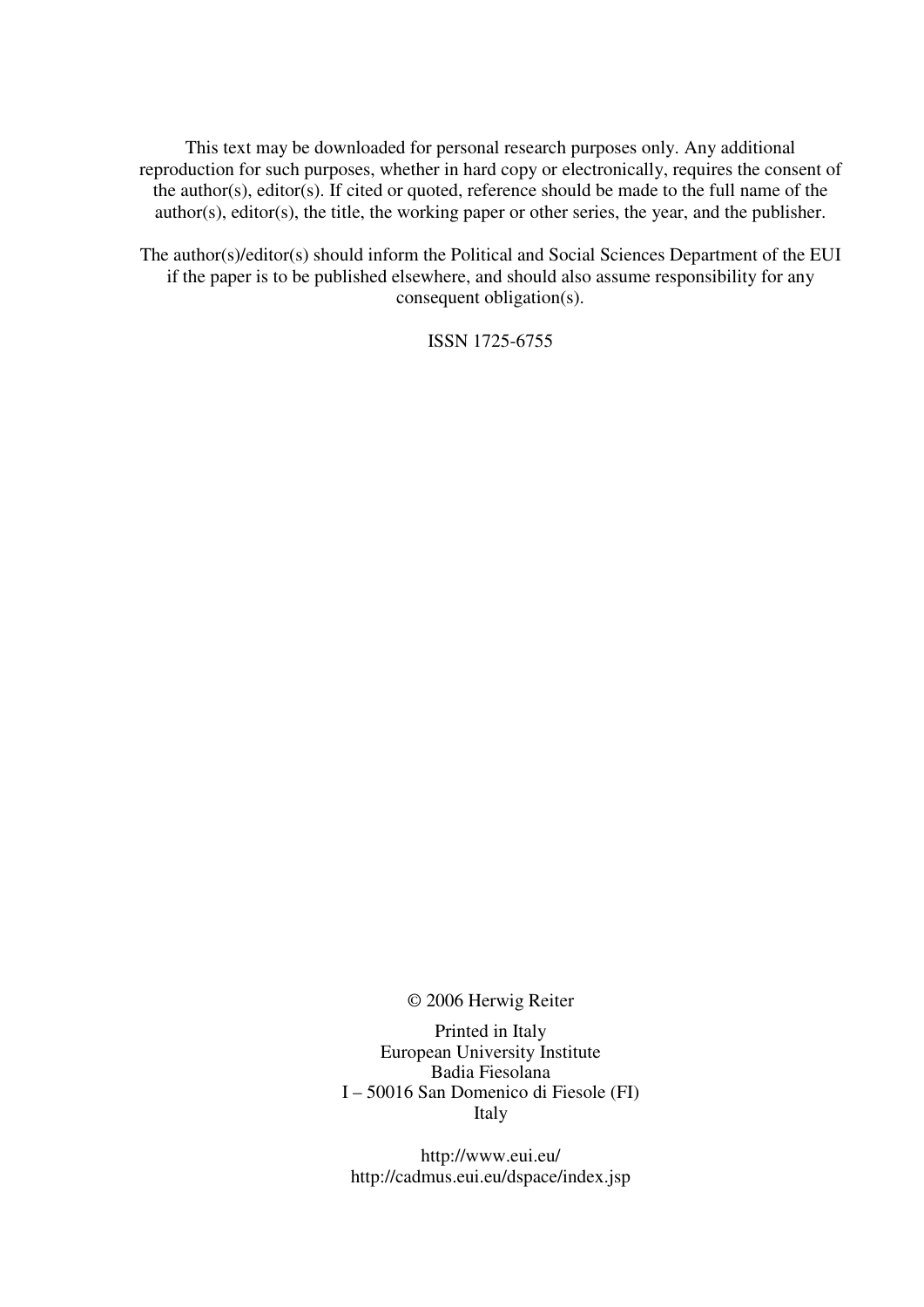## **Abstract**

The post-communist assessment of communist youth transitions to work is at risk of exaggerating the assumption of previously existing predefined and predictable channels into work. In order to allow a somewhat refined picture of the Soviet case the paper reviews the main ways, in which the Soviet system tried to take hold of young people as a human resource. They were subject to labour planning and job placement as well as education for labour. The meeting point of these two mechanisms, i.e. the intersection of labour planning and educational transitions, left considerable space for informal job matching. After introducing and discussing early roots and main institutions of Soviet labour planning, the Soviet version of educating for labour including its institutional backbone, the three-track system of education and its main destinations, is reviewed. Finally, the mechanisms and shortcomings of posteducational youth placement in the USSR are discussed. The evidence indicates that, on the one hand, educational determinism is untenable - first, due to the relative status of education within the whole complex of transition arrangements, and second due to the fact that outcome assumptions and expectations attached to the idealised internal and external 'role' of certain tracks were thwarted by its incompatibility with the economy's actual manpower needs. On the other hand, institutional determinism is untenable because the reality of matching processes obviously involved a considerable degree of agency on the part of individuals. The concluding remarks plea for a reassessment of youth transitions also in market contexts.

#### **Keywords**

USSR, Soviet Union, education, school, labour, work, unemployment, transition, youth, young people.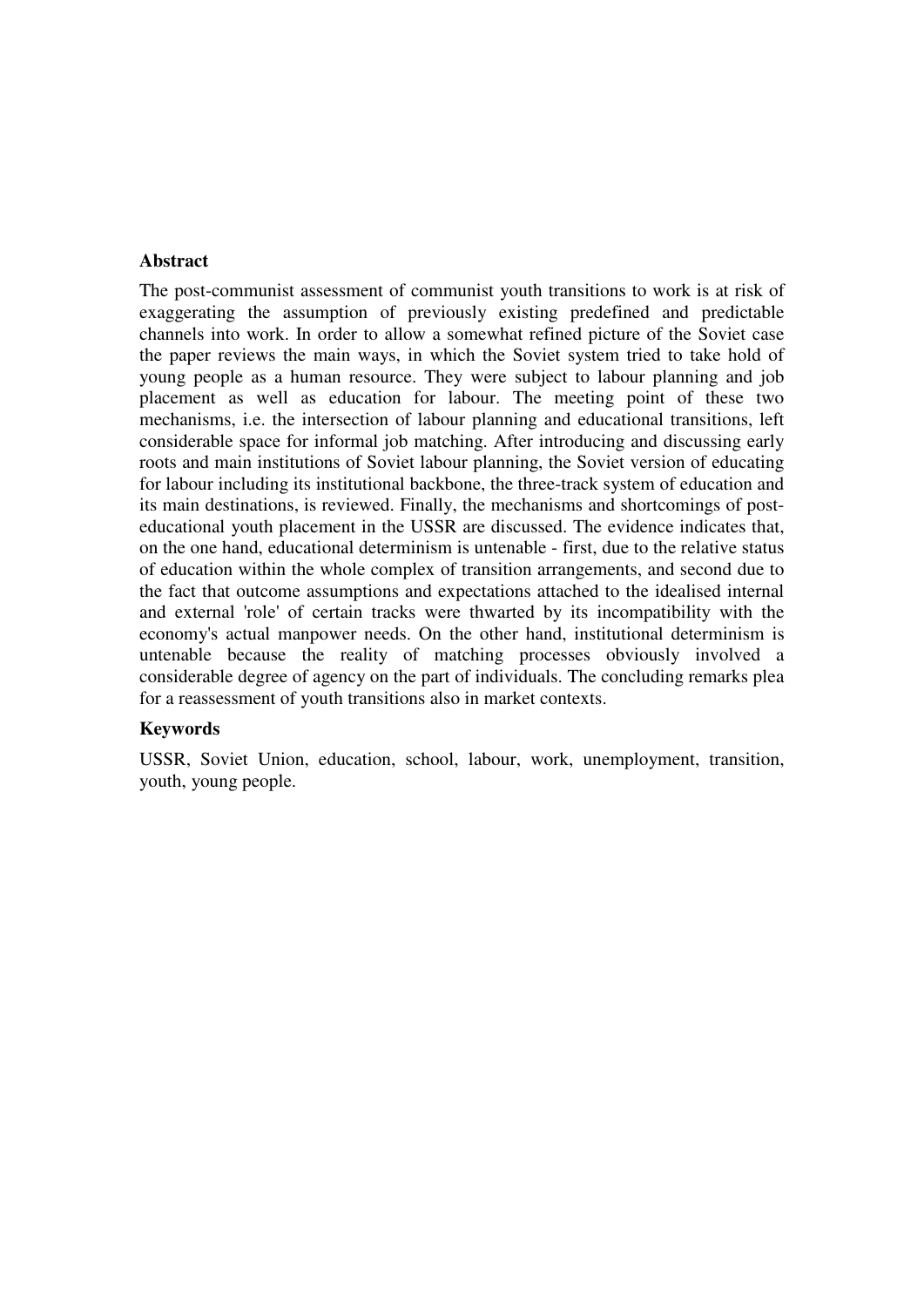## **Acknowledgements**

I want to thank Jules Peschar, Arfon Rees, Ulrike Mühlberger as well as two anonymous referees for most useful comments, criticism and additional references that helped to improve the argument.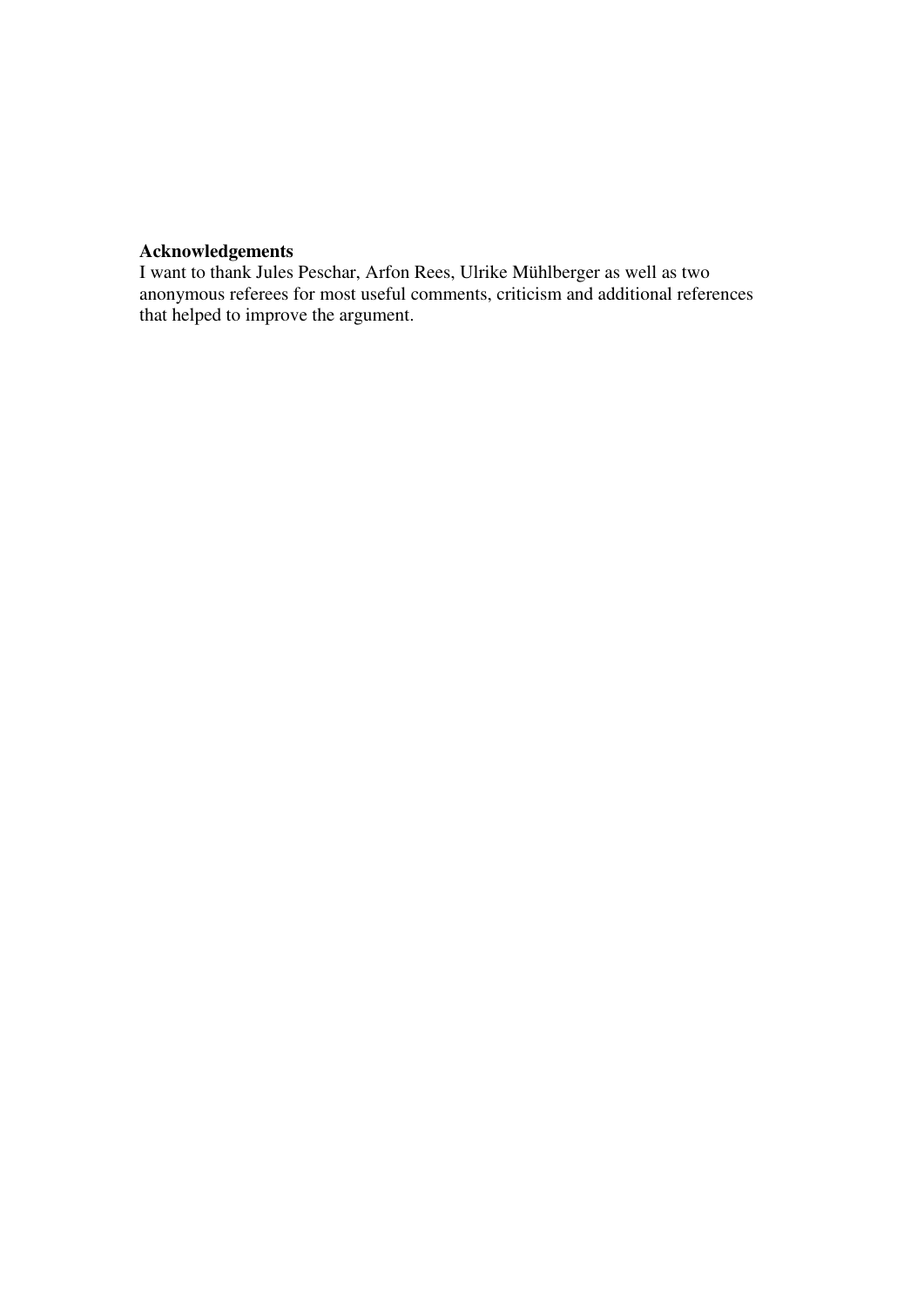## **Introduction**

The institutional establishment of predictable links between young people's education and their labour market entry has never been complete - neither in 'welfare capitalist countries' where the state generally controls education but employment is allocated according to market mechanisms, nor in communist countries where it was through central planning that the 'close functional fit between labour demand and labour supply' was expected (Wallace/Kovatcheva 1998: 85-86). While it seems easy to accept shortcomings of matching mechanisms in the context of market democracies, it is more difficult to associate them with the general image of socialism.<sup>1</sup> One source of possible misunderstanding with regard to the latter is the relationship between ideological underpinning and organisational features as well as actual behaviour. Different from democratic societies this dual relationship has been *explicit* in socialist societies*,* but, as I argue in this paper, far from flawless. Refined knowledge of the shape this relationship assumed is crucial for an understanding of where it will possibly develop.

Also the post-communist assessment of communist youth transitions to work is at risk of exaggerating the assumption of previously existing predefined and predictable channels into work. The directions of potential misconception are manifold; I restrict myself here to two variations of such an idealisation. First, the significance or primacy of education in the Soviet context tends to be neither questioned nor relativised (*'educational fallacy'*). Second, the stereotypical image of (young) people under socialism tends to assume their passivity and heteronomy vis-à-vis institutional arrangements (*'institutional fallacy'*). Obviously these two strands of argumentation that are exemplified in the following can go hand in hand.<sup>2</sup>

First, the study of youth transitions into the world of work in Western market-based economies is characterised by a strong assumption of a primacy of education over labour market outcomes. It is believed, and empirically substantiated, 'that educational *systems* define occupational opportunities for individuals at entry into the labour market' (Allmendinger (1989:  $232$ ; original emphasis).<sup>3</sup> Yet, this postulate, a good hypothesis usually, seems to narrow down the ex-post perspective on the Soviet case. For the sake of hypothesis formulation in the context of quantitative post-communist youth transition research as it were, the usually brief and formulaic reviews of the former Soviet educational system and the mechanisms of allocation emphasise their strongly deterministic character (Toomse 2003: 271-272; Kogan/Unt 2005: 225; Saar 2005: 519). Where the discussion of the education system is granted more space these features are exaggerated and variations in outcome are attributed to differences in the organisation of education in the Soviet republics (Titma/Saar 1995, Saar 1997). Alternatively, as it seems difficult to acknowledge effects of meritocratic features in the context of a command economy sometimes despite clues in the data, education has the status of an important but essentially empty label in a society where job assignments are considered comprehensive and mobility state-sponsored and, thus, subjected to the arbitrariness of the party and its agents (Titma et al. 2003). Gerber

<sup>&</sup>lt;sup>1</sup> I use of the terms 'socialist/socialism' respectively 'communist/communism' somewhat arbitrarily and without referring to distinctions that are relevant for certain academic discourses (e.g. Kornai 1992:  $9-11$ ).

 $2$  Strictly speaking, the first is a special case of the second.

<sup>&</sup>lt;sup>3</sup> Many references could be listed here to exemplify this approach; for one recent and indicative article see Müller (2005).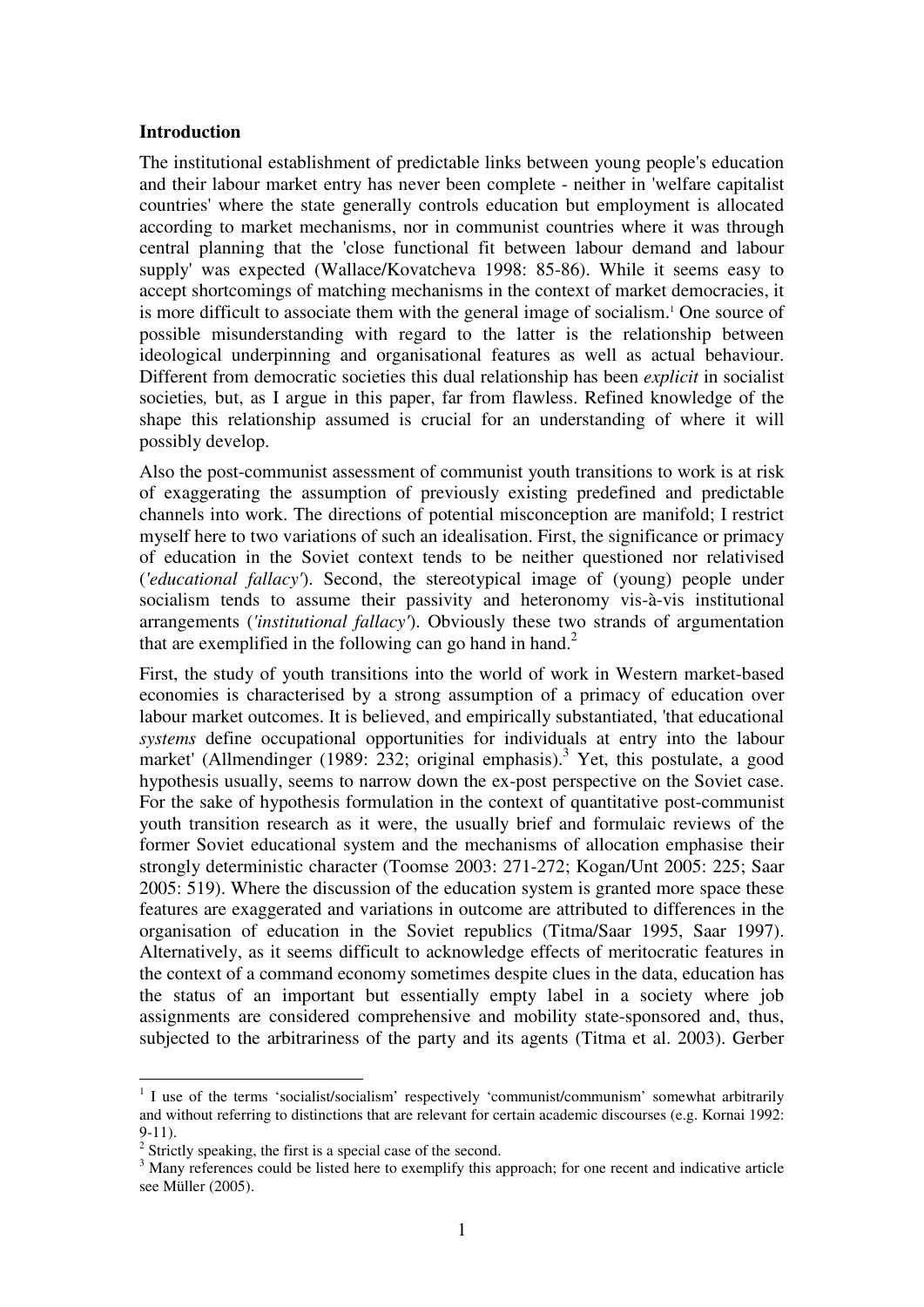(2003), on the other hand, prefers to additionally emphasise the effects of a 'credential-based labour market*'* in the Soviet Union (ibid: 245-246) – with markets requiring the changeable weight of some kind of utility value attached to individuals. Studying the link between educational attainment and first occupational class in Soviet and post-Soviet Russia he cannot, within the limits of his approach, find evidence of dramatically different transition patterns despite institutional change. In view of this persistence of stratification patterns throughout the societal and institutional transformation he finally recommends the consideration of 'noninstitutional factors' like 'specific policies shaping the structure of incentives for different courses of action' (ibid. 270). From my point of view all these examples of assessing the Soviet context suffer from an inadequate universalisation of the time line (of the individual transition) implicit in the notion 'school-to-work'. What constitutes an *'educational fallacy'* is exactly the premature and retrospective inference of causal relations from the standpoint of currently fruitful 'Western' hypotheses with regard to the education-employment association to Soviet contexts.<sup>4</sup>

A second form of misconception in post-communism research apparently consists in mistaking the institutional arrangements as defining individual action. In general this question addresses the dualism of structure and agency that is at the core of sociological research. For instance, Goffman (1990) writes programmatically about the behaviour and knowledge of participants in 'total institutions': 'Whenever worlds are laid on, underlives develop' (ibid: 305). People find alternative ways to 'work the system' (210) and to make 'secondary adjustments' (189). Without necessarily equating the socialist, or here: Soviet system with a total institution it is obvious that the systemic inconsistency between ideological as well as organisational superstructure and the sphere of experiences needs to be taken into consideration - an omnipresent phenomenon that could be called 'duality of socialist reality'. The common tendency to consider institutions and ideologies as omnipotent explanatory factors of the functionality of the socialist system and the action of its people, readily reproduces the 'normative-ideological semantics' of a socialist society itself, as Wingens (1999: 274) puts it in his review of the GDR case; yet, it falls short in describing socialist realities. Contrasting the job allocation guidelines with realities of job transitions in the GDR on the basis of a longitudinal study of graduates from university and apprenticeship of the year 1985, Wingens (ibid.) finds that there were many ways of circumventing the straitjacket of official allocation mechanisms. Qualitative material shows that people knew well how to make use of networks, informal contacts etc. in order to get closer to their own ideas of what, how, and where they wanted to work. Despite the factual validity and relevance of the 'semantics of command economy' for both action and reflection upon society, people were by no means passive, heteronomous or incompetent to take action. Even if it were common to rationalise one's own experiences as exceptions to the rule, it would be erroneous to assume individual transitions to have followed the logic of predictability only. This rare example of methodically innovative post-communist research into communism<sup>5</sup> confronts idealised transition structures with actual

<sup>&</sup>lt;sup>4</sup> I included here only references that deal with post-Soviet countries. Research covering other postcommunist countries includes, for instance, Bynner/Koklyagina (1995), Roberts (1998), Roberts/Fagan (1999), Sackmann et al. (2000), Kovacheva (2001), Matthes (2002), Robert/Bukodi (2002), Katus et al.  $(2002)$ . Some of the arguments would apply also to these contributions.

Methodological alternatives for a possible refinement of research in order to overcome fallacies like these are discussed in Kelle (2001).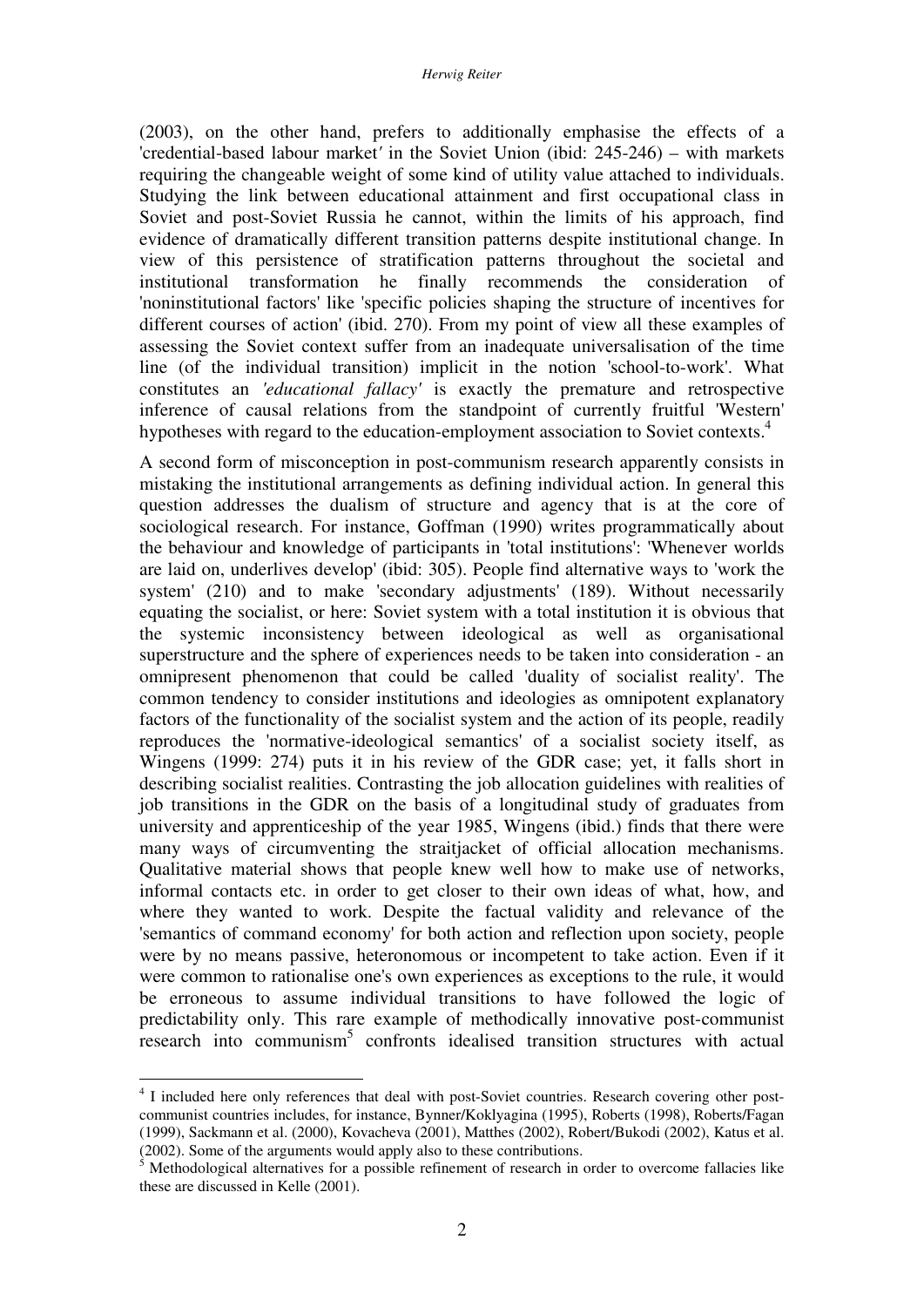transition experiences and convincingly exposes potential pitfalls of disregarding unintended and 'non-institutional' features on the level of biographical action. What constitutes an *'institutional fallacy',* to use a term introduced by Allport (1927), is the reproduction of ideologically suggested features of the former system by stressing the primacy of institutional arrangements over individual action.

These two potential modes of misconception of the socialist past of societies in transformation and its significance for the ongoing transformation indicate a grey area of research. There is no doubt that the command economy incorporated a comprehensive system of planning and administrative placement. Yet its factual overall relevance is contested and the control of the allocation of labour would never reach the rigour of the system of planning in the area of industrial production. Many work relations were constituted by 'hirings at the gate' and therefore beyond direct state control, which accounted for a comparatively small share of job allocations. On the other hand, the assignment system *did* have importance for school to work transitions of young people because direct influence was applied by placing graduates from educational establishments. But also here, the impact of institutional arrangements remains largely undetermined in its scope and unreflected in its significance for the current transformation. Simplifying assumptions about the features of the system ultimately feed into hypothesis of current research into postcommunist youth transitions and run risk of doing a disservice to both research and subjects.

The purpose of this paper is to contribute to the closing of this knowledge gap by reassessing the particular transitions of Soviet youths. An analysis of the issue for the Soviet case along hypotheses derived from the two dimensions indicated above is impossible due to lack of appropriate data. Instead, I want to present, discuss and evaluate available evidence along these two lines. In this way the evidence remains open, invites for alternative interpretation and should allow the refinement of starting points for research and the generation of alternative hypothesis. Arguments referring to each of the two dimensions are not presented separately; obvious institutional as well as educational shortcomings contrast the alleged features of the system at all levels. In this sense, the paper reviews the main ways, in which the Soviet system tried to take hold of young people as a human resource. They were subject to labour planning and job placement as well as – subsidiarily I would argue – education for labour. The meeting point of these two mechanisms, i.e. the intersection of labour planning and educational preparation, established a space for youth transitions where considerable informal ways of job matching are evident.

The argument is organised into three steps: First, the early roots and the main institutions of Soviet labour planning as long-term consequences of the political commitment to full employment and its relevance for young people are discussed. In a second step, the Soviet version of educating for labour including its institutional backbone, the three-track system of education and its main destinations, is reviewed. In a third and final step I discuss the mechanisms and shortcomings of posteducational youth placement in the USSR. The tentative conclusion assesses the evidence presented against the background of the two potential fallacies indicated. On the one hand, I argue that educational determinism is unsustainable - first, due to the relative status of education within the whole complex of transition arrangements, and second due to the fact that outcome assumptions and expectations attached to the idealised internal and external 'role' of certain tracks were thwarted by its incompatibility with the economy's actual manpower needs. On the other hand,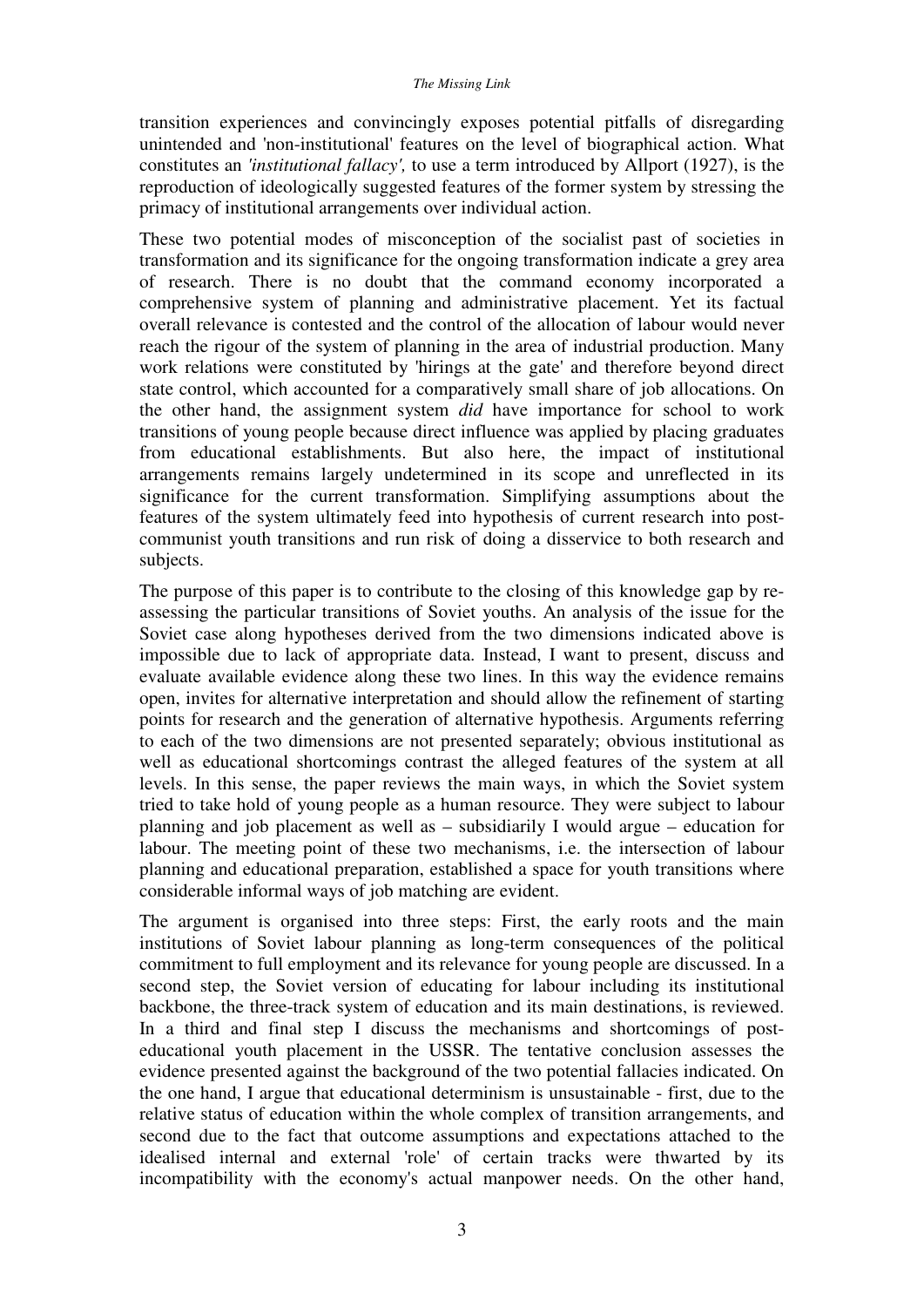institutional determinism is unsustainable because the reality of matching processes obviously involved considerable activity on the part of individuals. Yet, the assessment of the scope of agency is more difficult as original (qualitative) empirical evidence is not available here.

Two qualifications need to be made. First, I depend on work done by individual, mainly Western scholars. This is for reasons of language and in order to avoid official Soviet sources of dubious quality by relying on more competent filters. Second, the argument sometimes needs to generalise as variations in terms of space and time cannot be fully integrated here. Needless to say, I cannot, like Kornai (1992) in his phenomenology of the 'classical socialist system', provide a prototypical representation of an 'intertemporal average' (ibid: 21). Some of the points made have general validity, most refer to the time of the 1970s to the mid 1980s. Besides, the late educational reforms adopted in 1984 and 1988 have never been fully implemented.

## **Labour planning in the USSR – its early roots and its short breath**

## *Early roots and main institutions*

 $\overline{a}$ 

Unemployment that had accompanied the 'New Economic Policy' was a massive problem in Soviet Russia during the 1920s, both socially and politically. Its eradication in the first year of the succeeding decade, which had consequently been exploited as an intended political success and future key feature of Soviet society, actually came as a 'surprise' and side product of other measures introduced earlier to tighten the labour discipline, especially the abolition of unemployment benefits (Christian 1985). In the official discourse, however, it was during the autumn of the year 1930 when the final steps towards the 'complete elimination of unemployment' were taken by Soviet leaders. Key officials of the (supposedly unsuccessful) the People's Commissariat of labour, were removed from their positions and unemployed persons refusing to take any job offer were removed from the register. The terms 'labour exchange' and 'labour market' were declared inappropriate and the need to strengthen the element of planned control was emphasised (Davis 1986). Already at the end of the year 1930 the labour exchanges were turned into institutions of labour administration; 'systematic estimates and the planned distribution of available manpower' were their main tasks. Finally, in order to control the flow of rural labour into industrial urban areas the decision to establish a labour-recruiting organisation (*Orgnabor*) covering rural areas was taken in 1931. From that time on the idea of controlled labour allocation was institutionalised and the moment of planning labour remained central to both the Soviet economy as well as the self-understanding of socialism as a superior form of economic organisation.<sup>6</sup>

Issues of labour mobility were subject to a changeful development in the history of the USSR. Without being able to go into detail here some rough indication shall be given: In the 1940s the level of restrictions applied on labour mobility was at its peak. In view of the coming war (in the USSR from 1941) labour legislation got more and more restrictive and quitting a job without the employer's permission was denied and,

<sup>&</sup>lt;sup>6</sup> Despite the questionable success of planned recruitment and the unbroken importance of traditional forms of hiring, the superiority of the system was maintained ideologically. As Manevich (1982: 248) writes in his article on 'labor' for the 'Great Soviet Encyclopedia': The planned nature of labor organization is the most important feature of socialist labor and its great advantage over capitalist labor.'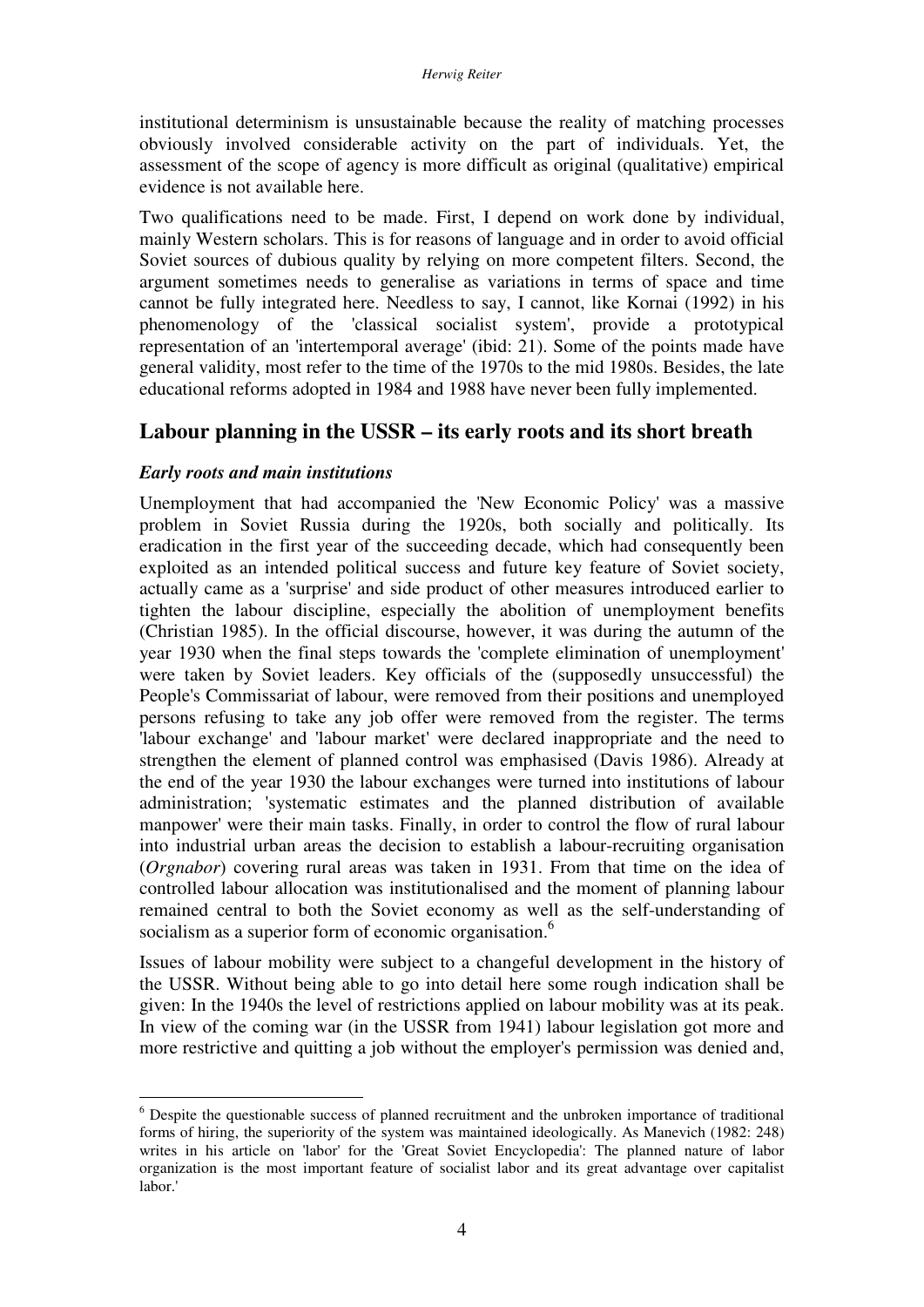#### *The Missing Link*

for the first time, criminalised.<sup>7</sup> Only in the mid-1950s (under Khrushchev) labour relations were liberalised to an extent that (voluntary) mobility between jobs could be initiated individually and transfers to another job needed the worker's approval. This was the beginning of labour turnover in the Soviet Union. A rather incentive-based but finally not successful labour policy was maintained from the mid-1960s (under Brezhnev). Only at the end of the 1970s the administrative control was tightened and labour quotas were reintroduced. In the 1980s attempts were made to raise the working morals and labour mobility was again restricted; the complex and multidimensional problem of labour shortage remained subject to many different and even competing policies depending on which kind of causal attribution for shortage was favoured (Oxenstierna 1990, Malle 1987).<sup>8</sup>

Once unemployment had been abolished full employment started to have the status of an irreversible 'acquired right' of the worker (Kornai 1992: 210). The reason for maintaining this policy was a self-reinforcing pattern, as Baxandall (2003, also 2004) notes in his study of socialist Hungary. A 'communist taboo against unemployment' in ideological, economic and political terms was a derivative of rational choices that kept the full employment strategy alive. Officials, leaders and workers could equally support the norm against unemployment because they all profited from its maintenance and none of them had an interest in abandoning full employment commonly defined as 'success'. Consequently, the sphere of work was, beside its ideological weight, institutionally central to socialist societies. The right *and* obligation (later: duty) $9$  to labour for both men and women - the latter additionally having the family responsibilities - was explicit in the constitutions of the USSR. Employment of any kind was guaranteed by the Soviet regime, both ideologically and practically.

The constitutional guarantee to 'satisfactory' work was difficult to meet and resulted in a fundamental contradiction between the ideal of work and the work experiences of millions of former peasants that were forced to work in factories in the course of the industrialisation and modernisation of the country. Work was an individual necessity performed collectively that obliged the individual to contribute to the economic growth of the country, to the national income and to the reproduction of society. The reality of working life had little in common with the ideologically suggested dimensions of work and its factual importance as the main institution for social integration. The productivity of Soviet labour was low and the 'relaxed working pace' was one of the concessions of the state in its 'tacit social contract' with the workers

 $<sup>7</sup>$  For an account of pre-war Soviet employment and labour policy of the first five-year plans see Barber</sup> (1986). See Filtzer (1986: chapter 9) for the 'Edict of 26 June 1940' attaching sanctions of criminal law to labour violations as well for responses to restrictive labour law. For an account of the even more restrictive labour force policy under Stalin after the war involving all sorts of forced labour including teenagers in labour-training schools see Filtzer (2002).

<sup>&</sup>lt;sup>8</sup> It is important to emphasise that gender was a crucial category in Soviet labour management. Without being able to address this issue here it should just be noted that the status of women as a resource of labour was variable and depended, perhaps more strongly than that of men, on the economic situation. The basic distinction between male and female 'tasks' in economy and family was made in the course of the first five-year plans and the 'double-burden' of women in work and household was notorious. Throughout the whole Soviet history women were forced into a multiple set of roles including that of the worker/breadwinner, mother, childrearer, and housewife (e.g. Christian 1985, Buckley 1988, Sacks 1988, Ashwin 2000, Goldman 2002).

 $9^9$  For this distinction see Lane (1986: 2).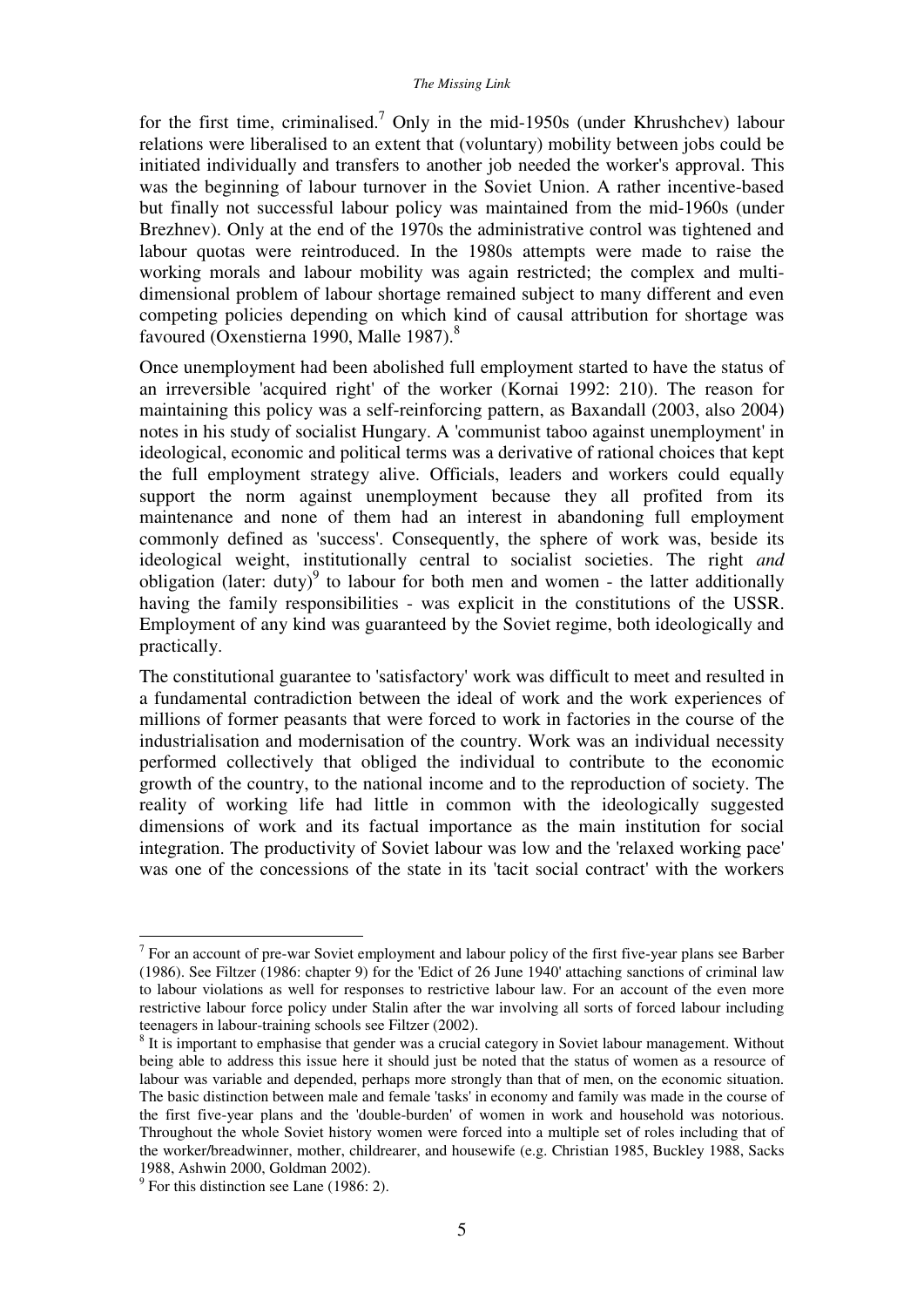(Piirainen 1997:  $88-93$ ).<sup>10</sup> Also the socialising capacity of work and work organisation under socialism needs to be assessed carefully; it is at least ambivalent. Romanticising notions of responsible work communities are contrasted by the instrumental character of the cohesion within workers' collectives and the dissociation and alienation from the actual work activities (for the GDR see: Kohli 1994: 49-51).

Full employment and efficient allocation of labour according to economic needs were the overall goals of Soviet employment policy.<sup>11</sup> At least according to the ideal of Soviet control of resources, the implementation of the guidelines of the union-wide centralised five-year plans was supervised by *Gosplan*, the State Committee for Planning.<sup>12</sup> Labour planning was part of the overall planning system (Yampolsky 1952). In practice, *Gosplan* reacted to requests by Ministries, industrial enterprises and other employers. The flow of workers between economic branches and different republics was co-ordinated according to so-called 'labour balances', which estimated the relationship between labour supply, demand and sectoral distribution. On the level of the Soviet Republics corresponding Republican State Committees on the Use of Labour Resources were established with subordinate agencies of *Orgnabor* (Lane 1987: chapter 3).

The organisational units of the job placement system were subordinate to different departments and institutions. Organised recruitment, agricultural 'resettlement', youth employment and organised job placement service were subordinate to the State Committee for Labour and Social Problems (*Goskomtrud*). Job transfers as well as the distribution of graduates from the education system were under the authority of different ministries and agencies and assisted by the *Komsomol*. Social security institutions tried to find jobs for the disabled and 'internal affairs agencies' were responsible for the placement of former convicts (Kotliar 1984: 23-24).

In 1969 job placement bureaux (JPB), Soviet employment agencies co-ordinated by state planning agencies were reopened in order to facilitate job matching and to assist retraining and labour transfers.<sup>13</sup> These agencies were supposed to supplement recruitment by enterprises and to bring parts of this 'grey area' of job allocation back under state control (Kotliar 1984: 30-32). First they operated only in bigger cities of Soviet Russia, but were subsequently established in almost half of the cities with more than 50.000 inhabitants, approaching a number of 2000 by the end of the 1980s. JPB were important especially because of their monopoly of information and placement.<sup>14</sup>

<sup>&</sup>lt;sup>10</sup> The common problem of motivation, productivity and work organisation as well as other features and shortcomings of work organisation are for instance discussed in Pietsch (1986), Rutland (1986), Lane (1987: chapter 5), Arnot (1988: chapter 4); Rainnie et al. (2002). For insider perspectives on low productivity, redundant labour, the problems of alcoholism and absenteeism see Gregory (1987).

 $11$  For example, Kotliar (1984: 20) legitimises the job placement system with reference to the solidary alliance between labour force (i.e. citizens) and owners of means of production (i.e. state) with the necessary pathos: 'The functioning of socialist production presupposes the planned assignment of the able-bodied members of society to various types of activity and the coupling of labour power to the means of production on the basis of the comradely cooperation and reciprocal aid of associated owners of the means of production. Therein lies the economic content of the distribution of manpower within the system of socialist reproduction.'

<sup>&</sup>lt;sup>12</sup> Two other important institutions involved were the State Committees for Statistics (*Goskomstat*) and for Labour and Social Questions (*Goskomtrud*).

 $13$  Services with similar tasks were abolished together with unemployment in the 1930s.

<sup>&</sup>lt;sup>14</sup> The status of JBPs in the literature is not consolidated. While Oxenstierna (1990: 97-98 and 114-116) prefers to take JPBs for a form of employment services outside organised allocation, Malle's (1987: 358-360) assessment is more ambivalent; she tends to include them into forms of organised allocation because of their selective function.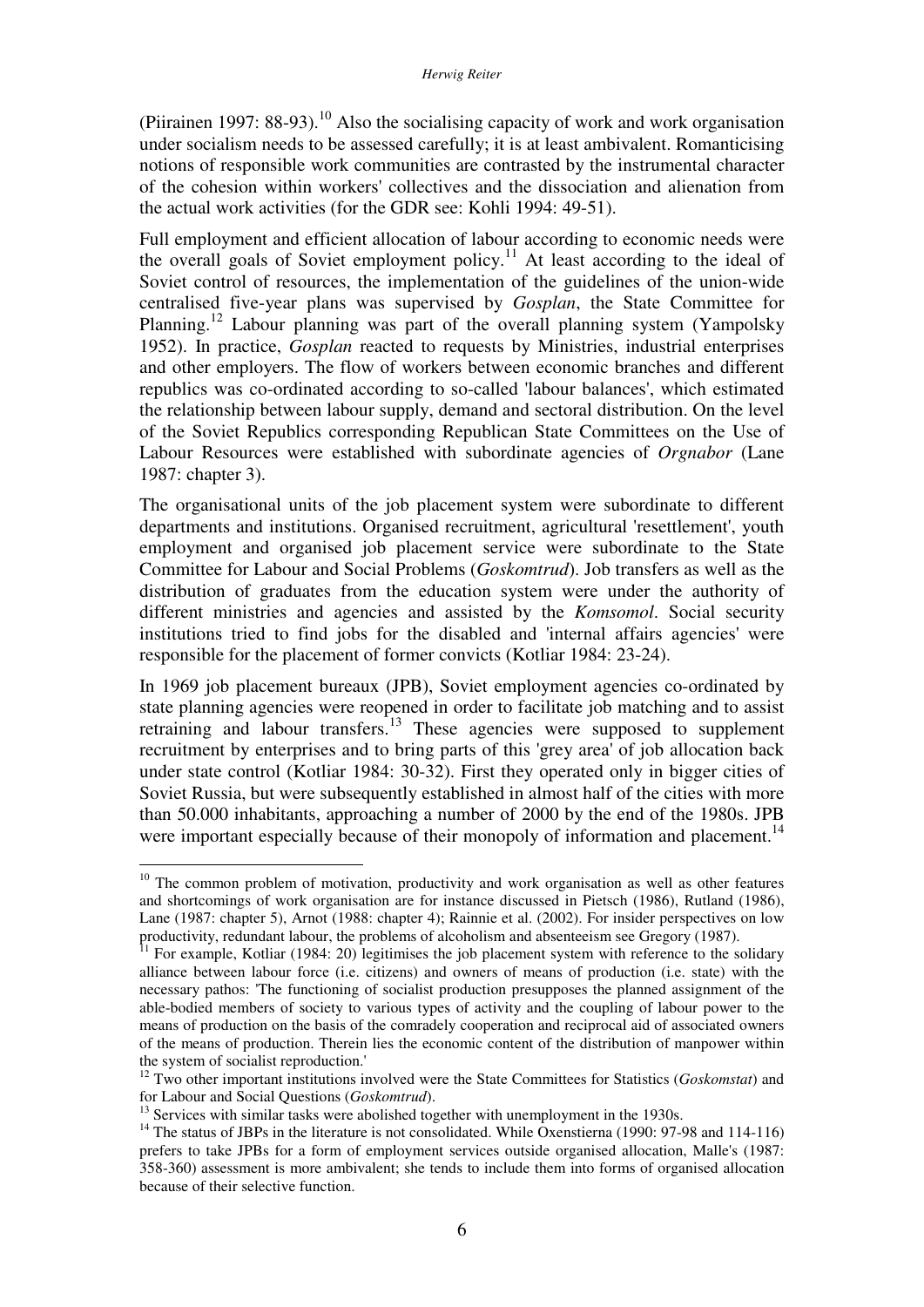#### *The Missing Link*

In practice, they assisted first of all blue collar workers and offered mostly jobs with high turnover and in less popular regions and sectors.<sup>15</sup>

These institutions applying to the mass of Soviet workers were complemented by the second system of executive job placement, which shall just be mentioned here. The alternative system of executive job placement was under the control of the Party organisations and partly followed secret regulations. Access to certain high as well as comparatively low rank positions on a special list (*'nomenklatura'*) - an estimated number of four million jobs including managers or school directors - was limited to people approved by the Communist Party. Party members, on the other hand, had to accept assignments to work and were exchanged according to the Party rationale (Ioffe/Maggs 1983: 254-259).

## *Limited scope*

Different (Western) authors agree that in the everyday practice of job changes and job search the overall relevance of state-controlled labour allocation should not be overestimated. Malle (1987) reviews available evidence of labour mobility in the Soviet Union and estimates the significance of the manifold institutions of job allocation in the later years of Soviet communism. Focusing on industrial labour she distinguishes mechanisms of organised and unplanned mobility into and out of jobs (see Table 1).

#### **Table 1 – Mechanisms of organised and unplanned labour mobility**

#### STRUCTURE OF TOTAL INDUSTRIAL MOBILITY

#### *Organised mobility*

| Accession                                                                                                                |                          | <i>Separations</i>                                               |
|--------------------------------------------------------------------------------------------------------------------------|--------------------------|------------------------------------------------------------------|
| Placements of graduates of higher and<br>specialized secondary education upon<br>contract with the teaching institutions |                          | Transfer to educational institutions<br>on leave from production |
| Distribution of vocational school diploma<br>students                                                                    | $\sim$                   | Dismissal upon the terms of a<br>temporary contract              |
| Organized placement (Orgnabor)                                                                                           | $\sim$                   | Recruitment by the Army                                          |
| Collective recruitment                                                                                                   | $\overline{\phantom{a}}$ | Retirement, invalidity, death                                    |
| Transfer from other enterprises                                                                                          | ۰.                       | Curtailment of staff                                             |
|                                                                                                                          | $\overline{\phantom{a}}$ | Transfer to other enterprises                                    |

#### *Unplanned mobility*

| Hiring by the enterprise:            | Turnover:                             |
|--------------------------------------|---------------------------------------|
| a) at the gate                       | a) Voluntary quits                    |
| b) through the Job Placement Bureaux | b) Dismissal for disciplinary reasons |

Adapted from Malle (1987: 358; original emphasis)

 $\overline{a}$ 

The quantification of the relevance of placement mechanisms shows that the significance of organised forms was altogether limited (see Table 2). Malle (ibid.) estimates that in 1981 two third of all job placements were actually 'hirings at the gate' and therefore beyond direct state control, while organised allocation accounted for the remaining maximum of about only one third in the same year. The quantitatively most

<sup>&</sup>lt;sup>15</sup> Figures for their regionally different importance can be found in Malle (1987). For an assessment of the Soviet state employment service in a comparative perspective see Marnie (1992: chapter 4).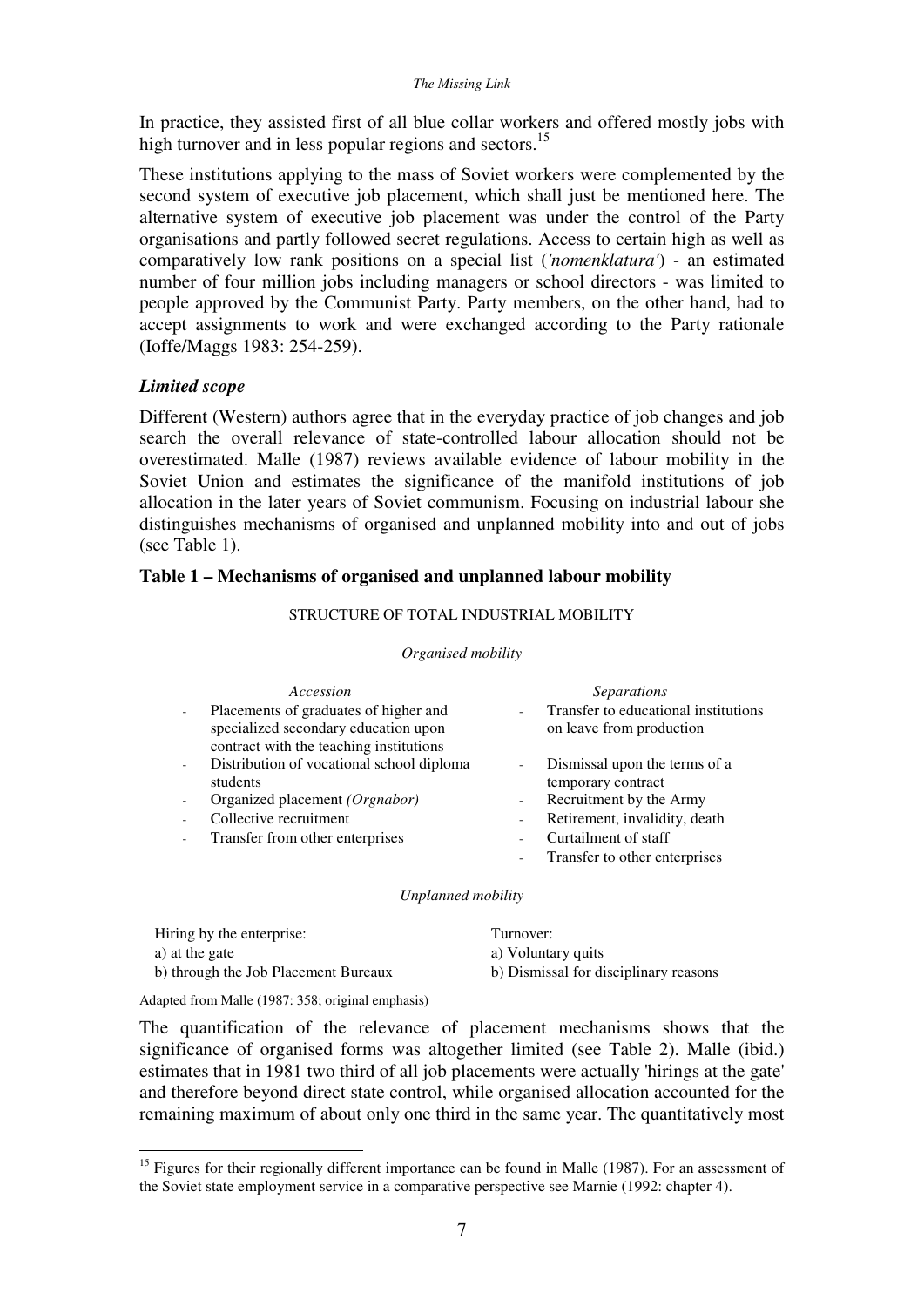#### *Herwig Reiter*

important institutions, the JPBs, contributed most to the increasing importance of job placement from the late 1960s to the early 1980s; however, in 1981 they processed not more than about 23% of all allocations. *Orgnabor*, finally, had little relevance; less than 6% of job placements were attributed to it in 1981.

#### **Table 2 – Relevance of mechanisms of job placement**

JOB PLACEMENT BY SOURCES (IN % OF THE TOTAL) IN THE USSR (1967-1981)

| <i>Sources</i>                                         | 1967                     | 1971 | 1976 | 1981 |
|--------------------------------------------------------|--------------------------|------|------|------|
| Hiring at the gate                                     | 87,7                     | 79.2 | 67.4 | 62,2 |
| Placed by JPBs                                         | $\overline{\phantom{0}}$ | 8.7  | 17,2 | 22,5 |
| Placed by <i>Orgnabor</i>                              | 2,2                      | 3,8  | 5.3  | 5,6  |
| Transfer from other enterprises                        | 3,9                      | 3.2  | 3,1  | 3.3  |
| Other channels of allocation                           | 6.2                      | 5.1  | 7.0  | 6,4  |
| Total organized allocation including placement by JPBs | 12,3                     | 20.8 | 32.6 | 37,8 |
| Total organized allocation excluding placement by JPBs | 12.3                     | 12.1 | 15.4 | 15.3 |

Adapted from Malle (1987: 358; original emphasis)

 $\overline{a}$ 

Discussing evidence of regional and sectoral differences in labour turnover, changes in policies, the impact of technological change, and the relative status of the various segments of the labour force, Malle's (ibid.) final assessment of Soviet (industrial) labour turnover points to directional changes within the structure of labour flows initiated during the 1970s. Most importantly, unforeseen factors of labour planning remained important from the mid 1970s onwards and 'reveal the inability of central planning to control employment flows' (381). At the same time, compulsory forms of labour planning, especially job placement bureaux, gained in importance from the late 1970s onwards, as did the implementation of first job assignments of graduates.

Young people have been a particularly important target group already of early forms of labour planning. Institutionally mediated by the *Komsomol,* youth was a central resource in the context of the 'physical construction of communism' already in the frame of the first five-year plan (Pilkington 1994: 56-60); in order to meet labour demands of the economy within a short period, young people were channelled through short training measures to become semi-skilled workers for jobs in 'mass trades'. For instance, Barber (1986: 57; also Blumenthal/Benson 1978: 37-38) describes the mass mobilisation of young male teenagers into vocational training in the year 1940 and the associated development of training infra-structure as 'major innovation in recruitment policy'.<sup>16</sup> Another form of utilisation of young people as ad hoc labour force associated with *Komsomol* is reported by Lane (1987: 49): especially from the mid 1950s to the mid 1960s the Communist Union of Youth was involved in organising young people's participation in employment mainly in construction projects and in enterprises in the northern and eastern areas of the country. First of all, 18 to 25 yearold school or college graduates enrolled for some years following a recruitment device known as 'social appeals'.<sup>17</sup> Furthermore, a record of *Komsomol* work usually positively affected access to better jobs and might well have resulted in entering the alternative route of job allocation towards, for instance, a party career.

<sup>&</sup>lt;sup>16</sup> See Matthews (1982: 67-79) for the early development of vocational schools out of the need to mobilise the 'state labour reserve'; in Nozhko et al. (1968: 44-45) even referred to as 'labour reserve schools'. Some attention to gender differences in earlier labour resource policy is given by Kahan (1960).

<sup>&</sup>lt;sup>17</sup> Other forms of youth labour organised by the *Komsomol* included construction work during the summer (Moskoff 1984: chapter 2).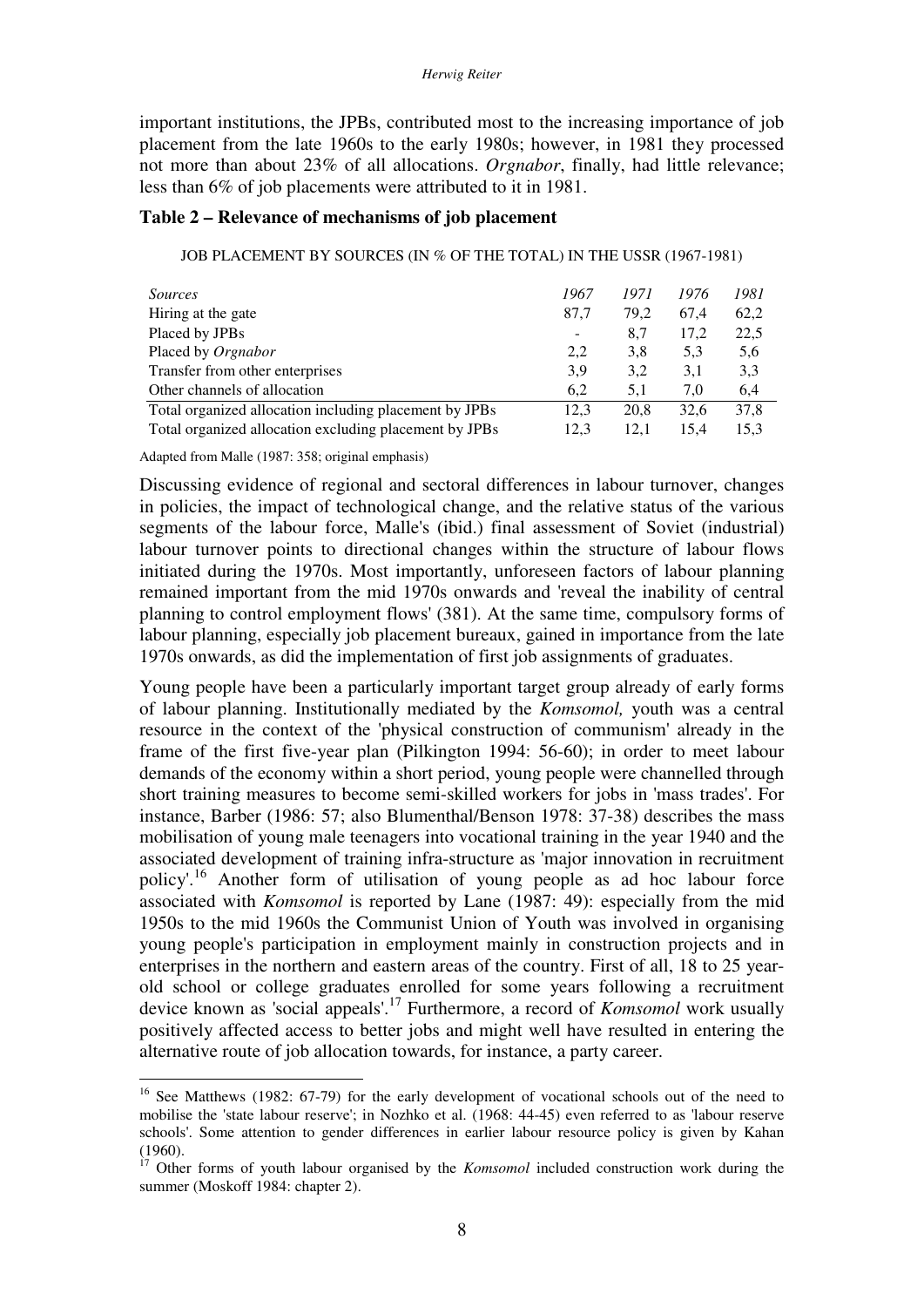Another important institution relevant for the transition experiences of young males was the Soviet Army with its compulsory service of two years beginning at age 18. Deferments were granted only on special grounds (family, hardship, health) but generally to full-time students of higher education. For all the other young men military service implied a potential interruption of vocational training, and there were complaints that they did not return to professions they had acquired before the military service but instead changed to their qualification acquired during service (Granick 1987: 218). Though severely sanctioned, draft evasion was possible and common; failing to register, bribery, preferring jail to the army or simply disappearing was among the common ways of avoiding the service.<sup>18</sup>

The significance of informal aspects of job mobility is substantiated by a survey among (mostly Jewish) Soviet immigrants living in the United states about their unemployment experiences in the USSR – the so-called 'Soviet Interview Project' conducted in 1983 (Gregory/Kohlhase 1988; Gregory/Collier 1988). It allows a comparative evaluation of actual job search methods of young and old ('mature') workers in the Soviet Union (see Table 3).

## **Table 3 – Job search methods used by young and mature workers of the Soviet Interview Project (SIP) (%)**

|                                               | young<br>workers | mature<br>workers |
|-----------------------------------------------|------------------|-------------------|
| Age                                           | 19-24            | 34-54             |
|                                               | %                | $\%$              |
| Respondent inquired at enterprise/institution | 11               | 15                |
| Told about vacancy by friend/relative/teacher | 52               | 63                |
| Public announcement or advertised at school   | 10               | 14                |
| Official placement                            | 26               |                   |
| Other                                         |                  |                   |
| Total                                         | 100              | 100               |

Adapted from Gregory/Collier (1988: 622; Table 5); Note: 'Official placement' includes the responses 'did practicum/special training there', 'komsomol placement', 'was invited/recruited', and 'military commission'.

The survey underlines, on the one hand, the importance of 'non-institutional', informal ways of searching for jobs among both young and old workers. On the other hand, it emphasises the relatively higher significance of forms of official placement among youth. Obviously the two institutions of the army and the *Komsomol*, both targeted towards young people, contribute significantly to this difference. Altogether official placement is relevant for 26% of young workers compared to only 7% among older workers. 11% of the young workers 'inquired at enterprise/institution', 10% reacted to a public announcement or and advertisement at school, but the majority of 52% of young workers were told about the vacancy by friends, relatives or teachers. Among older workers this share amounts to 63%.

Even if such a survey of former Soviet citizens might, for many reasons, suffer from a significant bias, the results seem plausible against the background of the above findings and indicate that there was both considerable space and need for labour mobility outside the institutional frame of reference also among young people.

 $18$  I cannot go into detail here but the equally unpopular military service would be another opportunity to discuss forms of 'underliving' Soviet institutions. For more detailed accounts see Solnick (1998: chapter 6) and Gross (1990). For a discussion of the role of organisations like the Read Army in the political socialisation of young adults on the basis of a fascinating 'clandestine sociological study' see Zaslavsky (1982: chapter 2).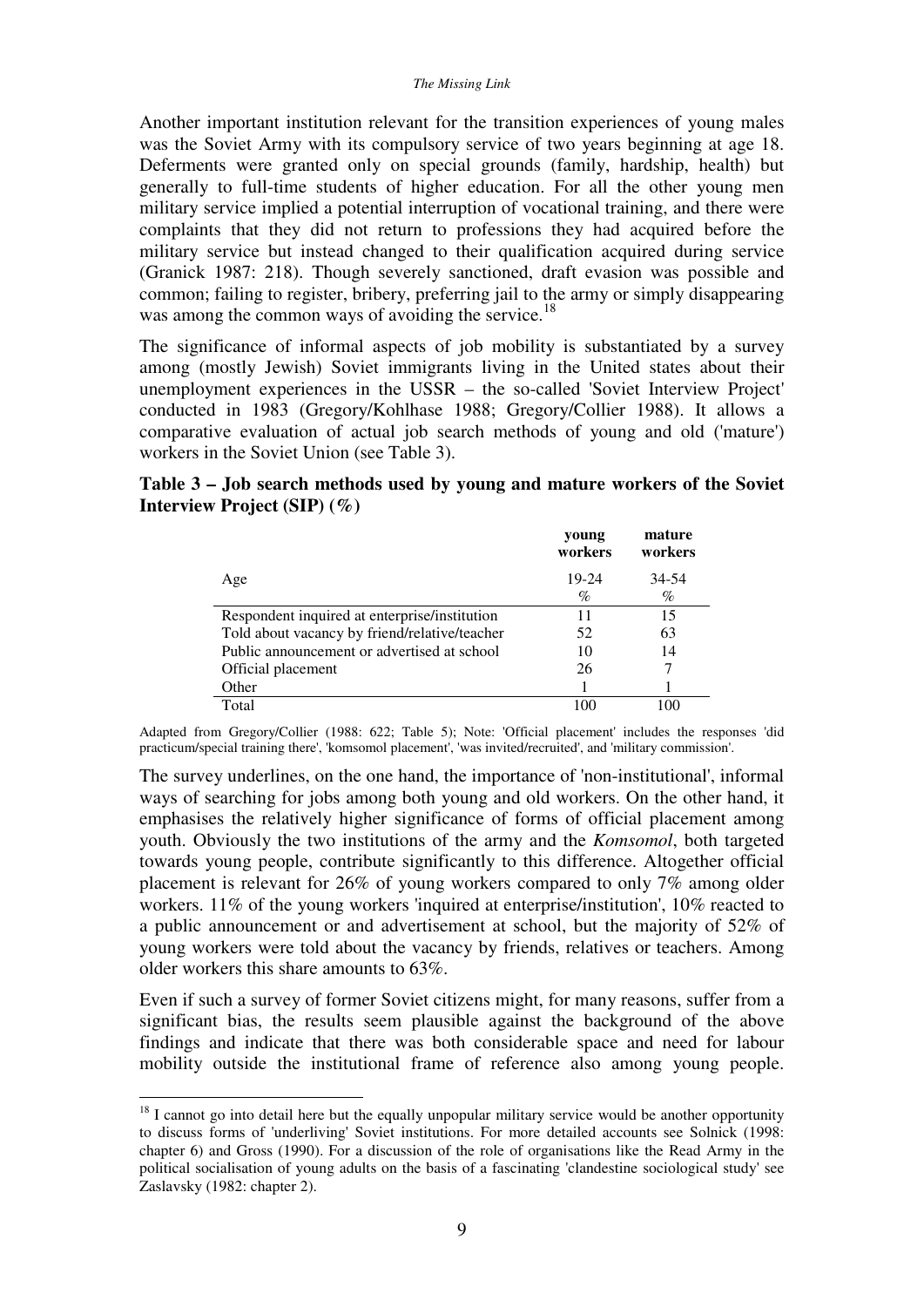Additional forms of youth job placement, that were more directly linked to the education system but partly overlapping with those already introduced, are discussed in the following part.

## **Soviet Education for labour**

 $\overline{a}$ 

'The institutionalisation of individual lives in the Soviet Union began with the educational structure', maintain Titma/Saar (1995: 38) in their ex-post assessment of regional differences of Soviet secondary education.<sup>19</sup> With its ideological claim to create equality and to be indifferent to the social origins of students, the Soviet educational system appears uniform only at its surface. Apart from having gone through several reforms it has always been subject to power struggles between different ministries and the Communist Party. Besides, there were regional differences in emphasis in the implementation of the Soviet model of education especially with regard to the upper grades of secondary education (see Titma 1993; Titma/Saar 1995).

Yet, the degree of systematisation and control of the Soviet system of education was unequalled in the West. The link between education and work was more immediate, or, to put it differently, one main goal of education in a centrally planned economy was the availability of an educated 'general' labour force beside a pool of highly trained specialists. But educational credits did not necessarily translate into predefined transition patterns or chances. 'Educational policy has always been conceived in the light of social and political requirements, to which all other considerations must be subordinate', Grant (1970: 23) writes about the factual 'secondary importance' of purely educational purposes and effects within the Soviet ideology. Due to the ideology's obsession with control the education system was embedded within the primary concern about labour force planning (Lauglo 1988; Kaser 1986; Sowtis 1991).

Work was guaranteed at the end of the transition, not the kind of work; and organisational insufficiencies facilitated the non-arrival at suitable jobs. Therefore, beside general and vocational education students needed to be prepared for jobs they might not like. 'Vocational guidance' and other forms of labour socialisation have been important, if not the only tools that Soviet authorities would consider publicly in order to counteract the persistent dissatisfaction of graduates with job assignments. I start the following brief review of Soviet education with this important aspect of 'education for labour', as Zajda (1979) terms it. In a second step I briefly introduce the structure of the Soviet education system; here, I need to restrict myself to the three main tracks of secondary education, i.e. general, vocational, and specialised. Finally, the main destinations of students after compulsory and after upper secondary education are discussed. $20$ 

 $19$  To be precise, early forms of 'institutionalisation' (now in the sense of 'being in institutions') were available before compulsory education and were strongly motivated by the work ideology. In order to 'free working mothers' pre-school institutions like nurseries and kindergartens with boarding facilities were established. Already there, work-activities for children were an integral element (O'Dell 1983: 110-112). As soon as children started to attend schools, many of them participated in extend day programmes, or they were supervised till the end of the working day. Leisure activities and other forms of out-of–school education also in summer (e.g. in clubs, 'hobby schools', camps), were mostly organised by Young pioneers, the communist youth organisation for children from 9 to 14 years (Blumenthal/Benson 1978: 26-30; O'Dell 1983: 117-120).

 $20$  The issue of education and social mobility in the USSR would go beyond the scope of this paper and is not covered here. But it is evident from research that the Soviet education system *did* produce and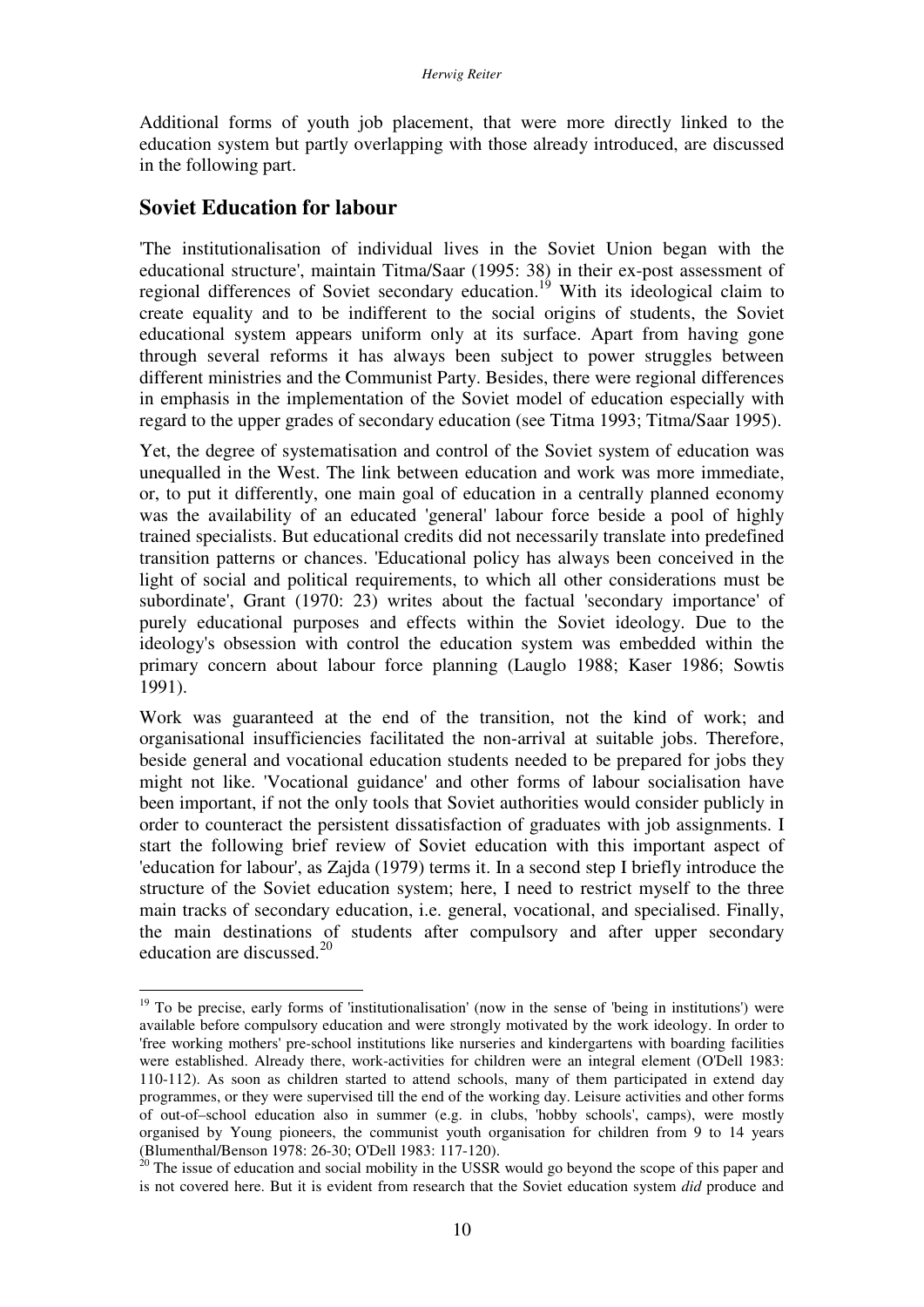#### *Education for labour – guidance, aspirations, and destinations*

A moment of creativity and individual freedom within the 'polytechnical vision' of integrating education and productive work rooted in Marx's criticism of alienation was central to early post-revolutionary educational philosophy. But already before 1920 first steps towards an instrumentalisation of education for ideological indoctrination were made. Activities labelled *'socially useful labour'* were considered crucial for the socialisation of young communists, and vocational training was introduced to the curriculum. It was during the first five-year plan (from 1928) that education was more explicitly geared towards the production of technical specialists in order to meet the demands of the economy. Economic planning became 'the backbone of educational policy' (Blumenthal/Benson 1978:  $17$ ).<sup>21</sup> The emancipatory dimension of learning to work was abandoned and elements of centralist control were strengthened both on the level of state administration as well as within schools. In his review of early Soviet education policy Lauglo (1988) identifies a 'pattern of *austere utilitarianism* in education stressing social discipline and utility for the world of work' (ibid: 296; original emphasis); this trend would be liberalised in the USSR only during the reforms of the 1980s.

'The Soviet Union is one of the few countries in the world where education is geared to the needs of the state rather than to the wishes of the individual. The entire educational system could be envisaged as a vast network of manpower training and, more specifically, labour socialisation', Zajda (1979: 288) writes about the education for labour in the USSR. The gap between the human resource demands of the Soviet economy, the *'socially available work'* and the local needs, on the one hand, and the career aspirations of young people (last but not least facilitated by the 'democratisation' of general education), on the other hand, made it necessary to ensure that young people would not leave education after one decade without having been equipped with the 'correct' (i.e. communist) attitude to labour. Marxism-Leninism provided a useful philosophy for the re-valuation of all sorts of work activities according to the slogan 'all jobs are equal'. This should facilitate the necessary 'cooling out' of the previously raised ambitions of youths.<sup>22</sup> Furthermore, compulsory polytechnical preparation of secondary school pupils by integrating of practical elements at all levels of schooling, which did meet the resistance of school authorities, should guarantee that early school leavers could be employed as workers. O'Dell/Lane (1976).

Education of character, rather than skills development, was the main aspect of the 'preparation of students for socially useful work', which, in official terms, used to be 'one of the most important goals of contemporary Soviet schools' (Panachin 1982: 451) as well as integral element of political socialisation towards Soviet patriotism.

reproduce social inequalities along this three track system. See for instance Poignant (1969); Dobson (1977); Yanowitch (1977, 1981, 1986); Zajda (1980); Dobson/Swafford (1980); Meier (1989); Connor (1991); Gerber/Hout (1995); Titma/Saar (1995); Saar (1997); Ganzeboom/Nieuwbeerta (1999). For a rare, empirically substantiated comparison of variations in educational opportunities in different socialist countries see Peschar/Popping (1991).

 $21$  The process of planning education is not reviewed here as it was largely a technical exercise. For a detailed description see Nozhko et al. (1968).

<sup>&</sup>lt;sup>22</sup> O'Dell/Lane (1976: 424) illustrate the custom of somewhat inflated praises of manual labour with quoting the first Secretary of the Central Committee of the Komsomol: 'School-children have at times a most confused impression of many jobs and have not understood the significance of such indispensable and important specialisms as those of the turner, the milling-machine operator, the metalworker, and the polisher etc.''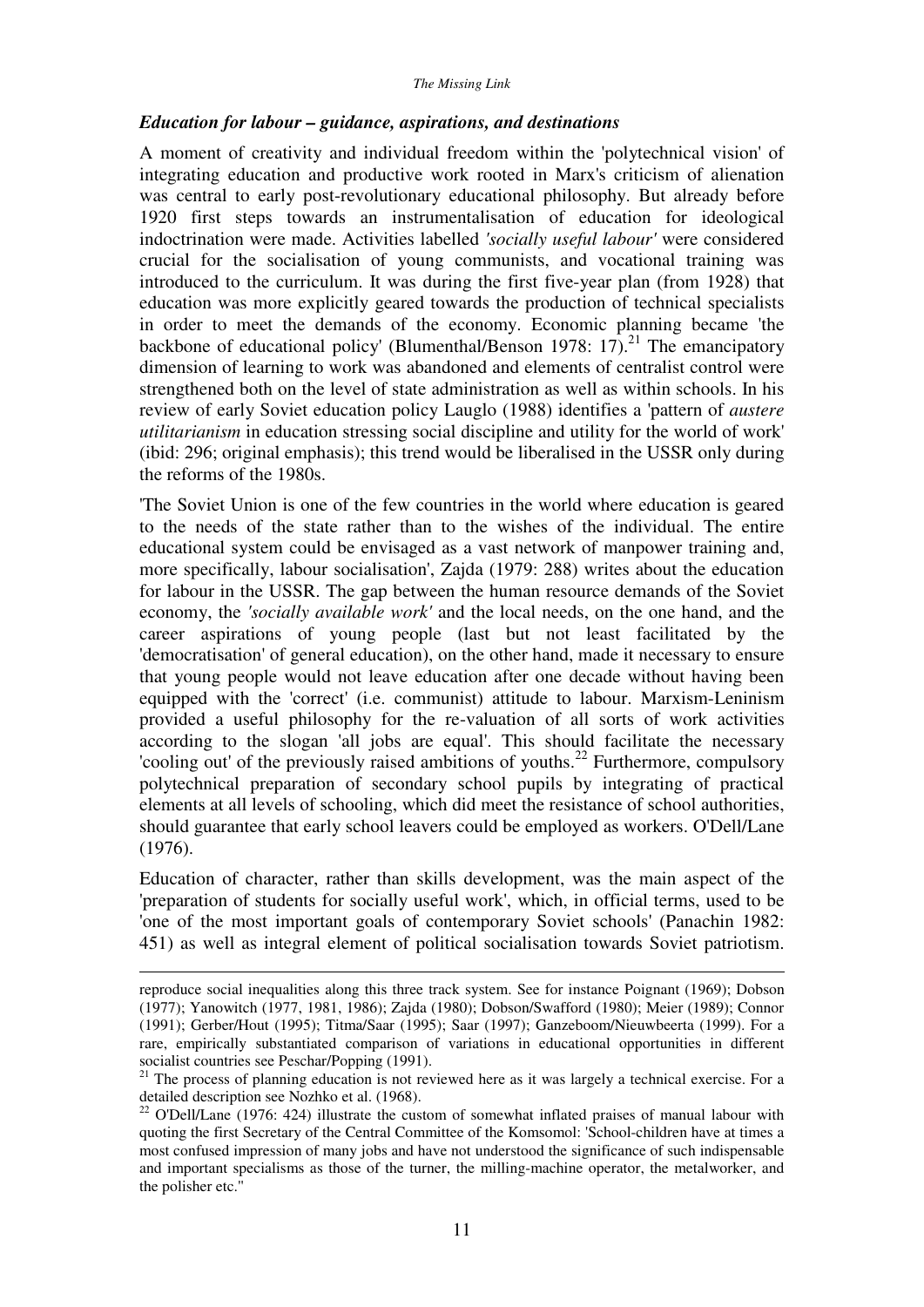The 'correct' attitude had to recognise work of any kind as a form of fulfilment and expression of one's love for the country. Needless to say, not all Soviet citizens shared this enthusiasm and the antagonism between individual and societal interests was a persistent problematic feature of youth job placement (see below). In order to bring children's interests closer to locally needed and available jobs, professional orientation, so-called 'vocational guidance' was introduced at school and institutionalised in the late 1960s (Matthews 1982: 60). First of all in the sense of 'corrective education' it should re-adjust ambitions and 'compensate for shortcomings of the family in terms of labour socialisation' (Zajda 1979: 290). Work training, which was also used to reform problematic pupils, was integrated at all levels of education, but could take different forms in urban and rural areas.

The educational reform of the 1980s again stressed the vocational moment in general education – this time vocational qualification rather than orientation - by, for instance adding compulsory labour practice during the summer holidays to the educational programme. Additionally, many other forms of moral education and 'voluntary' work throughout the year (as well as paid work in summer) were organised by the *Komsomol*. Depending on the grade, it consisted of 10 to 20 days (of three to six hours) of work activity for the community. While the aim continued to be the development of the 'right' attitude to work, a certain 'love of labour' (Tudge 1991: 131), the activity itself was of minor importance. Work with the label 'socially useful' could be very heterogeneous and was not necessarily 'productive' in any way. Depending on the age of the child it could, for instance, include simple activities like 'learning to dress and care for oneself and to do household chores and take care of school rooms as well as mastering the rudiments of manual labor with tools' (Szekely 1986: 339).<sup>23</sup>

Despite all attempts to manipulate young people's attitudes towards work, their aspirations and choices remained, as numerous studies show (e.g. Shlapentokh 1989: 71-79), relatively uninfluenced and continued to be targeted towards higher education. Their actual work experiences, on the other hand, were a major source contributing to youth dissatisfaction with Soviet society (Riordan 1986).

#### **Three main tracks of Soviet upper secondary education**

 $\overline{a}$ 

The structure of the Soviet educational system has changed over the years according to the emphasis of different regimes; reforms were often accompanied by lively processes of interest negotiation involving also various 'publics' like media, parents' groups or the silent resistance of factory managers (e.g. Schwartz/Keech 1968). One of the longer periods of stability lasted for about two decades from the mid 1960s to the mid 1980s. In my brief review of the three main tracks after lower secondary education I refer mainly to this period as it is best documented. Besides, the succeeding reforms of 1984 and 1988, which introduced, for instance, a programme of

 $^{23}$  Anisimov (1972) illustrates what 'work education' in the context of polytechnical education finally was about; and what the differences were at educational levels and with regard to urban and rural contexts. Some of the skills that should be acquired were: Using the most important tools, being able to 'read a drawing, or make a sketch', to operate the 'most common machine tools', starting up 'an internal combustion engine, an electric motor, a pump, compressor', to carry out the 'main types of electrical assembly repair work' (8). Programmes for rural schools paid more attention to the 'most general principles of basic agricultural techniques and production'. This included, for instance, work on 'experimental plots of land attached to the schools', where agricultural products were grown and basic skills of husbandry acquired. During summer students had to work in 'pupils production brigades'. At higher educational levels students were 'trained to work on tractors, combines and other agricultural machines'; and they were introduced to the 'basics of agrotechnic and animal husbandry' (10).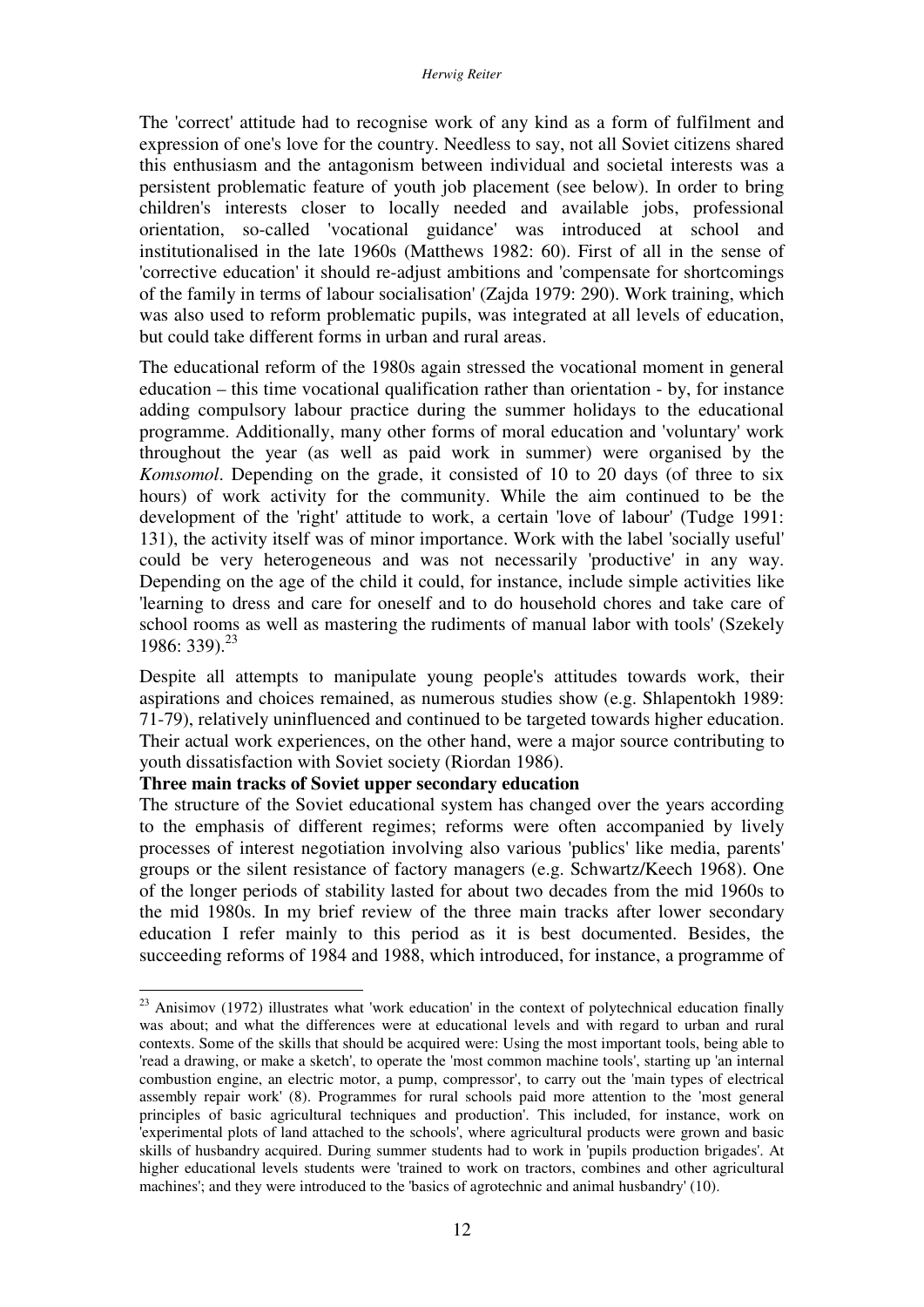11 years of compulsory education by adding one year at the bottom of the educational ladder, $^{24}$  maintained the crucial trifurcation at the age of about 15 years; however, they have never been fully implemented. $25$ 

Typically, after eight years of comprehensive primary and lower secondary education, young people entered one of the three different tracks of upper secondary education – further general secondary education, vocational secondary education or specialised secondary education (see Figure 1). These tracks were associated with clearly defined future roles of its graduates and decisions taken at this crucial selection point of the system were largely irreversible. In fact, this usually delicate moment of educational choice among students and parents suffered from additional uncertainty and potential injustice due to arbitrariness in the placement of students into one of the tracks.<sup>26</sup> The option of entering enter work immediately after finishing eight years of education (the 'fourth track') had virtually disappeared as further education was encouraged and compulsory upper secondary education introduced in the 1980s (see Table 4 below).



**Figure 1 – Transitions in the Soviet educational system, 1980<sup>27</sup>**

Numbers for 1980 taken from Marnie (1986: 212); see below Tables 4 and 5

 $24$  In the year 1958 a compulsory education of 8 years was established. From 1979 it was extended to 10 years and finally to 11 years from 1984. Compulsory education was not standardised across all Soviet Republics; for instance, in the Baltic republics it used to be one year longer and was correspondingly extended to 12 years in the mid 1980s.

 $25$  A comprehensive overview of the Soviet educational system would go beyond the scope of this paper. The monographs referred to are Grant (1970) and Matthews (1982). For an assessment of the educational reform adopted in 1984 see Szekely (1986), Kaser (1986), Kuebart (1987), Kerr (1988), and Sowtis (1991).

<sup>&</sup>lt;sup>26</sup> Titma/Saar (1995: 40) comment the allocation of students in the 1980s: 'In the last years of the Soviet Union conflicts of interest between the three main types of secondary schools were strong and led to very subjective methods of allocating students to different schools after the  $8<sup>th</sup>$  grade. (School vocational counsellors could allocate students on particularistic grounds because there were no common exams or guidelines.)'

<sup>&</sup>lt;sup>27</sup> This is a simplified representation of the Soviet educational system for the purpose of illustrating the three main tracks. Special schools and institutions of adult or evening education are not included; also part time schooling in prolonged courses was possible. For a comparison of the educational structure at four different moments in history as well as a discussion of the reforms after World War II see Jakir (2003).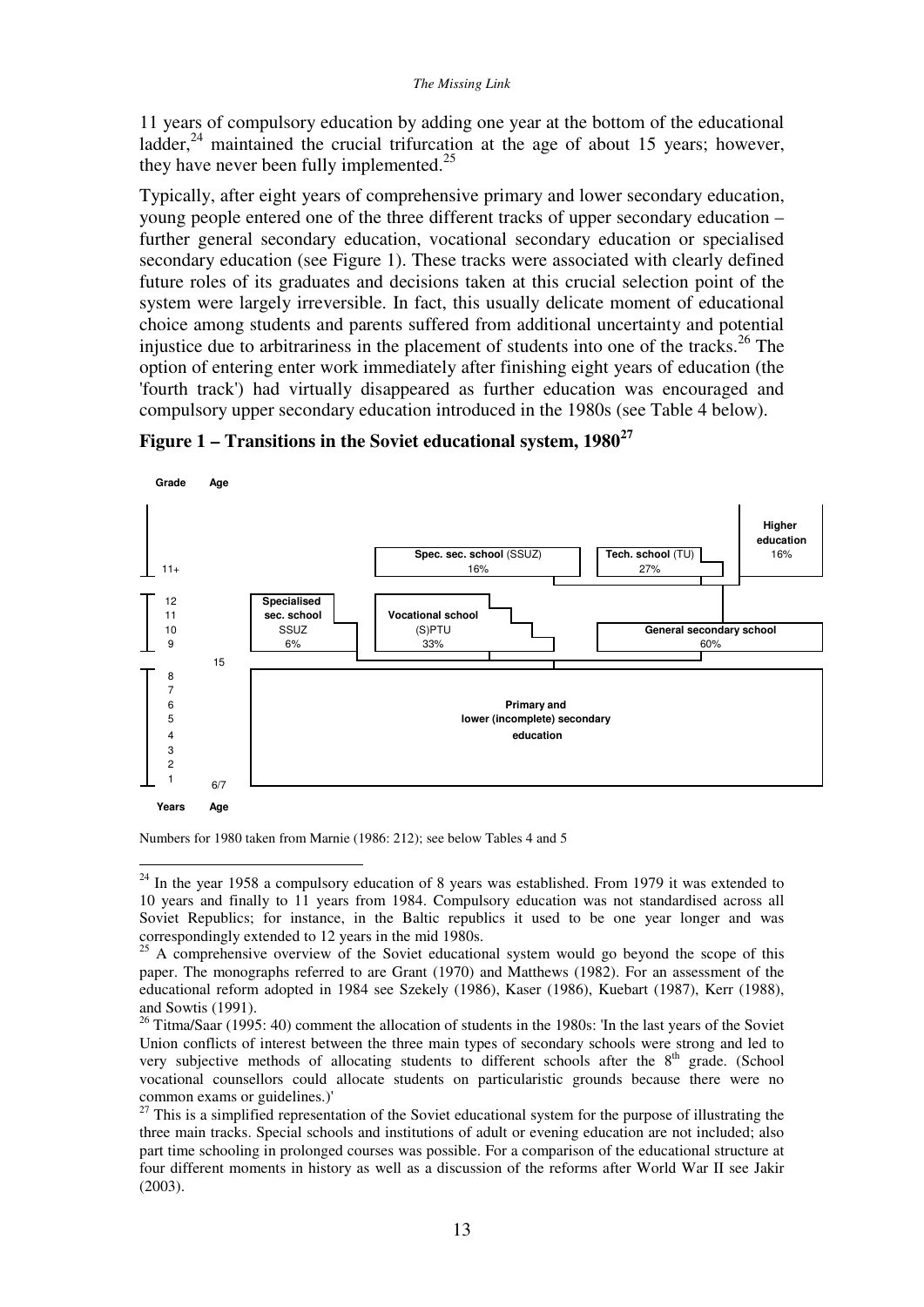The majority of young people finished their secondary education in the upper level of general secondary schools (full name: secondary general educational labour polytechnical schools). They were the main entrance points to the academic track and prepared, in theory, mainly for higher education and university. The (political) problem was that, along the way, many students dropped out of this most popular form of education or completed it and went to work without acquiring utilisable qualifications. Repeated attempts to incorporate elements of vocational training into the curricula of general education contributed little to the mismatch of labour supply and actual labour demand. According to the Soviet population census in 1979 the share of persons in the work force with 'secondary (general or specialised) and higher education' increased from 17% in the year 1959 to 54% in 1979 (Chizhova 1984). About one out of six graduates from upper secondary education continued the academic track; 95% of the entrants to one of the institutions of higher education commonly referred to as (VUZ - *vysshee uchebnoe zavedenia) -* were graduates from general secondary education. Higher education included, apart from universities, numerous institutions and colleges, all of which were involved in research and awarded diploma (Matthews 1982: chapter 4; Grant 1970: chapter 5).

Vocational or technical schools recruited less gifted students or dropouts from other tracks and prepared manual workers and future peasants; for them, continuation in higher education was effectively impossible. In the beginning of the 1960s the former state labour reserve schools, which, after the war, used to recruit masses of students mostly involuntarily into ordinary training, were turned into vocational and technical schools (PTU - *professionalno-tekhnicheskoe uchilishche)* (Matthews 1982: chapter 3). PTUs lasted for 1 to 3 years and provided training for workers in manual skills; upper secondary education had to be completed at evening schools. These schools had the worst reputation and were considered 'schools for the "failed"' (Marnie 1986: 211).<sup>28</sup> Alternatively, secondary vocational-technical schools (SPTU - *srednee professionalno-tekhnicheskoe uchilishche)*, which were introduced at the end of the 1960s, lasted for 3 to 4 years and provided a combination of training in a production skill with general education. Due to the additionally offered general education they transcended the dead-end character of regular vocational schools, and became increasingly popular in the 1970s. SPTUs qualified for higher education and had the status of an alternative to general upper secondary education; nevertheless, most of the graduates from these schools started to work. A variation of the SPTU existed for graduates from upper secondary education that were not admitted to higher or secondary-specialised education. They could attend a technical school (TU *tekhnicheskoe uchilishche)* for 1 to 2 years before they entered work.

Institutions of specialised secondary education including technical schools (SSUZ *srednee spetsialnoe uchebnoe zavedenie*, or *tekhnikum)<sup>29</sup>* trained semi-professionals for non-manual jobs like technicians, nurses, primary school teachers, librarians etc.

 $28$  Dunstan (1987: 58-60) illustrates the problematic setting as well as 'clientele' of vocational schools and concludes that this was ultimately reinforced by 'teachers who divide 11-year-olds into the excellent, the good and the "PTU candidates", treating them accordingly' (ibid: 58). For the bad image of PTUs as reflected in young people's letters to the editor see Eggeling (1999: 136-138). Altogether, he low status of vocational schools seems to reflect a constant in human value systems across ideological contexts; despite the strong emphasis on manual work within the Soviet ideology, the devaluation-spell on skilled and wage labour, deeply rooted in history (Conze 1972: 155), could never be broken.

<sup>&</sup>lt;sup>29</sup> This acronym (SSUZ) is not found in Soviet sources but was introduced by Matthews (1982) in order to indicate Soviet secondary special educational institutions including technical schools (*tekhnikumy*).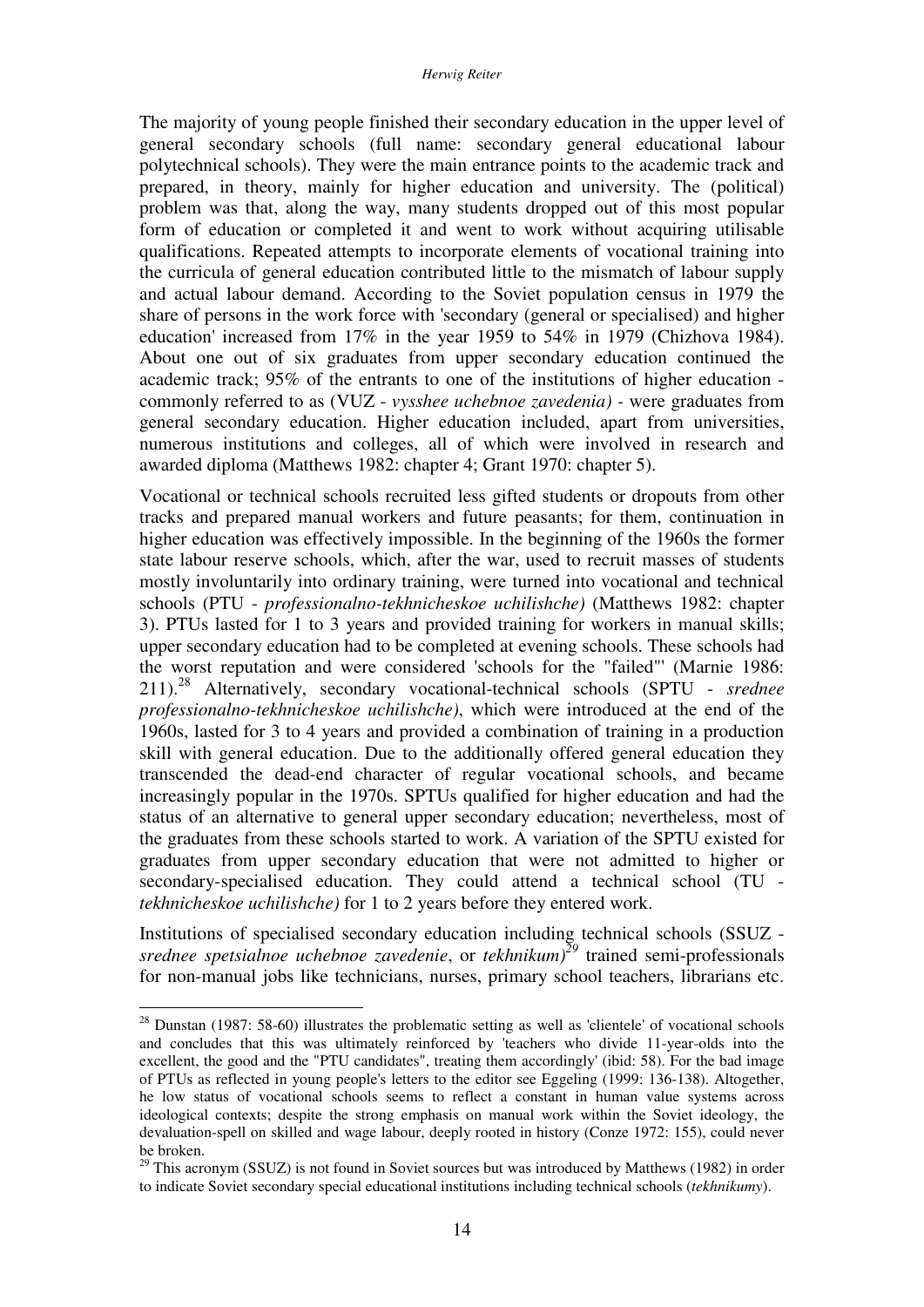for a period of 2 to 4 years. Early school-leavers were admitted to courses of up to 4 years; shorter courses of 2 years were designed for graduates from general upper secondary education, which were not admitted to higher education. This track was strictly committed to the outcome of skilled professionals; in principle, the passage to higher education (usually after a few years of work) was possible but highly restricted. Like the low-grade vocational schools also specialised secondary schools generally suffered from poor reputation, although some institutions were highly prestigious (Matthews 1982: chapter 3). Another feature they had in common with vocational schools was the insufficient preparation of the students for the work they would have to perform in their specialisation. A large part of what would be called 'vocational training' outside school in a Western context took the form of training onthe-job within enterprises (Matthews 1982: 178-182; Kahan 1960).

### *Main destinations of graduates*

 $\overline{a}$ 

In the 1980s about 4 million young people per year finished basic education and moved into one of the three main tracks of further education. About 2 million young people graduated from 10 or 11 years of secondary education. Tables 4 and 5 show the transition patterns of school leavers at these two thresholds. $30$ 

 $30$  Statistics about flows through the system have not been published and the available data have several shortcomings. Transfers between tracks cannot be estimated and drop out rates need to be painstakingly reconstructed; for the latter see Matthews (1982). Furthermore, as Dunstan (1987: 49) mentions, it remains unclear how many students left the upper secondary level because of having received their internal passport at 16 that allowed them to get a job.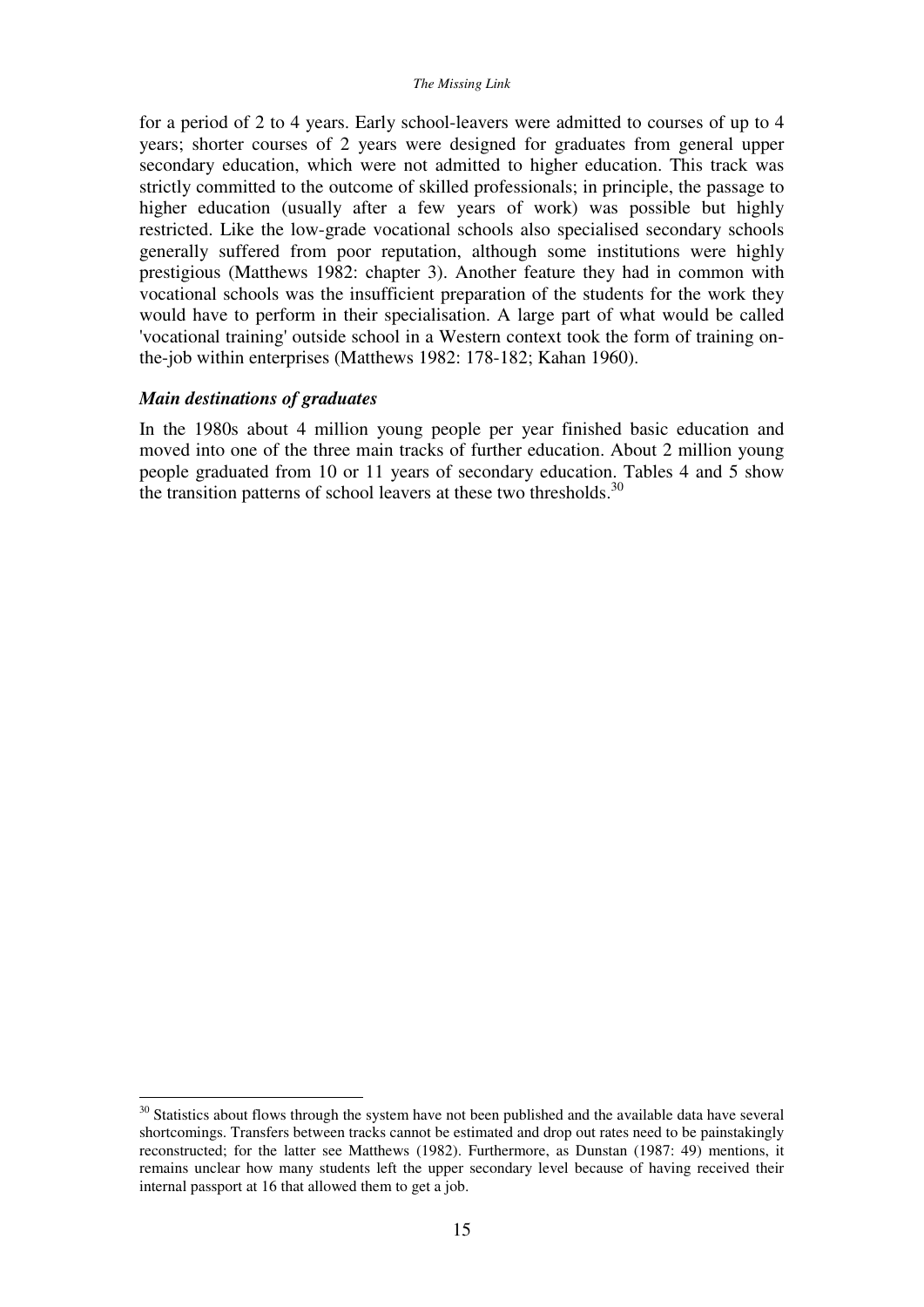|             | 1965 | 1975 | 1980 |
|-------------|------|------|------|
| 9th grade   | 40,0 | 60,9 | 60,2 |
| <b>SPTU</b> |      | 10,2 | 19,3 |
| PTU         | 12,3 | 21,4 | 13,8 |
| <b>SSUZ</b> | 5,2  | 5,2  | 6,2  |
| Work        | 42,5 | 2,3  | 0,5  |
|             | 100  | 100  | 100  |

**Table 4 - Destinations of school children after the 8th grade, 1965-1980 (%)** 

| Table 5 - Destinations of school children after the $10^{th}/11^{th}$ grade, 1965-1980 (%) |  |  |  |
|--------------------------------------------------------------------------------------------|--|--|--|
|                                                                                            |  |  |  |

|             | 1965 | 1975 | 1980 |
|-------------|------|------|------|
| Work        | 16,2 | 55,3 | 41,2 |
| TU          |      | 12,9 | 26,9 |
| VUZ         | 41,4 | 15,8 | 16,3 |
| <b>SSUZ</b> | 42,4 | 16,0 | 15,6 |
|             | 100  | 100  | 100  |

both: adapted from Marnie (1986: 212, tables 12.1a and 12.1b)

 $\overline{a}$ 

At the first threshold after lower secondary education the emphasis shifted from work towards education and training. While more than 40% of young people started to work after basic education in the year 1965, this share was negligible by 1980. At that time, 60% of the students continued in the first track of general upper secondary education, 33% entered the vocational track (PTU and SPTU) and some 6% into the specialised secondary track (SSUZ). Within the vocational track the SPTUs additionally providing general education overtook the PTUs in popularity and became the second most important option for completing education. The share of graduates staying for specialised secondary education more or less remained on the same level over the years.

The majority, about 40%, of young people leaving secondary education at the second threshold after 10 or 11 years entered straight to work largely without additional vocational training; in 1975 this share even amounted to 55%. This group also included graduates from general education that had failed to continue with higher education and were therefore least interested in the mainly blue-collar job opportunities waiting for them. $31$  One out of four continued within the vocational track (PU), and about one out of six in specialised secondary (SSUZ) or higher education (VUZ) respectively. The proportions had changed dramatically since the 1960s, when specialised and higher educational tracks still were the two main routes for those who completed upper secondary education. The tertiary sector did not keep up with the expansion of general education and access to higher education became more and more competitive. Only a rather small proportion of young people in the academic track via upper secondary education actually entered higher education; and, considering an estimated dropout rate of one out of seven in the late 1970s (Matthews 1982: 104; 167-168), only a few of those who entered the academic track after lower secondary education actually managed to complete it.<sup>32</sup>

 $31$  This unresolved problem has been at the centre of the reform of vocational training in the 1980s (Kuebart 1987).

 $32$  Dropouts were an important but largely undocumented problem at all levels and in all tracks. For instance Titma (1993: 161) writes about dropouts from lower secondary education: 'In practice, dropouts before eigth grade were quite numerous but went unnoticed because local authorities in charge of education were not at all interested in counting them, fearing punishment for poor work. Even in Estonia, local authorities produced statistics that were total nonsense, indicating that 103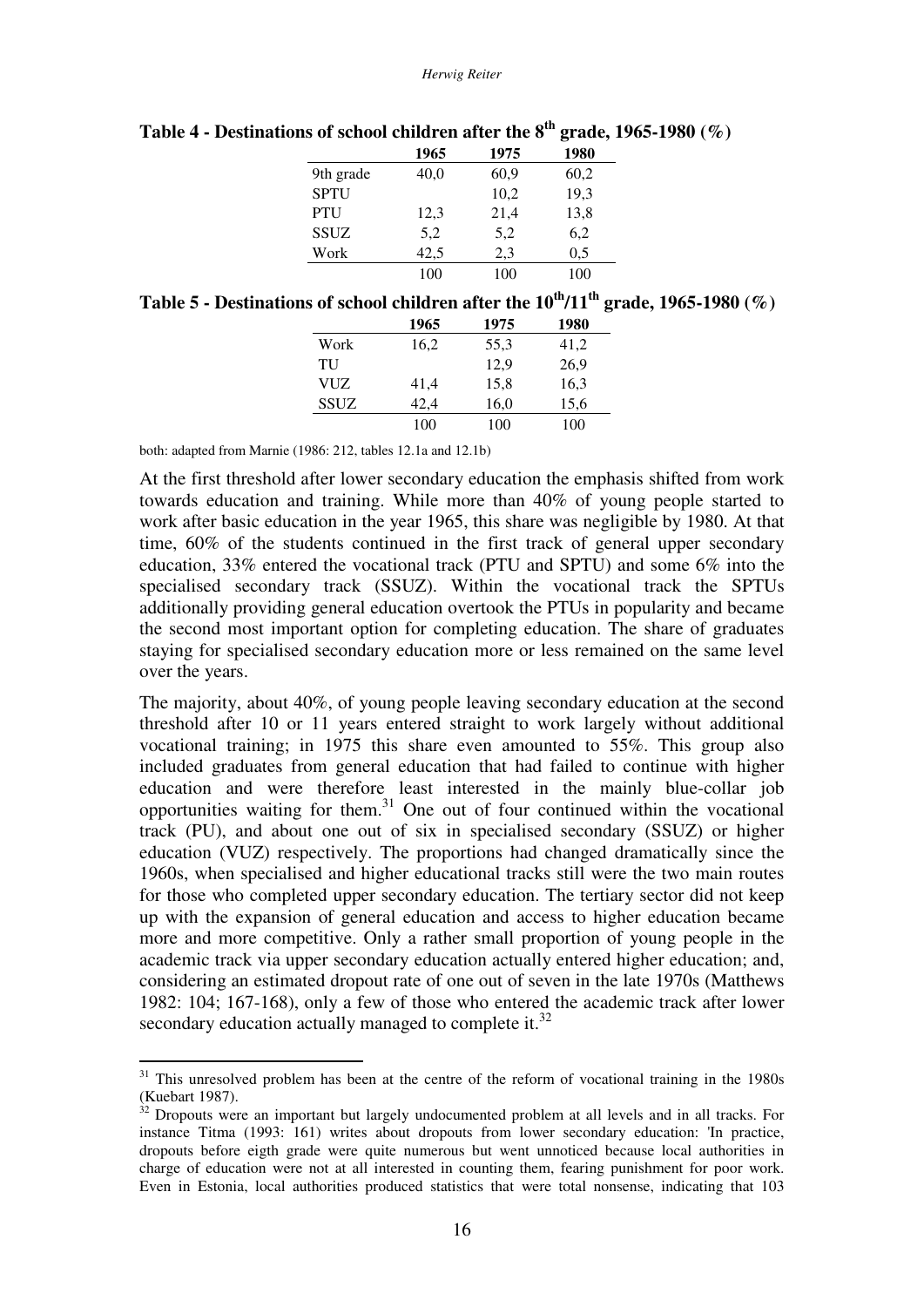#### *The Missing Link*

The age of entering the world of work increased due to the trend towards further or higher education and/or training and was, during the 1980s, 18 years or more. Correspondingly, the labour force participation of young people below the age of 20 years decreased over the decades from 40% in 1970 down to 30% at the end of the 1980s (see Table 6). The activity rate still used to be about 40% in the year 1970 and dropped to about 30% by the end of the 1980s.

**Table 6 – Activity rates of the youth population in the USSR, 1959 to 1989<sup>33</sup>**

| age       | 1959 | 1970 | 1979 | 1989 |
|-----------|------|------|------|------|
| $15 - 19$ | 73,0 | 39,6 | 36,2 | 29.0 |
| $20 - 24$ |      |      | 85.7 | 78.9 |
| $25 - 29$ |      |      | 95,4 | 92,2 |
| $20 - 29$ | 83.0 | 88.0 | 90.3 | 86,1 |

Source: ILO (Internet, 07.02.05 and 07.04.2005), own calculations; Oxenstierna (1990: 202, table 7.7)

Soviet secondary education was regionally differentiated and so were transitions into one of the three tracks of upper secondary education. Titma/Saar  $(1995)^{34}$  trace young people's transitions to upper secondary education in the 1980s across different regions of the USSR and provide a differentiated picture of the degree of variation within the Soviet educational system despite its universalistic claims. First of all, the structure of educational institutions followed the logic of what might be called national pathdependencies. Opportunities for young people were regionally unequal because of differences in emphasis on these three tracks and the actual availability of certain school types. The more expensive schools offering vocational training were rather established in industrial areas. In Lithuania, for instance, about half of young people in upper secondary education attended general secondary schools, 20% technical schools and 30% vocational schools. The two other Baltic republics had higher proportions of students in general and less in vocational education (ibid.: 44, Figure 2). In those regions, where insufficient resources did not allow for the fulfilment of ideological directives concerning successful delivery of schooling, they were followed only formally. It was common that certificates were faked and numbers of graduates manipulated. While the selection process into vocational schools was guided by similar rules across regions, the patterns of recruitment of students to the other two more advanced tracks was associated with the regional social differences in a reinforcing way. The ideologically idealised working class recruited its members through a process of negative selection inherent in the educational system that was often executed by powerful individuals in key-positions (i.e. especially teachers) or by mediating institutions like the *Komsomol*.

Young people's aspirations and vocational choices have been popular topics of sociological studies in the Soviet Union, which tried to 'discover a correlation (if any) between the "pyramid of desires" (student's vocational aspirations) and the "pyramid of demand" (manpower needs)', as Zajda (1980: 6) puts it. Little surprisingly, these studies confirmed the low prestige of manual work irrespective of (material) incentives attached or counteracting indoctrination in form of vocational guidance (e.g. Shlapentokh 1989: chapter 2). Contrary to the societal need for trained workers,

percent of their students graduated from the eighth grade. The actual number of dropouts in different regions is a real puzzle and can only be roughly estimated.'

<sup>33</sup> The ILO 'activity rate' refers to the sum of employed and unemployed persons as a percentage of the total population.

 $34$  For earlier, more descriptive information on regional differences see Titma (1993).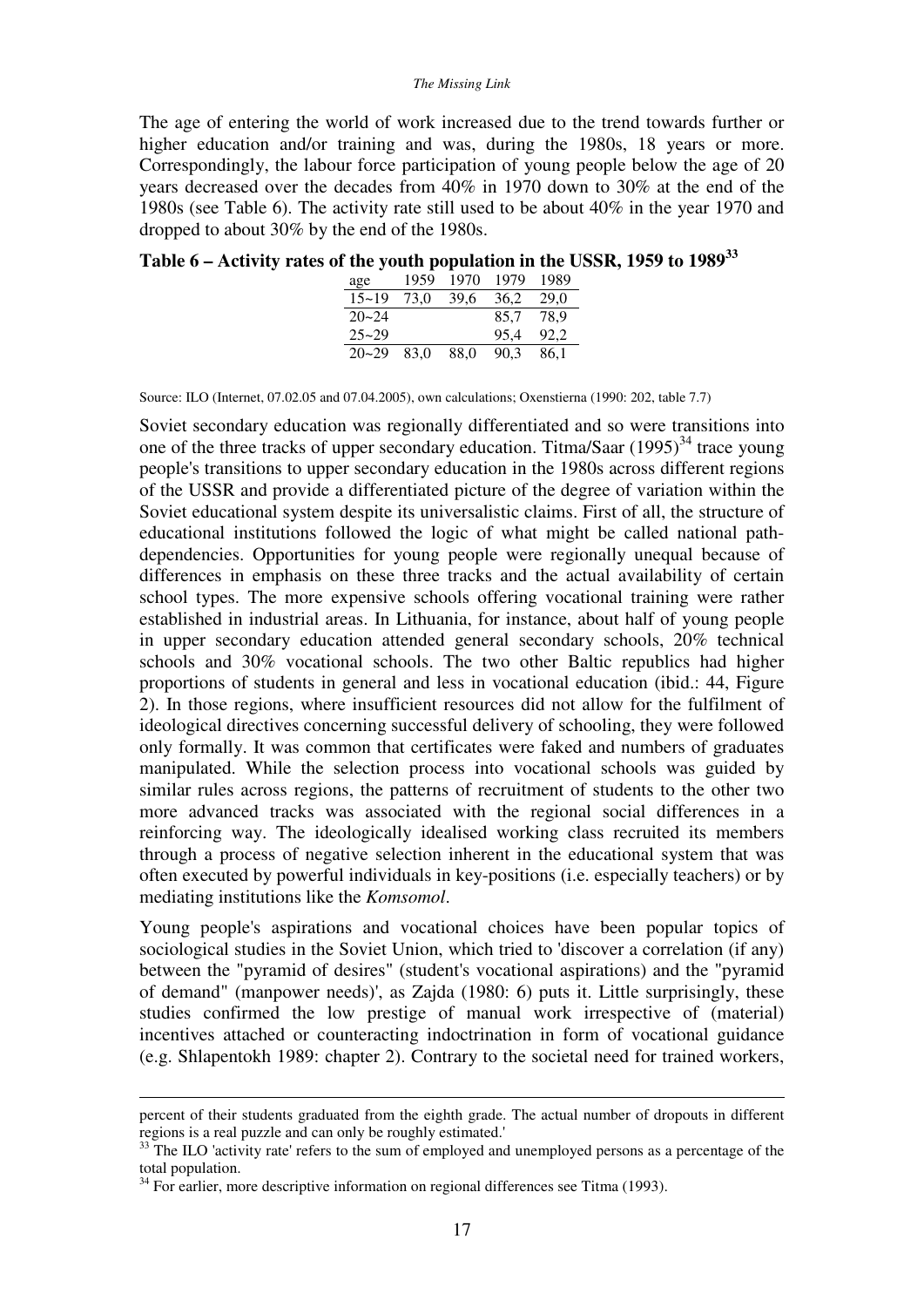young people continued aspiring to higher education, which pointed to the unresolved systemic problem of the asynchronous evolution of the three structural dimensions of career-choice attitudes, the educational system and the system of production as well as their different responsiveness to administrative control (Shubkin 1985; Schubkin 1991).<sup>35</sup> Politically uncomfortable research results like these were suppressed, as Solnick (1998: 150-152) reports from an interview with a leading sociologist; and, usually without entering controversy, researchers contended themselves with suggesting ever more sophisticated ways of manipulating student's preferences.<sup>36</sup>

Evidence for the mismatch between aspirations and actual assignments is rare and surveys are often not representative. However, some estimation is possible and can illustrate the issue. Marnie (1986: 216-219), for instance, indicates that in the year 1975 46% of tenth-class leavers intended to continue with higher education but only 16% actually made it. The group of school-leavers from general education going directly to work consisted mostly of those who had failed to pass the highly competitive entrance exams for higher education.<sup>37</sup> Instead of the anticipated continuation towards an intellectual career, they were expected by mainly unskilled jobs in industry and agriculture. The relatively low level of barriers to upward social mobility in terms of young people's education compared to their parents, which Peschar/Popping (1991) find for one city in the USSR, might have only contributed to the frustration about the low quality of available jobs. Another large group among early job entrants facing similar disappointments consisted of graduates from rural schools directly entering into unqualified agricultural work. There is indication that being a young woman further aggravated disadvantage.<sup>38</sup>

## **Youth job placement - mechanisms and shortcomings**

 $\overline{a}$ 

Form the early 1930s onwards the Soviet authorities had the legal possibility to place graduates for a certain time at their first job. Systematic recruitment of young people, mostly from rural areas, directly into labour, low-quality training, or the first job had become coercive during the 1940s in the context of the introduction of the country-

<sup>&</sup>lt;sup>35</sup> There is good reason to assume that 'Shubkin' and 'Schubkin' refers to the same person.

<sup>&</sup>lt;sup>36</sup> The internal quarrel about the, as it appears, extraordinarily 'hot topic' of aspirations of young people among Soviet sociologists with a more or less strong bias towards the regime becomes evident from a statement by Michael Rutkevitch, former president of the Soviet Sociological Association and director of the Institute of Sociological Research of the Soviet Academy of Sciences. In a reply to a brief and comment on Soviet sociology criticising its openly political orientation (Kolaja 1978), Rutkevitch (1978) insits on the misrepresentation of pupils' aspirations by the author. He then underlines his firm conviction of the benefits of a 'union of policy and sociology' for the sake of the 'control of society' (ibid.). For a review of the apologetic character status of sociology in the Soviet Union, implicitly including sociological youth research, and the apparent co-evolution of some careers in both science and party see e.g. Shalin (1978, 1990), Beliaev/Burtorin (1982), Greenfeld (1988), and Weinberg (1992).

 $37$  Matthews (1982: 131), for example, presents figures from Leningrad University going up to 12 applications per place in 1974.

The relatively greater disadvantage of young women in this respect can be noted here only as a suspicion arising from remarks made by Riordan (1986: 151-152). He quotes Soviet sources being concerned about the 'feminisation' of certain unpopular jobs and mentions that in the course of the depopulation of rural areas it is mostly women who stay behind to do farm work. Also Kahan (1960:78-79) mentions the disadvantage of women with regard to the recruitment into vocational training as well as wages. Blumenthal/Benson (1978: 91) report figures concerning the composition of students accepted into vocational schools; in 1970 the relationship between girls and boys was approximately 1 to 3.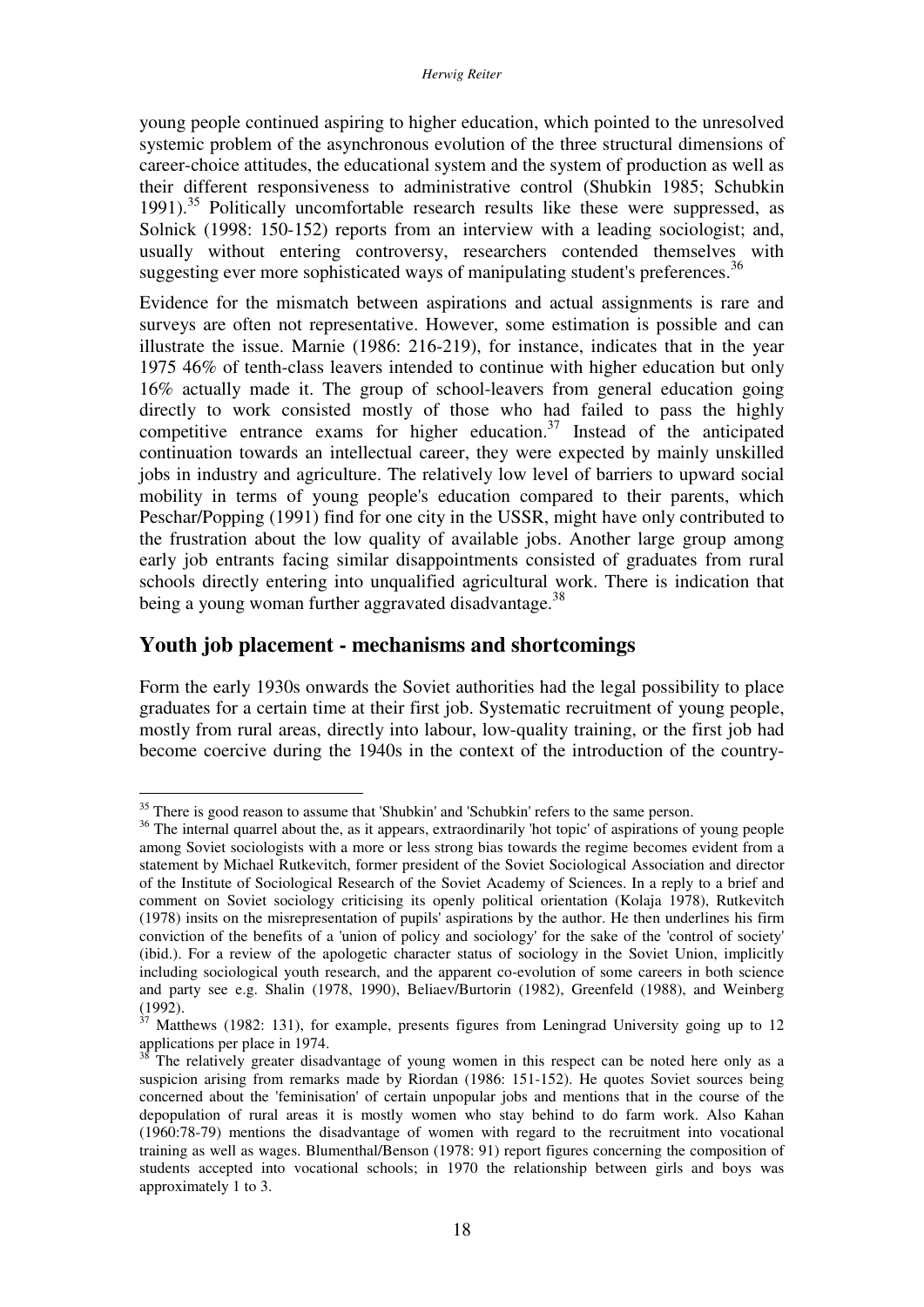wide system of 'State Labour Reserves'. For some two decades 'many hundreds of thousands of trainees were conscripted against their will' into poor training and inefficient placement procedures as Matthews (1982: 67-79) maintains. Yet, due to labour protection young people, minors especially, were among those social groups, which were difficult to integrate into the labour force (together with women with young children, older workers, and the disabled). State intervention was common in order to fulfil the socialist promise of full employment and enterprises were required to reserve a certain quota for the employment of minors graduating from general secondary education. In the mid 1960s the problem of matching became acute. Due to the graduation of post-war baby boomers and the shortening of education by one year, two large cohorts of school leavers had to be placed at once. Despite the political commitment to economic reform granting some autonomy to the management of labour force in enterprises, the maximum youth quota was doubled and school leavers were channelled into local enterprises pressured to meet the established quota (Cook 1993: 54-58). Youth placement commissions, already established earlier were revaluated on a national level and became attached to local soviets. Additionally, the above-mentioned system of 'vocational guidance' was set up first of all in order to steer the development of children's interests towards local needs and available jobs. All these institutions remained important as such but were subsidiary to the overall plan. Placement of graduates differed by educational level but usually followed the same logic including the essential elements of planning, fulfilling targets and meeting certain obligations involved on both sides of the (prospective) labour contract. The most important institutions in the background were the Youth Placement Commissions attached to local soviets. They operated on the basis of annual plan assignments and were made up of representatives from the local labour section, the schools, the Party, the Komsomol, the Trade Unions, local enterprises and local Soviet delegates. The local labour section, a local 'outlet' of the *Goskomtrud* system, prepared preliminary recommendations to the Commission based on their information about available jobs and graduates. Enterprises were expected to reserve a certain proportion of jobs for school leavers (between 0,5% and 10% of their staff). The Commission then handed a document including a job guarantee over to the school leavers, who could accept the assigned job. In fact, many found jobs without making use of the official placement procedure (Helgeson 1984: 58-59).

The theory of controlled matching together with its institutional framework did not survive the practice test. The job placement system met resistance among graduates as well as enterprises, and the ideal of assignments according to qualifications could not be realised. The apparently increasing number of graduates actually working in assigned workplaces in the beginning of the 1980s (Malle 1987: 359) cannot obscure the fact that the matching between graduates and labour requirements was insufficient. Young people were reluctant to follow assignments and inventive in circumventing them; many left their jobs prematurely. Enterprises, on the other hand, sometimes refused to take graduates; they failed to meet the standards of the provision of living conditions, or simply changed their 'plans' and quota in the meantime. Searching for a workplace was common among graduates and different (mostly Western) scholars calculated an average period of searching for the first job (referred to as 'unemployment') of three to six months (Oxenstierna 1990: 226-227). Gregory/Collier (1988) even claim an estimated average unemployment rate of 3,5% among Soviet young people between 18 and 24 years. Adirim (1989: Table 1) calculates an estimated 830.000 young people in temporary unemployment for 1985. And Porket (1989: 106-110) emphasises regional differences in youth unemployment.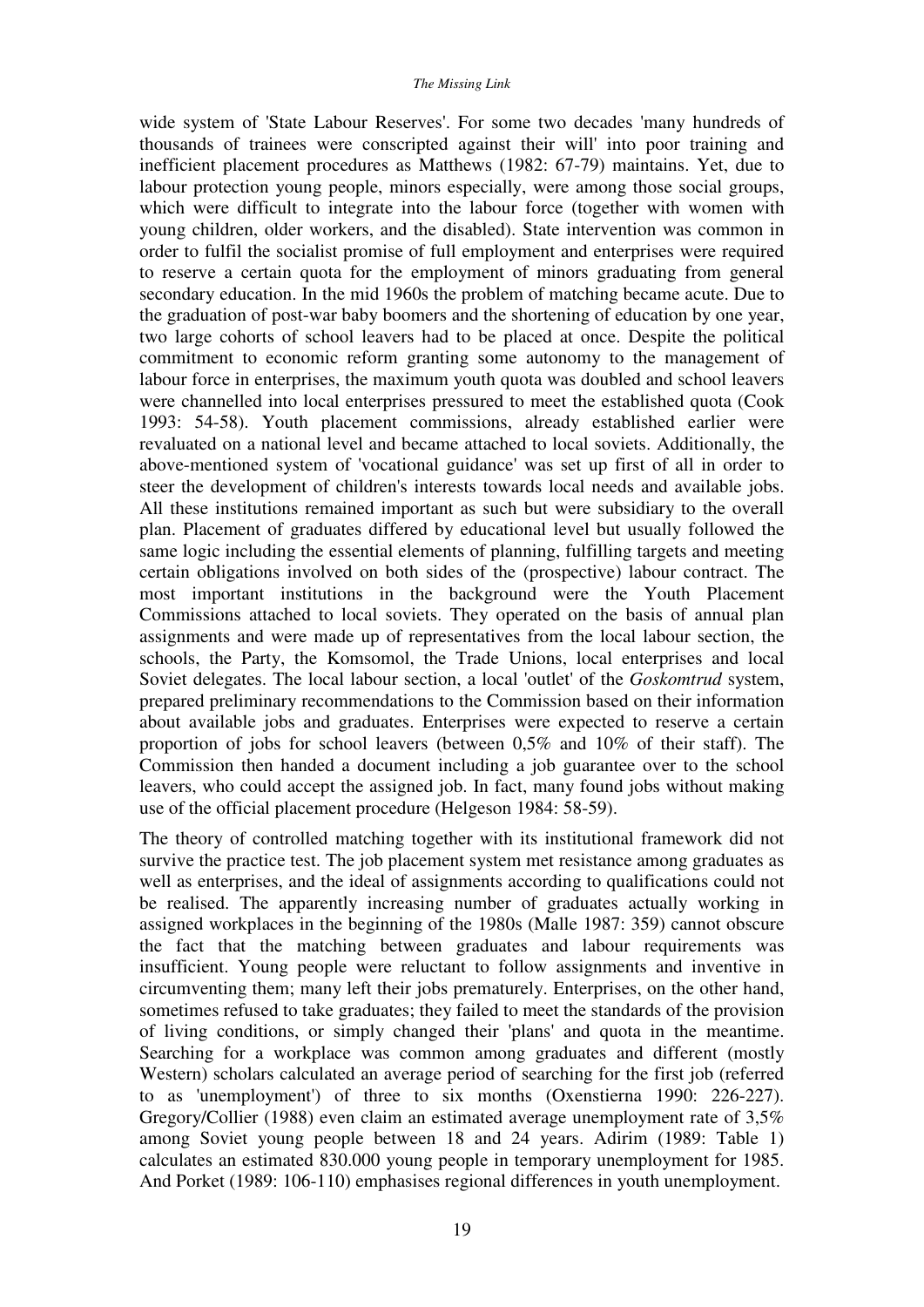Altogether the placement of graduates in the USSR *was* quantitatively relevant; for instance, youth job placement and allocations from secondary and higher education (PTU, SSUZ, and VUZ) together accounted for 17% of all forms of workforce recruitment in the Russian Republic (RSFSR) in the year 1980 (Kotliar 1984: 25). Also with regard to forced local mobility, young people and young adults were the most relevant group affected by migration programmes giving priority to eastern regions (Helgeson 1986). The link between educational institutions and enterprises varied according to level of education. In the following I distinguish two turntables of regular transition *qua* placement – i.e. the the placement of graduates from vocational schools and the placement of graduates from higher and specialised education.<sup>39</sup>

#### *Placement of graduates from vocational education*

Compared to the assignment of young specialists discussed below, the placement of graduates from ordinary or secondary vocational-technical schools (PTUs, SPTUs) functioned rather smoothly. Yet, this advantage comes with a considerable degree of coercion, a feature that has been part of the recruitment into vocational training ever since low-grade schools in the frame of the state labour reserve policy after the World War II (Matthews 1982: chapter 3). Furthermore, coercion contributed to the low popularity of these schools that were additionally burdened by low level of discipline (Matthews 1982: 88). Providing first of all locally demanded labour force, graduates were mostly sent to specific workplaces, so-called 'base enterprises', which were usually directly associated with the schools and already involved in training.

Since 1980 the State Committee for Vocational Education was responsible for developing plan targets for the training and placement of graduates from vocational schools; and since 1982 newly established enterprises with more than 2000 employees had to be associated with vocational schools (Helgeson 1984: 59-60). Many Soviet towns were 'company towns', i.e. dominated by single enterprises with little alternatives for vocational training. In terms of sectoral attachment the schools were clearly oriented towards agriculture and industry. For example, during the eleventh Five-Year Plan from 1981 to 1985 36% of graduates went into agriculture, 31% into industry, 14% into construction and 6% into transport/communication (Oxenstierna 1990: 222; Table 8.12).

The above-indicated general problems of placement procedures applied also to this threshold. Enterprises are reported to have refused to accept PTU-graduates claiming they would not remain in the job long enough. This concern seemed justified. Less than half of the more than 2000 respondents of a survey among PTU trainees in the year 1975 intended to continue working in their acquired trade. Most of the others wanted to change their specialisation, study further or were undecided (Matthews 1982: 88). This basic dissatisfaction in the early work career could be one 'explanation' of much of the intentional job mobility that obviously occurred in the Soviet society.

Furthermore companies criticised PTU-training for neglecting practical training in favour of general education that is of little use on the job (O'Dell 1983: 134). From the perspective of labour planning, on the other hand, the training within the PTU system, and not on-the-job, was considered an advantage, for already existing associations with companies could have undermined control (Helgeson 1984: 60).

 $39$  The treatment of specialised schools (SSUZ) together with institutions of higher education does not imply that their status was similar, only the administrative procedure (Matthews 1982: 89).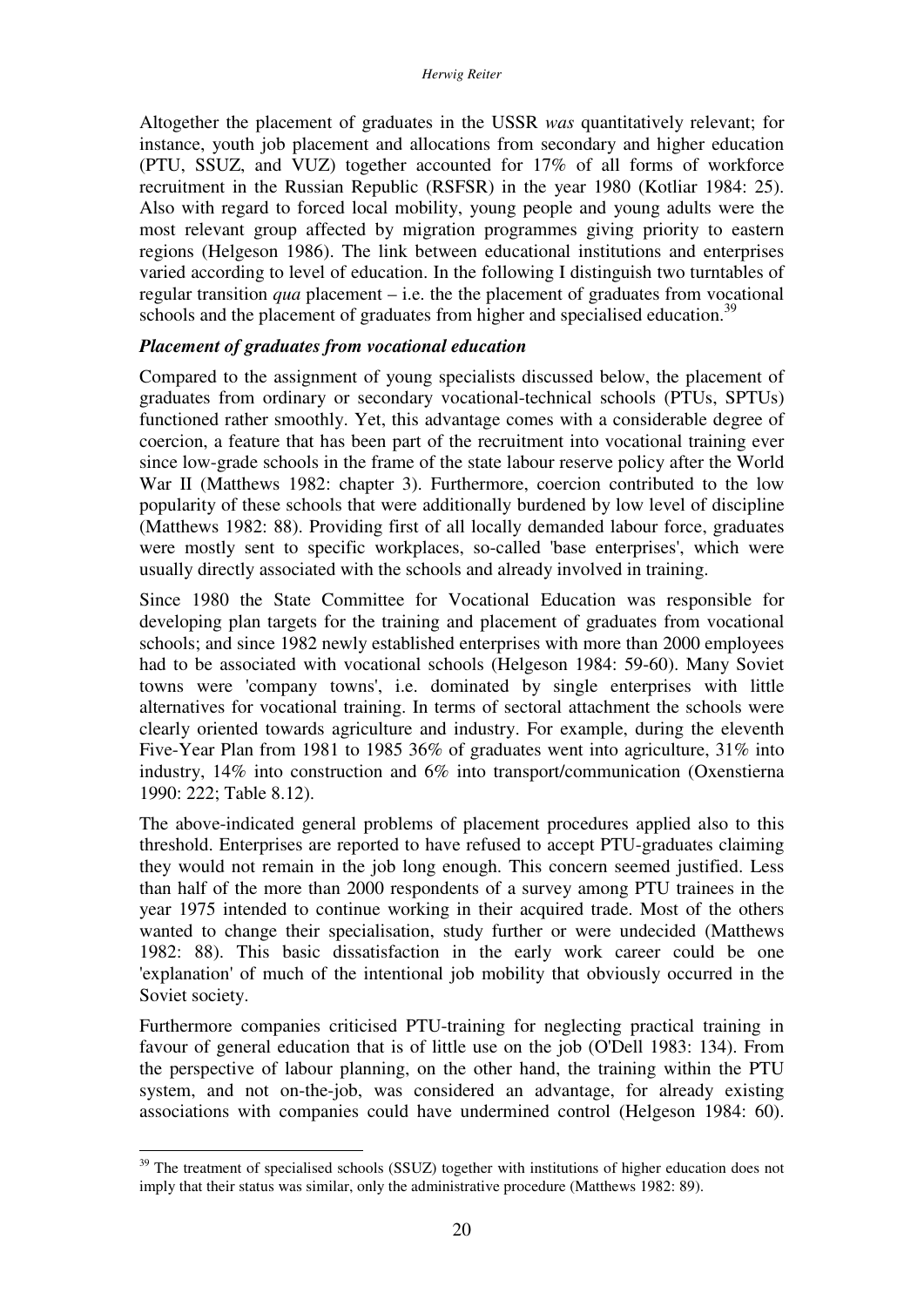Despite the fact that most of the professional skills could actually be acquired only in the workplace and were not part of the schools' training programmes, authorities kept arguing against forms of on-the job training essentially criticising their narrow focus and the lacking possibility to exert influence (Matthews 1982: 178-182). Many of the shortcomings of professional preparation of students were finally recognised by the authorities and vocational qualification, rather than vocational orientation, was at the focus of the penultimate educational reform adopted in 1984 (Szekely 1986).

## *Placement of graduates from secondary-specialised and higher education*

Each year graduates from higher and specialised secondary education, so-called 'young specialists', were processed through the job allocation and assignment system for college graduates (*raspredelenie* – 'distribution'). On the basis of an assessment of the need for young specialists, *Gosplan*, the State Planning Committee, assigned quotas to each ministry supervising institutions of higher education.<sup>40</sup> These ministries, in turn, elaborated assignment plans and passed them on to institutions of higher education. So-called Commissions for Personal Distribution, which operated on the level of educational institutions and consisted usually of representatives of the institution itself, the *Komsomol*, and trade unions, then had to match graduates and postings available. In theory, the commission had to guarantee jobs to all graduates corresponding to their training and speciality. On the basis of its assessment of the academic progress of the prospective graduates, their social activities, family circumstances and health situation the Commission established a list of assignments and invited the students for an interview. Graduates could articulate preferences or apply for being released from placement for health or family reasons, but usually had to accept the assignments. After the legally granted one month of holiday, graduates had to work in these jobs for at least three years; they were often required to move into distant areas. The underlying philosophy was that, in this way, graduates would repay the state for their education (Matthews 1982: 169-170).

Also the placement of graduates from higher and sepcialised education suffered from obvious difficulties. While it was easier to establish the demand for specialised labour in certain areas like education, health and administration, it was more difficult in others like production. Unpredictable economic development or simply changeable political priorities constituted one cluster of difficulties. Another consisted in the general anticipation of employers of being affected by labour shortage, which often lead managers to over-estimating their need for specialists. Being released from posting by the Commissions due to shortcomings in planning did happen but was a rare privilege, and the competition for 'more desirable jobs (…) tended to become the focus of all kinds of unofficial pressures,' as Matthews (1982: 171) maintains. The real dimension of the gap became apparent only in the actual process of placement and the dissatisfaction of students was often doubled by the professional obligations, which they finally had to accept on top of the potentially undesired topic they had to study. Many specialists with or without higher education ended up doing manual work; some had actually been ill-required by enterprises instead of graduates from vocational schools.

 $40$  Helgeson (1984: 60) provides a lively picture of the obviously inscrutable planning exercise: 'Gosplan comes up with a comprehensive match of jobs and graduating classes every year subdivided for over 1.000 specialities in all branches of the Soviet economy. The 1977 specialist distribution plan was 4.248 pages long. And this is only what is called the inter-ministerial and inter-republican section of the plan.'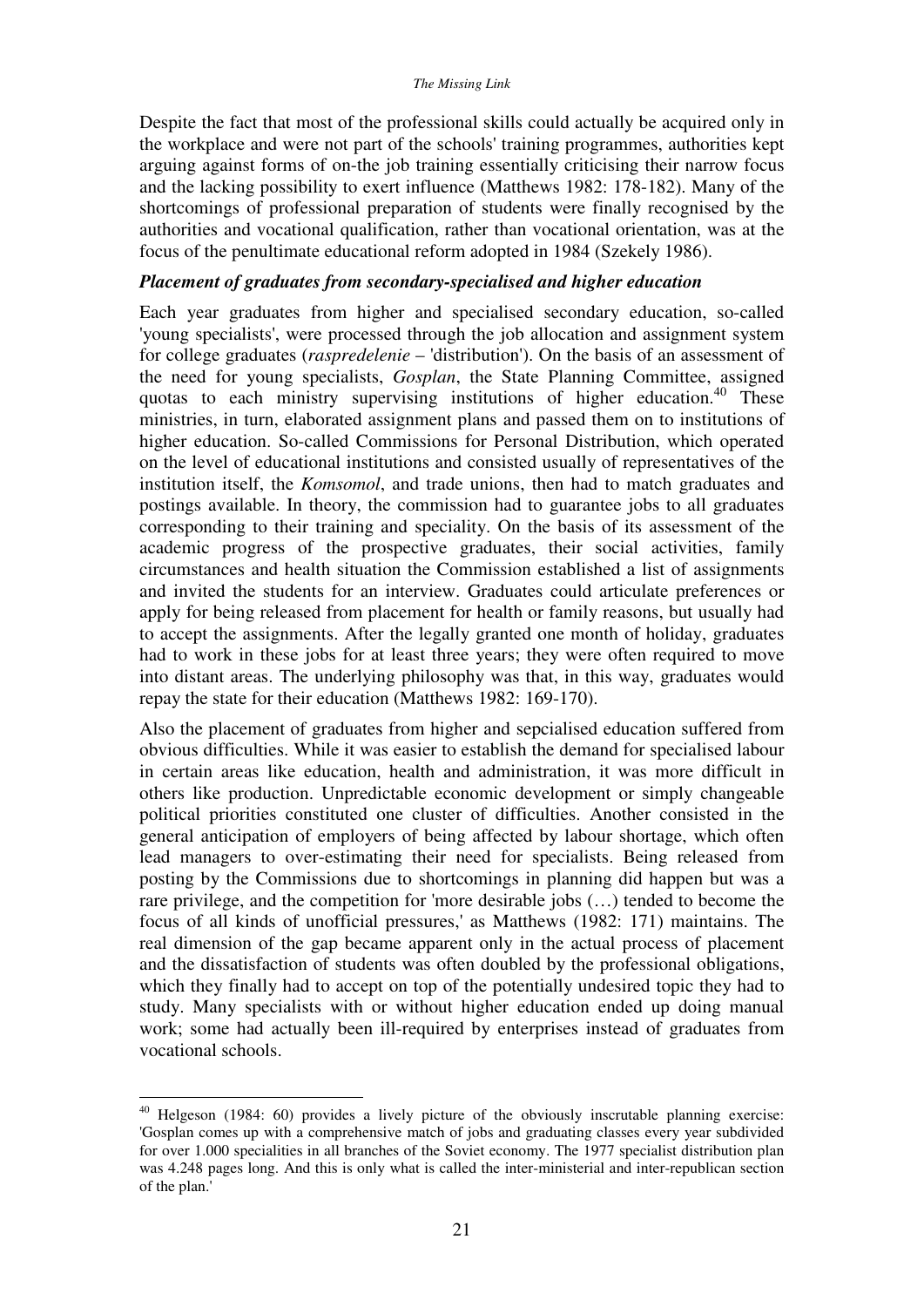Evidence allowing an estimation of the scope of the problem is hardly available. Oxenstierna (1990: 220-221), for instance, reports from a study conducted in the year 1985 that 84% of graduates from specialised secondary schools and 17% of graduates from higher education following compulsory assignments ended up working in bluecollar positions. Malle (1987: 378) notes that 'intellectual unemployment' was common among young specialists. Referring to a report from 1984 she indicates that about 12% of blue collar jobs in engineering were held by graduates from university; 70% of engineers did not work in their specialisation and 22% worked in jobs not requiring higher education. This non-availability of appropriate jobs is identified by Solnick (1998: chapter 5) as one of two major problems that plagued the system of mandatory placement of university graduates ever since the 1950s until its abolition. The other problem consisted in the reluctance of graduates to assume their assigned job obligations. Both issues were hardly documented and obviously outside the reach of the authorities. Statistics available for the 1980s from *Goskomstat* and *Komsomol* (Table 14) suggest that some 10% of graduates from higher education did not follow their assignments; up to 20% of those who did, left before the completion of the first year of their three-year assignment.

| 1980 | 1982                                                            | 1985 | 1987 |
|------|-----------------------------------------------------------------|------|------|
|      |                                                                 |      |      |
|      |                                                                 |      |      |
| 8.9  |                                                                 | 9.4  | 8,0  |
| -    | 12                                                              | -    | 12   |
|      |                                                                 |      |      |
| 5.1  |                                                                 | 5.4  | 5,2  |
| -    | n.a.                                                            | -    | 20   |
|      | data source<br>Goskomstat<br>Komsomol<br>Goskomstat<br>Komsomol |      |      |

| Table 14 – Job assignment non-compliance ('no-shows') and attrition $(\%)$ |  |
|----------------------------------------------------------------------------|--|
|----------------------------------------------------------------------------|--|

#### Adapted from Solnick (1998: 148, table 5.3.)

These quite diverging official statistics underestimate the problem and indicate the misinformation within the system. Enterprises that could have identified the scope of the problem had little interest neither in revealing their miscalculation of labour force needs, nor in holding assignees back for they saved the costs of unneeded labour. Likewise, those young specialists disappointed by their assignments preferred to disappear over filing a complaint, for this could have worsened their situation. It was due to this 'tacit collusion between unenthusiastic employer and unwilling employee', as Solnick (ibid: 136) notes, that much of the issue remained undiscovered, that informal ways of searching for (alternative) jobs remained important, and that the system feature of overproducing specialists never ceased to exist.

## **Concluding remarks**

A closer look at the institutional arrangements of the transition of young people from education to labour in the Soviet Union provides an ambivalent picture. Despite the relatively stronger impact of planning in the area of transitions to the first job the system failed to establish the close links between education and labour for which it was, and still seems to be, famous. The right to work and the job guarantee expressed in Article 40 of the Soviet Constitution of 1977 was closely associated with the right to choose one's profession and type of work according to preferences and society's needs.

*Article 40. Citizens of the USSR have the right to work (that is, to guaranteed employment and pay in accordance with the quantity and quality of their work, and not below the state-established minimum), including the right to choose their trade or profession, type of job and work in accordance with their inclinations, abilities, training and education, with due account of the needs of society.*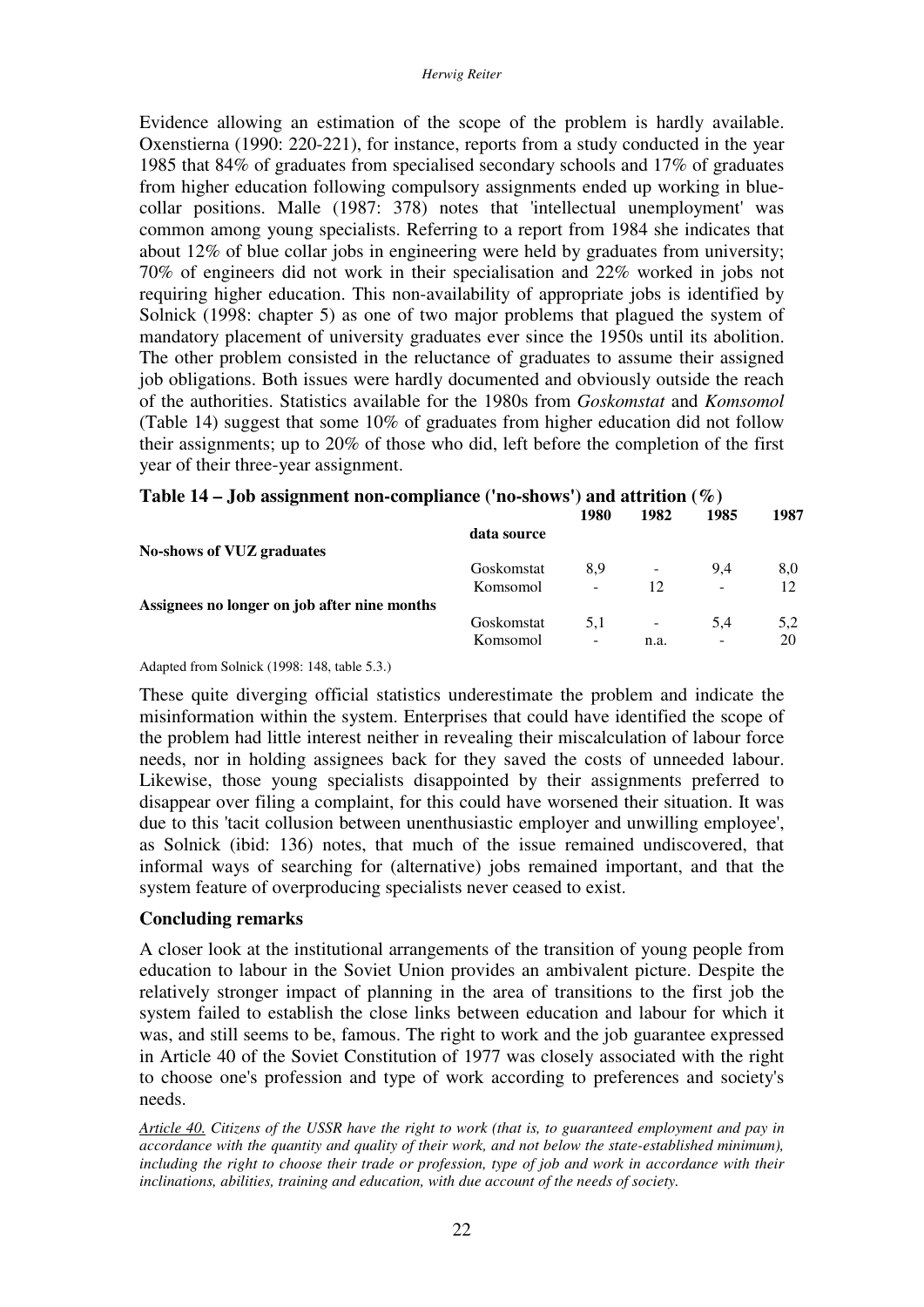#### *The Missing Link*

*This right is ensured by the socialist economic system, steady growth of the productive forces, free vocational and professional training, improvement of skills, training in new trades or professions, and*  development of the systems of vocational guidance and job placement (Prokhorov 1982: 12).

The review of the transition arrangements versus transitions realised allows a much better idea of the actual meaning of this constitutional promise and the interaction of its ingredients. All the emphasis put on vocational orientation and work, both ideologically and in terms of life organisation, the transitions of young people to work, as well as finally, the Soviet society as such, remained characterised by the basic contradiction between what its citizens had learned and what they worked. On the way to the world of work millions of (young) people experienced the immediate devaluation of years of their studies as well as the disregarding of their career aspirations. The freedom to make work-related choices, especially to choose one's first job, was strongly restricted. Where many arrived at the end of their school-towork transitions was in stark contrast to where they wanted (and perhaps even had planned) to get. The one outcome that could be predicted, though, was that they would have work but the ideologically praised world of (mostly manual) work was finally closer to the reality of the majority of Soviet citizens. The particular form of uncertainty incorporated into the transitions of Soviet youth to labour finally consisted in the fact that the guaranteed work activity at the end of education likely turned out to be unsatisfactory and unrelated to qualifications and aspirations.

The primacy of administrative order and its bureaucratic rituals as well as the altogether widely unsuccessful attempt to appropriate and regulate the matching procedure actually thwarted both individual wishes and potential market matching. Job wishes possibly developed throughout an extensive period of education were cut off at an early age. This makes the notorious underutilisation of labour in the USSR appear as having been first of all an underutilisation of the (young) people's potential desire to do certain jobs and their striving for professionalism. The non-utilisation of specialist capacity and the low productivity of Soviet labour might have been secondary effects of unfulfilled striving on a biographical level. The universal orientation towards education, the wide access to it, its importance for upward social mobility, and the monetary as well as non-monetary benefits connected to the jobs for the well-educated indicate a 'more direct relation between education and prestige in the USSR' (Katz 1999: 429). It seems that the status outcome was more important than the qualification outcome. The quality of a job, on the other hand, was not assessed only by its 'goodness of fit' with regard to qualification or interest but also according to opportunities it offered for making money on the side (Porket 1989: chapter 8).

Altogether this phenomenon of a decoupling of education and employment and the related inflation of education is common in Western (European) countries and burdens young people's transitions to working life (Reiter/Craig 2005). Roberts (2006) identifies the USA as the trendsetting nation in this respect and contemplates the phenomenon of 'global Americanisation'. In an analogy one could ask whether Western Europe is not actually 'going East' and reproducing patterns that have been common in socialism. Even more so, as much of the more recent increase in participation in further and higher education in Europe is actually clearly policydriven (i.e. 'Bologna process') - in the case of EU-Europe under the heading of making Europe 'the most competitive and dynamic knowledge-based economy in the world' (European Commission 2002: 9). Furthermore, the indicated US-American striving for mass higher education in the 1960s certainly was one of the spin-offs of the then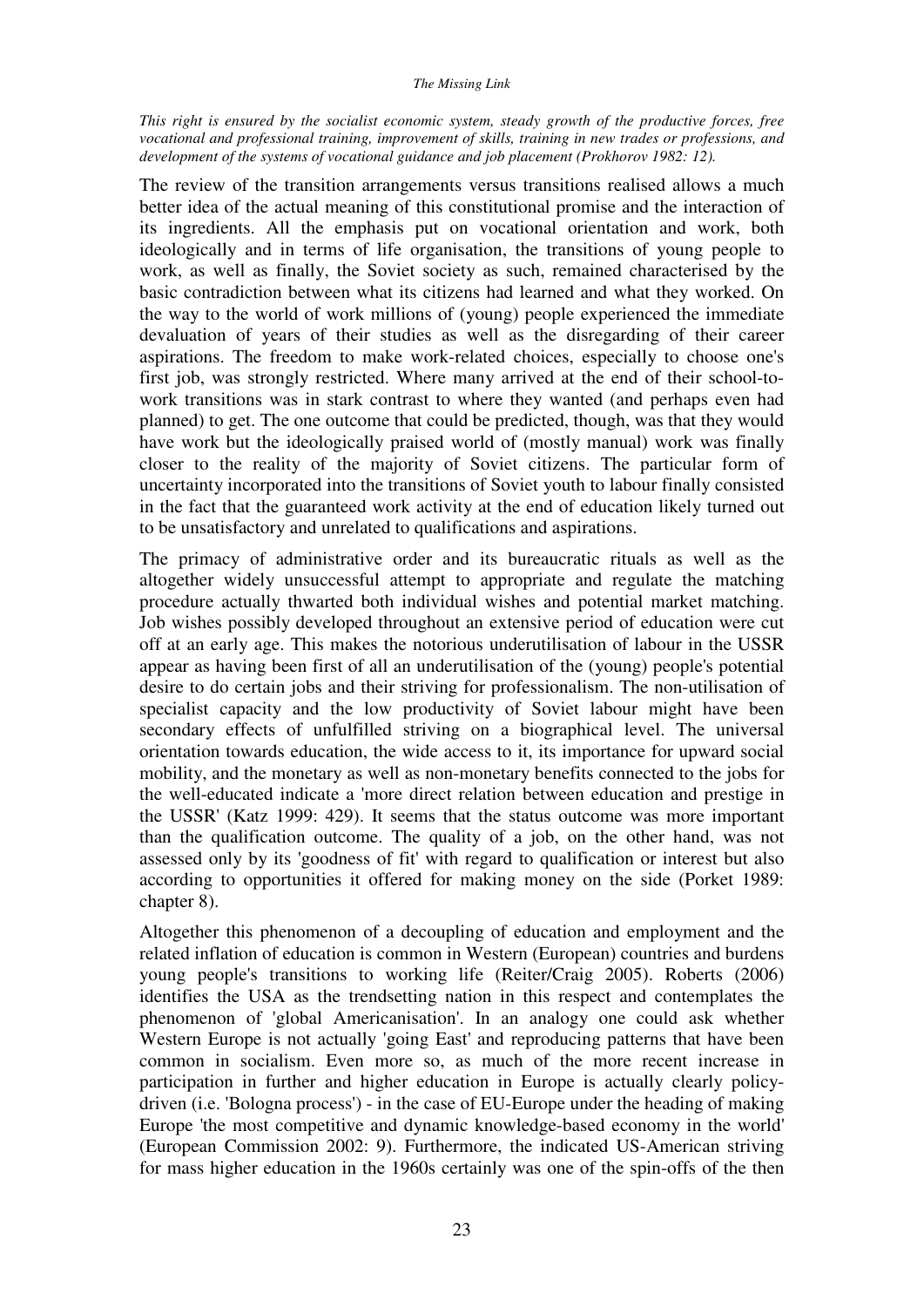major competition for superior performance by the two protagonists of the Cold War, the USA and the USSR. Much of the 'space race' triggered by the success of the Soviet Sputnik in 1957 was carried out in US-American class rooms (Jahn 1975; also Kudrov 1997). With some delay this 'race' has become global. In any case, it seems fair to claim that the world is not catching up with the USA only.<sup>41</sup>

These were more general conclusions. On the basis of the review it is now also possible to give a tentative reply to the initially outlined two-dimensional misconception of the Soviet case. First, a reply to the *educational fallacy:* The educational promise suggested by the trifurcate system of Soviet education neither fulfilled its external purpose of training skilled work force for the different layers of labour, nor did it satisfy its internal idealisation of accommodating preferences and abilities. Education was embedded within the broader framework of human resource management and, together with individual qualifications and preferences, secondary to political and economic priorities materialising in form of the overall 'plan' (Its implementation was, as I argue below, incomplete).<sup>42</sup> The emphasis on 'corrective measures' like vocational guidance in order to cushion the mismatch can be read as expressing the restriction of the structural relevance of education. While the market logic of job matching allows for considerable autonomy of the education systems in democratic countries, this appears counter-intuitive within the logic of planning. In practice, certain options of moving on within education were cut off or impossible because of bottlenecks (especially towards higher education), which pushed many prospective students into work without professional preparation.<sup>43</sup> This is not to say that education was just an appendix of the ideological manipulation of people, or that there were no links between education and work, or that education did not have effects that could be rephrased in terms of causalities. It rather means that the nonavailability of matching procedures following market mechanisms prevents outcome assumptions established for Western systems (Allmendinger 1989) from being effective. On the contrary, the changeability and immanent arbitrariness of manipulated (planned, non-market) matching together with all sorts of attempts to undermine and complement allocation plans potentially neutralises educational experiences and related expectations. A great deal of what is realised by passing through education and into labour is, as one could put it in terms of an oxymoron, retroactively predetermined. Thus, strong implicit or explicit monodirectional assumptions do not necessarily hold, and probably were not developed, for the analysis of (socialist) non-market systems.

The relevance of this observation might as well go beyond the Soviet case and its consideration could improve the re-assessment of youth transitions in supposed market contexts. Education systems might provide the starting point of transitions only with regard to individual time vectors. Yet the predetermination of teleological life projects at the individual level in terms of plans and perspectives can have corresponding features at the institutional level. In order to reconstruct the actual organisation of transitions it might be useful to start at the other end of the line, i.e. at the however probable or suggested outcome. One methodological consequence could

<sup>&</sup>lt;sup>41</sup> For an interesting example of a direct West-East comparison instead of a West-West comparison see McLean/Voskresenskaya 1992).

 $42$  I also need to contradict Matthews (1982: 202) here who claims that 'the placement of trainees (...) is still thought of as an extended function of the educational system.'

 $43$  The probably underlying contradictions in the development of Soviet economic policy cannot be discussed here.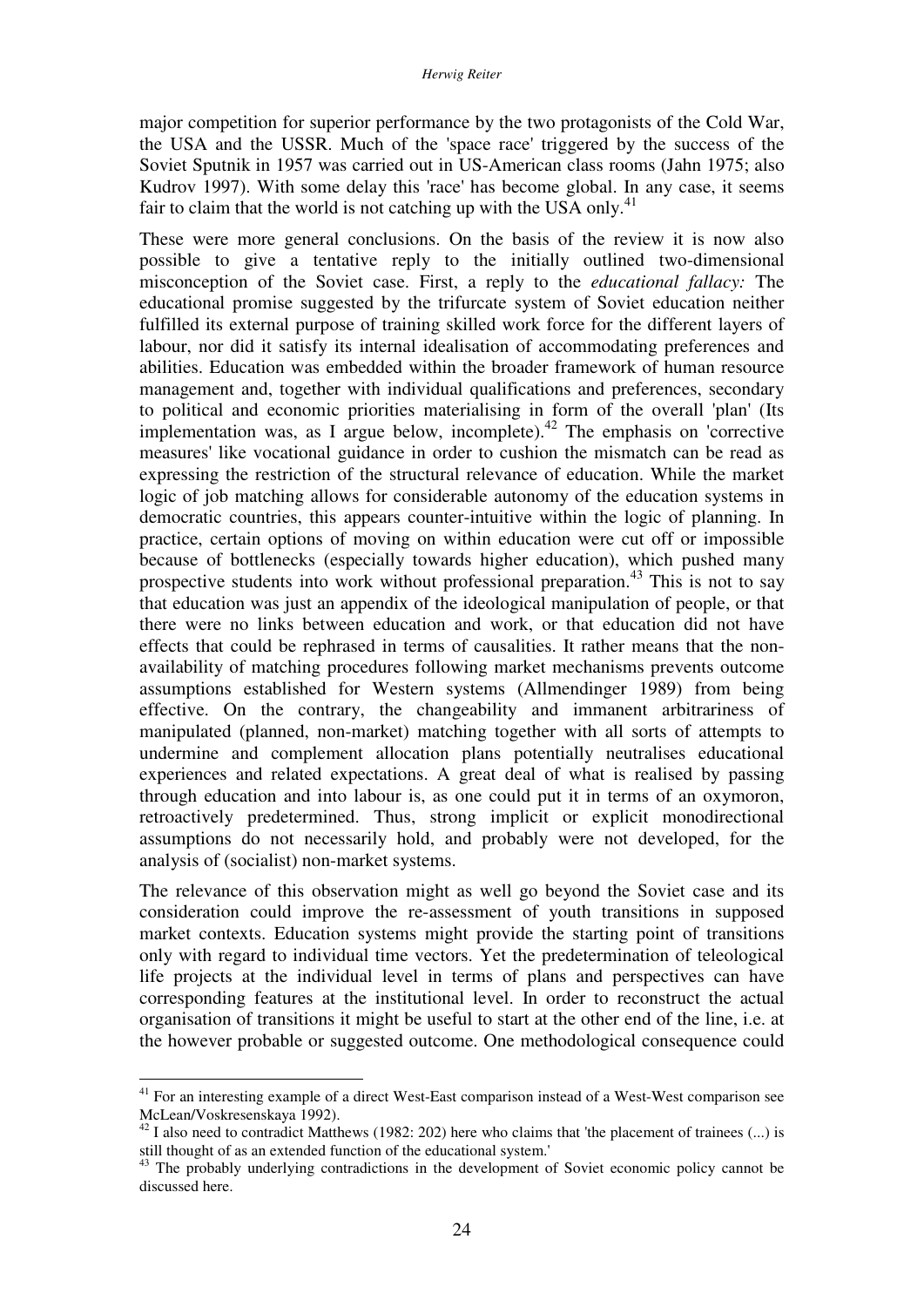consist in analysing transitions by 'reading them backwards' and inverting the chain of causation together with its temporal directionality, possibly based on strongly deterministic hypotheses.<sup>44</sup>

Second, a reply to the *institutional fallacy:* As we saw, the institutional implementation of the requirements of the 'plan' was far from flawless. Despite and in addition to given institutional channels people did change jobs voluntarily and the reality of job matching involved considerable activity on the part of individuals; this applies to young people as well, though to a lesser extent. In view of these findings it seems appropriate to complement the dichotomy of institutional versus individual structuration of transitions introduced by Wingens (1999: 260) by a third option, to be precise: an alternative perspective on the status of individual action. Due to the apparent failure of the mechanisms of institutional structuration individual shares in job matching can as well be conceived of as a making up for insufficiencies of the system without necessarily questioning the system as such. To put it bluntly, the difference is one between using holes and filling gaps. Whether these forms of agency qualified as self-realisation undermining, or as substitutive action remedying the system remains to be seen as this question cannot be answered without original data. What seems crucial is to leave space to the option of interpreting individual action in totalitarian settings - 'underlife' in Goffman's terms - not automatically as selfrealisation. Other interpretations may include that of temporary coalitions with institutionally suggested programmes or, alternatively, situative remedial agency in order to re-establish biographical continuity where institutions failed to provide it (Helling 1996, Mayer 2000). Altogether the findings support the call for an overcoming of the exclusive institutional focus and a stronger consideration of 'noninstitutional factors', which can include many other sociologically relevant aspects. For instance, stable social networks can establish continuous job entry patterns across the transformation (e.g. Ashwin 2006 for Russia). In order to identify such factors research needs to be closer to the every day lives of people and their biographies.

Also the findings on this level can be taken further into researching youth transitions in both post-communist and capitalist contexts. I restrict myself here to the suggestion of some possible questions in order to indicate the direction. A first set of questions addresses the latency of habitual knowledge: To what extent do attitudes of underliving survive the transformation or are they (gradually) replaced by new rationalities? Are patterns of behaviour related to the 'duality of socialist reality' disappearing, or are they transformed under the conditions of the new situation? What is the status of individual action (subversive or remedial)?<sup>45</sup> A second set of questions challenges the primacy of institutional analysis: Can we expect the link between institutions and employment to be closer when it is established through market forces? They might indeed proof more efficient in the overall outcome (i.e. degree of

<sup>&</sup>lt;sup>44</sup> A variation of ex-post determination of skills-formation by choice or placement (in the sense of transition chances) is presented in Estevez-Abe et al. (2001). They discuss how 'the particular combination of employment and unemployment protection determines the profile of skills that is likely to emerge in an economy. Thus employment protection increases the propensity of workers to invest in firm-specific skills, whereas unemployment protection facilitates investment in industry-specific skills. The absence of *both* gives people strong incentives to invest in general skills.' (ibid.; 181-182; original emphasis). Although I agree with the authors assumption that individuals have anticipatory and proactive capacities, I strongly disagree with their universalisation of rationalities.

<sup>&</sup>lt;sup>45</sup> I have discussed related issues on the basis of the example of the persistence of outdated 'knowledge' about unemployment available in a post-communist society elsewhere (Reiter 2006).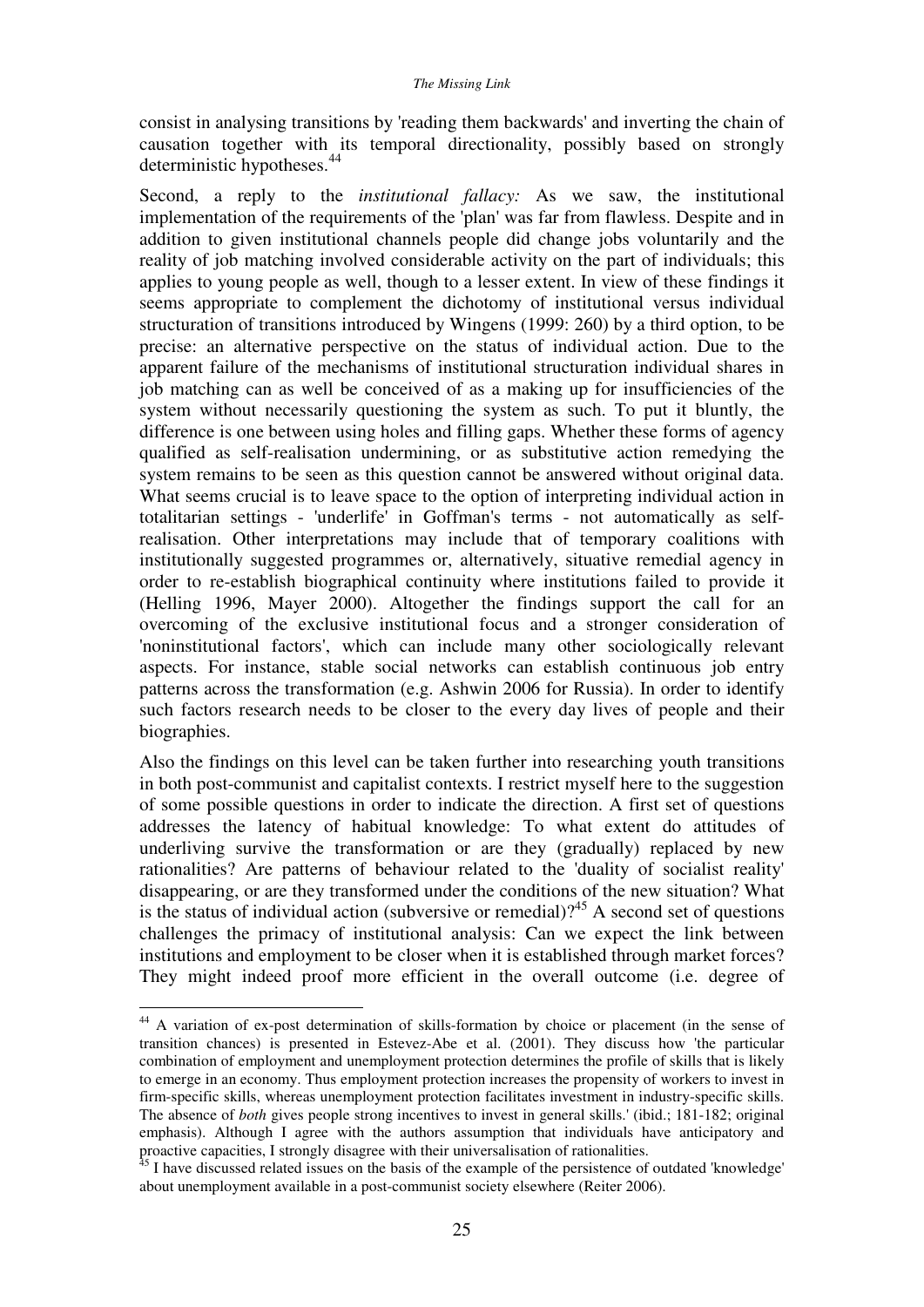#### *Herwig Reiter*

matching) but should altogether allow for even less predictability than job placement. The related policy question remains: (How) Can post-Soviet (educational) institutions anticipate market matching requirements in order to prepare for them?

## **Glossary<sup>46</sup>**

*Goskomstat* – State Statistical Committee

*Goskomtrud* – State Committee on Labour

*Gosplan* – State Planning Committee

*Komsomol* – All-Union Leninist communist League of Youth

*Nomenklatura* – 'list of names'; listing of mostly responsible state positions together with a register of candidates

*Orgnabor* – 'organised recruitment'; nation-wide network of offices for recruiting labour, primarily manual for work in distant or difficult areas.

PTU *(professionalno-tekhnicheskoe uchilishche) –* Vocational or technical school.

SPTU *(srednee professionalno-tekhnicheskoe uchilishche) –* Secondary technical school.

SSUZ (*srednee spetsialnoe uchebnoe zavedenie)* – Secondary special educational institutions.

*Tekhnikum –* Secondary special educational institutions offering primarily training in technical subjects.

TU (*tekhnicheskoe uchilishche)* – Technical school.

VUZ (*vysshee uchebnoe zavedenia*) – any higher educational institution recognised as such by the state.

<sup>46</sup> Terms, abbreviations and transliteration adapted from Matthews (1982).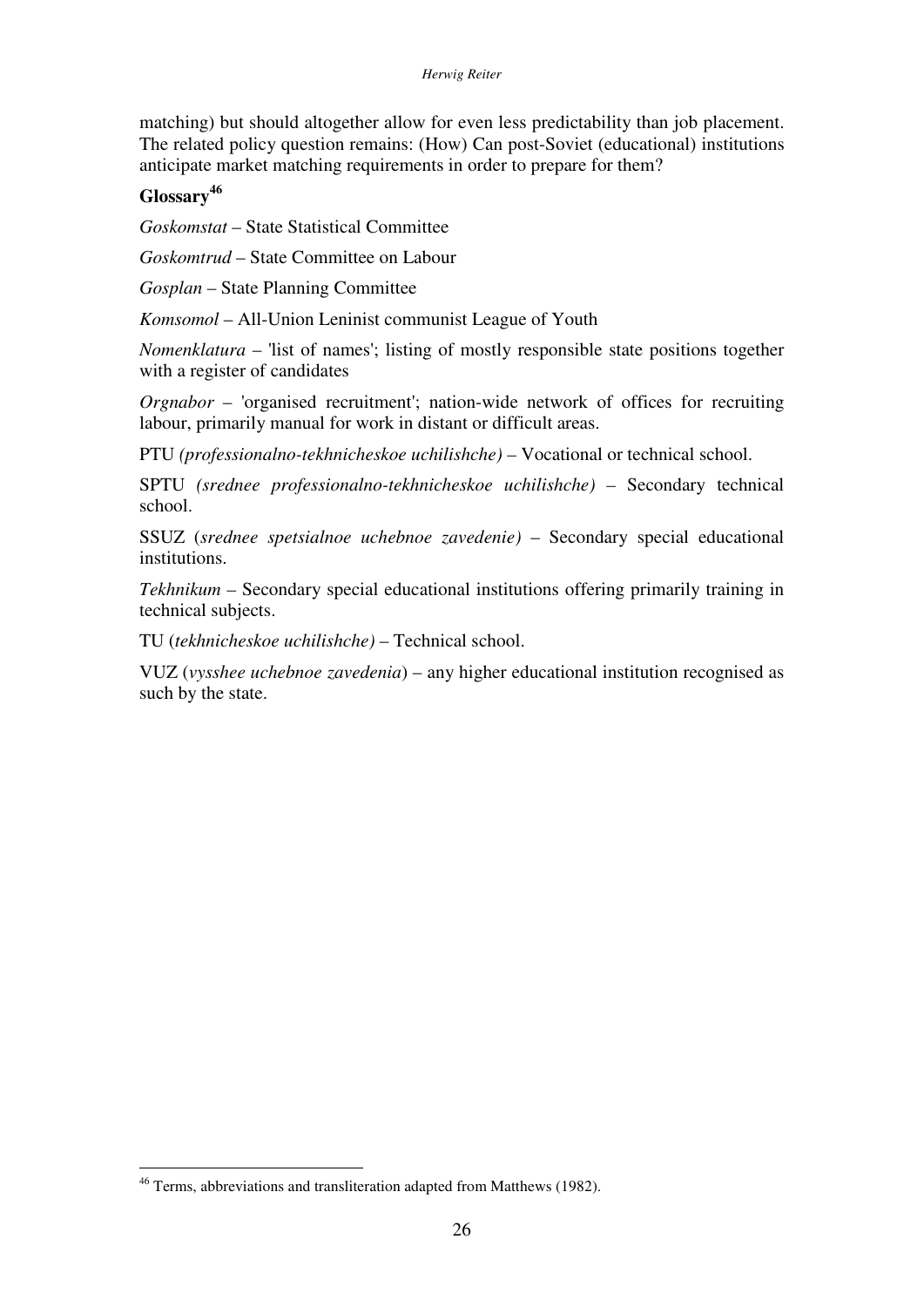## **References**

Adirim, I. (1989). A note on the current level, pattern and trends of unemployment in the USSR. Soviet Studies, 41, 449-461.

Allmendinger, J. (1989). Educational Systems and Labout Market Outcomes. European Sociological Review, 5, 231-250.

Allport, F. H. (1927). The Nature of Institutions. Social Forces 6/2, 167-179.

Anisimov, I. (1972). Polytechnical education in the U.S.S.R. Working paper. Seminar for experts and counterparts staff on general and technical education and teacher training, 25-30 September 1972, International centre for advanced technical and vocational training, Turin, Italy. Unesco, Section of technical education and technical teacher training, EDS.

Arnot, B. (1988). Controlling Soviet labour. Experimental change from Brezhnev to Gorbatchev. Basingstoke: Macmillan.

Ashwin, S. Anonymous. (2000). Gender, state and society in Soviet and post-Soviet Russia. London: Routledge.

Ashwin, S. (2006). Adapting to Russia's New Labour Market: Gender and Employment Behaviour. Abingdon and New York: Routledge.

Baliaev, E., & Burtorin, P. (1982). The institutionalization of Soviet sociology: Its social and political context. Social Forces, 61, 418-435.

Barber, J. (1986). The development of Soviet employment and labour policy, 1930- 41. In D. Lane (Ed.), Labour and Employment in the USSR. (pp. 50-65). Brighton: Wheatsheaf.

Baxandall, P. (2004). Constructing unemployment. The politics of joblessness in East and West. Aldershot: Ashgate.

Baxandall, P. (2003). Postcommunist Unemployment Politics: Historical Legacies and the Curious Acceptance of Job Loss. In G. Ekiert & S. Hanson (Eds.), Capitalism and Democracy in Eastern and Central Europe: Assessing the Legacy of Communist Rule. Cambridge: Cambridge University Press.

Blumenthal, I., & Benson, C. (1978). Educational reform in the Soviet Union: implications for developing countries. Staff working paper No. 288. Washington. The World Bank.

Buckley, M. (1988). Soviet ideology and female roles. In S. White & A. Pravda (Eds.), Ideology and Soviet politics. (pp. 159-179). Houndmills: Macmillan.

Bynner J., & Koklyagina L. (1995). Transition to Employment in Great Britain, Russia and Estonia: Towards a Comparative Analysis of Longitudinal Data on Young People's Labour Market Entry. In CYRCE (Ed.), The Puzzle of Integration: European Yearbook on Youth Policy and Research. Berlin, New York: Walter de Gruyter.

Chizhova, L. (1984). Balancing labour resources with economic demands. Problems of Economics, 27, 63-78.

Christian, D. (1985). Labour in a non-capitalist economy: the Soviet counter-example. In J. Roe (Ed.), Unemployment: are there any lessons from history? (pp. 85-104). Sydney: Hale & Iremonger.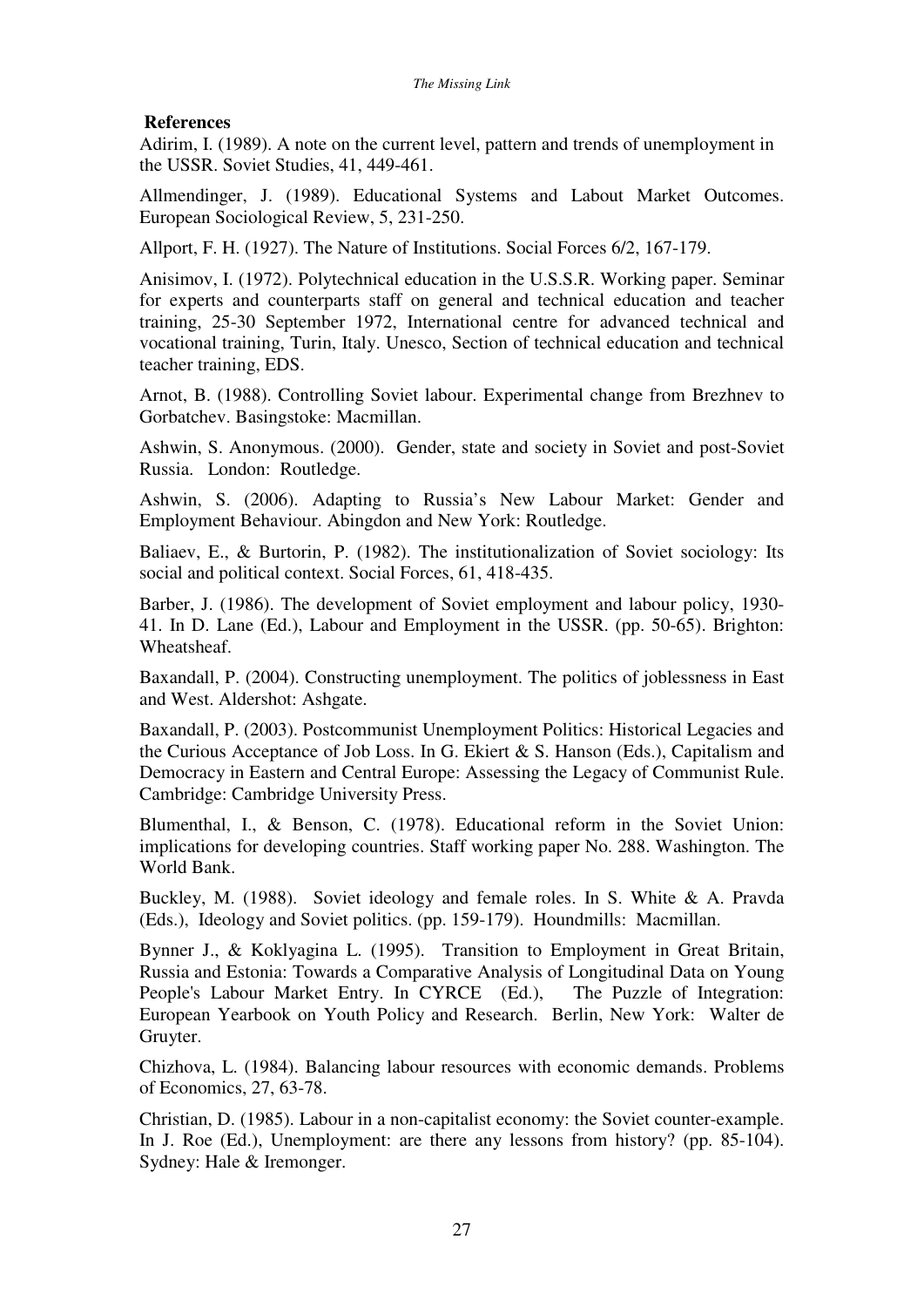Connell, R. (1987). Gender and power. Society, the person and sexual politics. Cambridge: Polity Press.

Connor, W.D. (1991). Equality of opportunity. In A. Jones, W.D. Connor, & D.E. Powell (Eds.), Soviet social problems. (pp. 137-226). Boulder: Westview Press.

Conze, W. (1972). Arbeit. In O. Brunner, W. Conze, & Koselleck Reinhard (Eds.), Geschichtliche Grundbegriffe. Historisches Handbuch zur politisch-sozialen Sprache in Deutschland. Bd.1. (pp. 154-215). Stuttgart: Klett-Cotta.

Davis, R.W. (1986). The ending of mass unemployment in the USSR. In D. Lane (Ed.), Labour and Employment in the USSR. (pp. 19-35). Brighton: Wheatsheaf.

Dobson, R.B. (1977). Mobility and stratification in the Soviet Union. Annual Review of Sociology, 3, 297-329.

Dobson, R.B., & Swafford, M. (1980). The educational attainment process in the Soviet Union. Comparative Education Review, 252-269.

Dunstan, J. (1987). Equalisation and differentiation in the Soviet school 1958 - 1985: a curriculum approach. In J. Dunstan (Ed.), Soviet education under scrutiny. (pp. 32- 69). Glasgow: Jordanhill College Publications.

Eggeling, T. (1999). 'Wie leben?' Jugend in der Perestrojka. Eine Zeit gesellschaftlicher Neuorientierung in Leserbriefen. Argument Sonderband Neue Folge 268. Hamburg/Berlin: Argument Verlag.

Estevez-Abe, M., Iversen, T., & Soskice, D. (2001). Social protection and the formation of skills: a reinterpretation of the welfare state. In P.A. Hall & D. Soskice (Eds.), Varieties of capitalism. The institutional f

European Commission . (2002). A New Impetus for European Youth. European Commission White Paper. Luxembourg: Office for Official Publications of the European Communities.

Filtzer, D. (2002). Soviet workers and late Stalinism: Labour and the restauration of the Stalinist syatem after World War II. Cambridge: Cambridge university press.

Filtzer, D. (1986). Soviet workers and Stalinist industrialization. The formation of modern Soviet production relations, 1928-1941. London: Pluto Press.

Ganzeboom, H.B.G., & Nieuwbeerta, P. (1999). Access to education in six Eastern European countries between 1940 and 1985. Results of a cross-national survey. Communist and Post-Communist Studies , 32, 339-357.

Gerber, T.P. (2003). Loosening links? School-to-work transitions and institutional change in Russia since 1970. Social Forces, 82, 241-276.

Gerber, T.P.H.M. (1995). Educational stratification in Russia during the Soviet period. American Journal of Sociology, 101, 611-660.

Goffman, E. (1990). Asylums : essays on the social situation of mental patients and other inmates. New York : Doubleday.

Goldman, W.Z. (2002). Women at the gates: gender and industry in Stalin's Russia. Cambridge: Cambridge University Press.

Granick, D. (1987). Job Rights in the Soviet Union: Their Consequences. Cambridge: Cambridge University Press.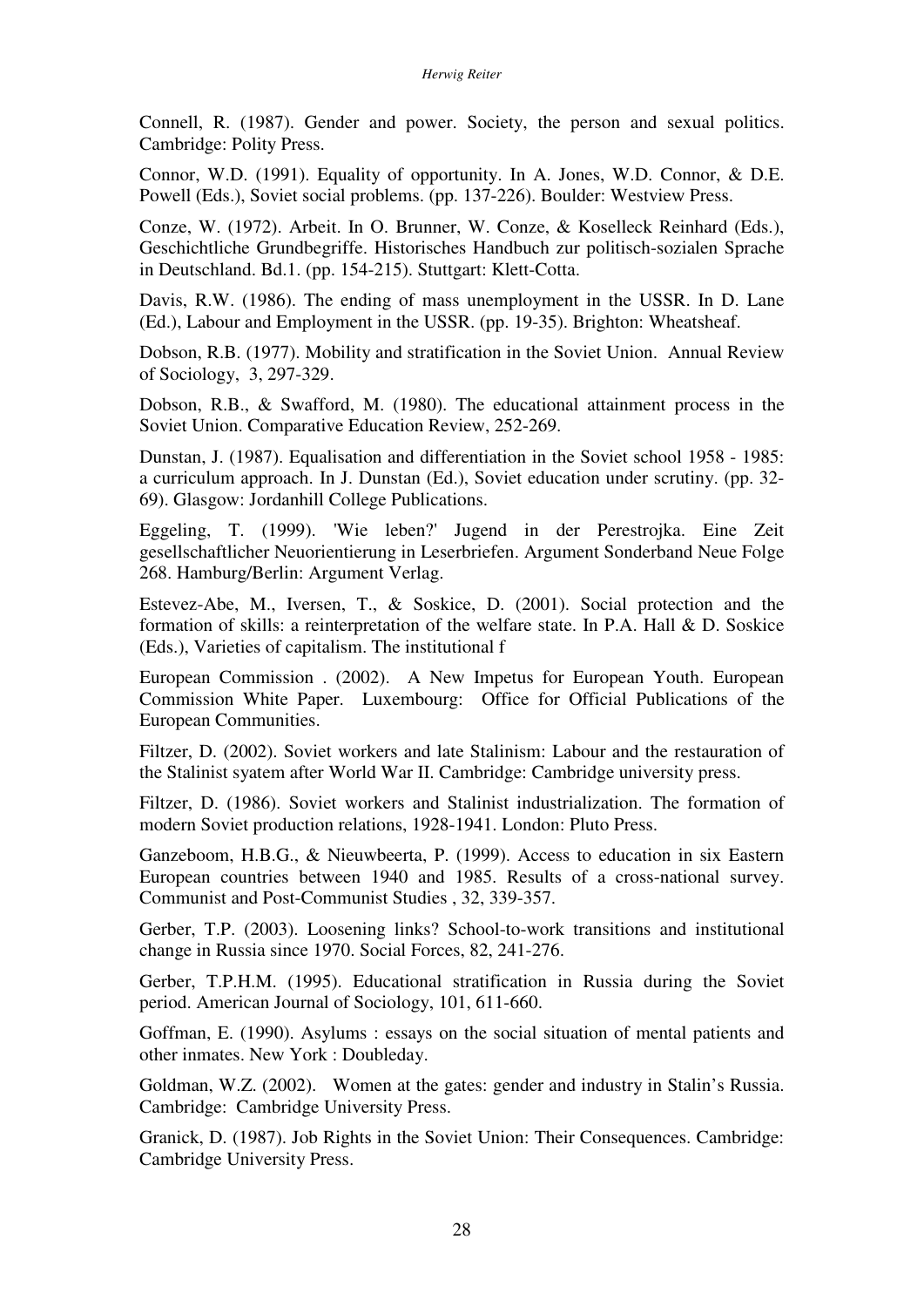Grant, N. (1970). Soviet education. Harmondsworth: Penguin.

Greenfeld, L. (1988). Soviet sociology and sociology in the Soviet Union. Annual Review of Sociology, 14, 99-1123.

Gregory, P.R. (1987). Productivity, Slack, and Time Waste in the Soviet Economy. In J.R. Millar (Ed.), Politics, Work, and Daily Life in the USSR. A Survey of Fromer Soviet Citizens. (pp. 241-275). Cambridge: Cambridge University Press.

Gregory, P.R., & Collier, I.L. (1988). Unemployment in the Soviet Union: evidence from the Soviet interview project. The American Economic Review, 78, 613-632.

Gregory, P.R., & Kohlhase, J.E. (1988). The earnings of Soviet workers: evidence from the Soviet Interview Project. The Review of Economics and Statistics, 70, 23- 35.

Gross, N. (1990). Youth and the army in the USSR in the 1980s. Soviet Studies, 42, 481-498.

Helgeson, A. (1984). Finding work in the Soviet economy: employment agencies for first-time job-seekers. Business Graduate, 58-61.

Helgeson, A. (1986). Geographical Mobility - Its Implications for Employment. In D. Lane (Ed.), Labour and Employment in the USSR. (pp. 145-175). Brighton: Wheatsheaf.

Helling, V. (1996). Bausteine berufsbiographischer Sozialisation. BIOS - Zeitschrift für Biographieforschung und Oral History, 9, 74-92.

ILO (Internet) http: and laborsta.ilo.org. 7.

Ioffe, O.S., & Maggs Peter B. (1983). Soviet Law in Theory and Practice. London: Oceana Publications.

Jahn, H.R. (1975). USA/USSR: Two worlds apart? Comparative Education Review, 19, 451-467.

Jakir, A. (2003). Das Bildungssystem. In S. Plaggenborg (Ed.), Handbuch der Geschichte Russlands. Band 5: 1945-1991. Vom Ende des Zweiten Weltkriegs bis zum Zusammenbruch der Sowjetunion. (pp. 849-906). Stuttgart: Hiersemann-Verlag.

Kahan, A. (1960). The economics of vocational training in the U.S.S.R. Comparative Education Review, 4, 75-83.

Kaser, M. (1986). The economic imperatives in the Soviet education reform of 1984. Oxford Review of Education, 12, 181-185.

Katus, K., Puur, A., & Sakkeus, L. (2002). Transition to Adulthood in Estonia: Evidence from the FFS. Globalife Working Paper No. 24. Faculty of Sociology, University of Bielefeld.

Katz, K. (1999). Were there no returns to education in the USSR? Estimates from Soviet-period household data. Labour Economics, 417-434.

Kelle, U. (2001). Sociological explanations between micro and macro and the integration of qualitative and quantitative methods. Forum Qualitative Sozialforschung / Forum: Qualitative Social Research [On-line Journal], 2,

Kerr, S.T. (1988). The Soviet reform of higher education. The Review of Higher Education, 11, 215-246.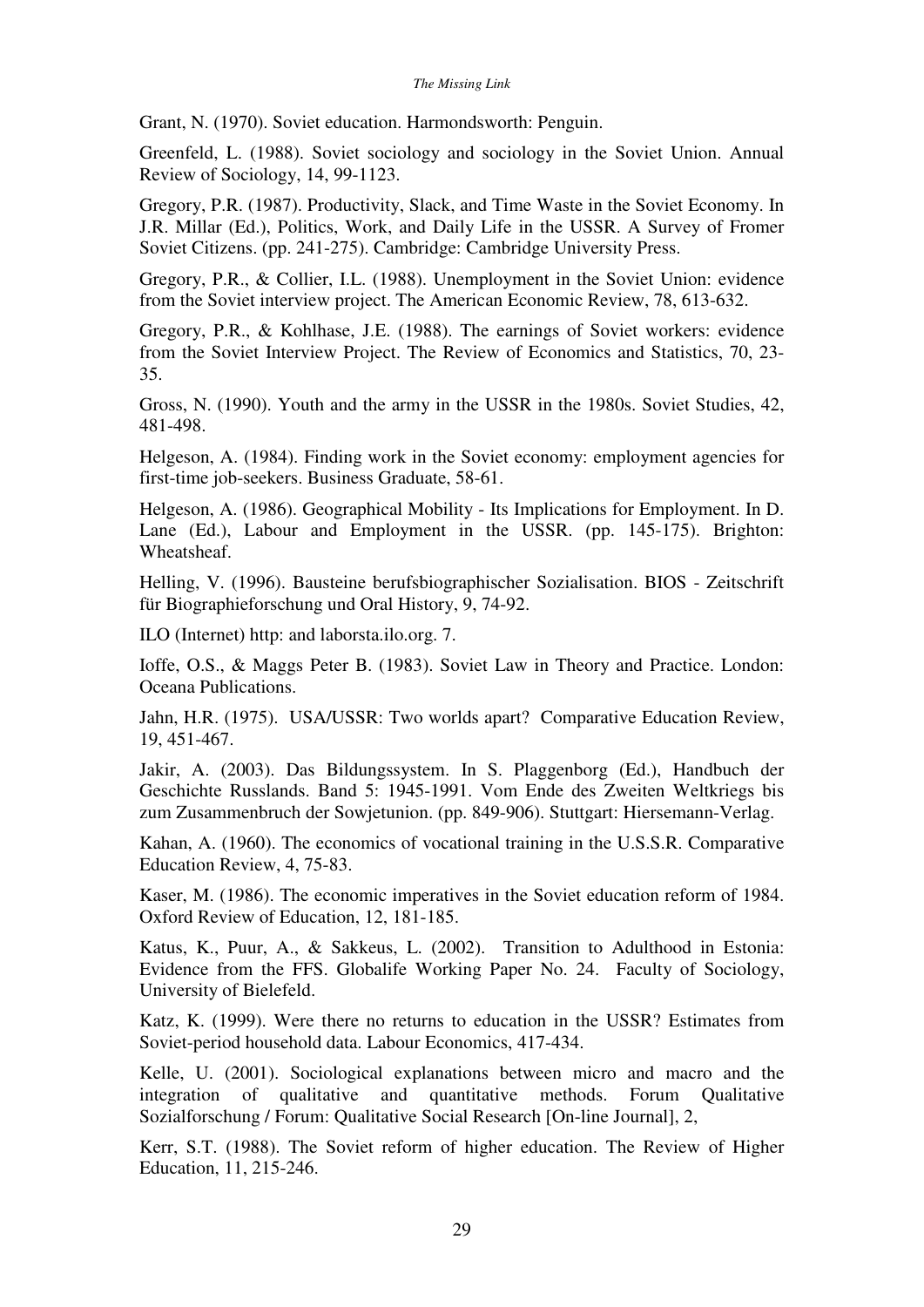Kogan, I., & Unt, M. (2005). Transition from School to Work in Transition Economies. European Societies, 7, 219-253.

Kohli, M. (1994). Die DDR als Arbeitsgesellschaft? Arbeit, Lebenslauf und soziale Differenzierung. In H. Kaelble, J. Kocka, & H. Zwahr (Eds.), Sozialgeschichte der DDR. (pp. 31-61). Stuttgart: Klett-Cotta.

Kolaja, J. (1978). An observation on Soviet sociology. Current Anthropology, 19, 373-378.

Kornai, J. (1992). The Socialist System. The Political Economy of Communism. Princeton: Princeton University Press.

Kotliar, A. (1984). The job placement system in the USSR. Problems of Economics, 27, 20-39.

Kovacheva, S. (2001). Flexibilisation of Youth Transitions in Central and Eastern Europe. Young, 9, 41-60.

Kudrov, V. (1997). The comparison of the USSR and USA economies by IMEMO in the 1970s . Europe-Asia Studies, 49, 883-904.

Kuebart, F. (1987). School reform, technological modernisation of the economy and vocational training in the Soviet Union. In J. Dunstan (Ed.), Soviet education under scrutiny. (pp. 70-87). Glasgow: Jordanhill College Publications.

Lane, D. (1986). Marxism-Leninism: An Ideology for Full Employment in Socialist States? In D. Lane (Ed.), Labour and Employment in the USSR. (pp. 1-16). Brighton: Wheatsheaf.

Lane, D. (1987). Soviet Labour and the Ethic of Communism. Brighton: Wheatsheaf.

Lauglo, J. (1988). Soviet education policy 1917-1935: from ideology to bureaucratic control. Oxford Review of Education, 14, 285-299.

Malle, S. (1987). Planned and unplanned mobility in the Soviet Union under the threat of labour shortage. Soviet Studies, 39, 357-387.

Manevich, E.L. (1982). Labor. In A.M. Prokhorov (Ed.), Great Soviet encyclopedia. A translation of the third edition. (pp. 248-251). New York: Macmillan.

Marnie, S. (1992). The Soviet labour market in transition. Florence: European University Institute.

Marnie, S. (1986). Transition from School to Work: Satisfying Pupils' Aspirations and the Needs of the Economy. In D. Lane (Ed.), Labour and Employment in the USSR. (pp. 209-222). Brighton: Wheatsheaf.

Matthews, M. (1982). Education in the Soviet Union. London: George Allen & Unwin.

Mayer, K.U. (2000). Life courses in the transformation of East Germany. Estudio working paper 2000/159, October 2000. Madrid: Center for Advanced Study in the Social Sciences.

McLean, M., & Voskresenskaya, N. (1992). Educational reform from above: Thatcher's Britain and Gorbachev's Soviet Union. Comparative Education Review, 36, 71-90.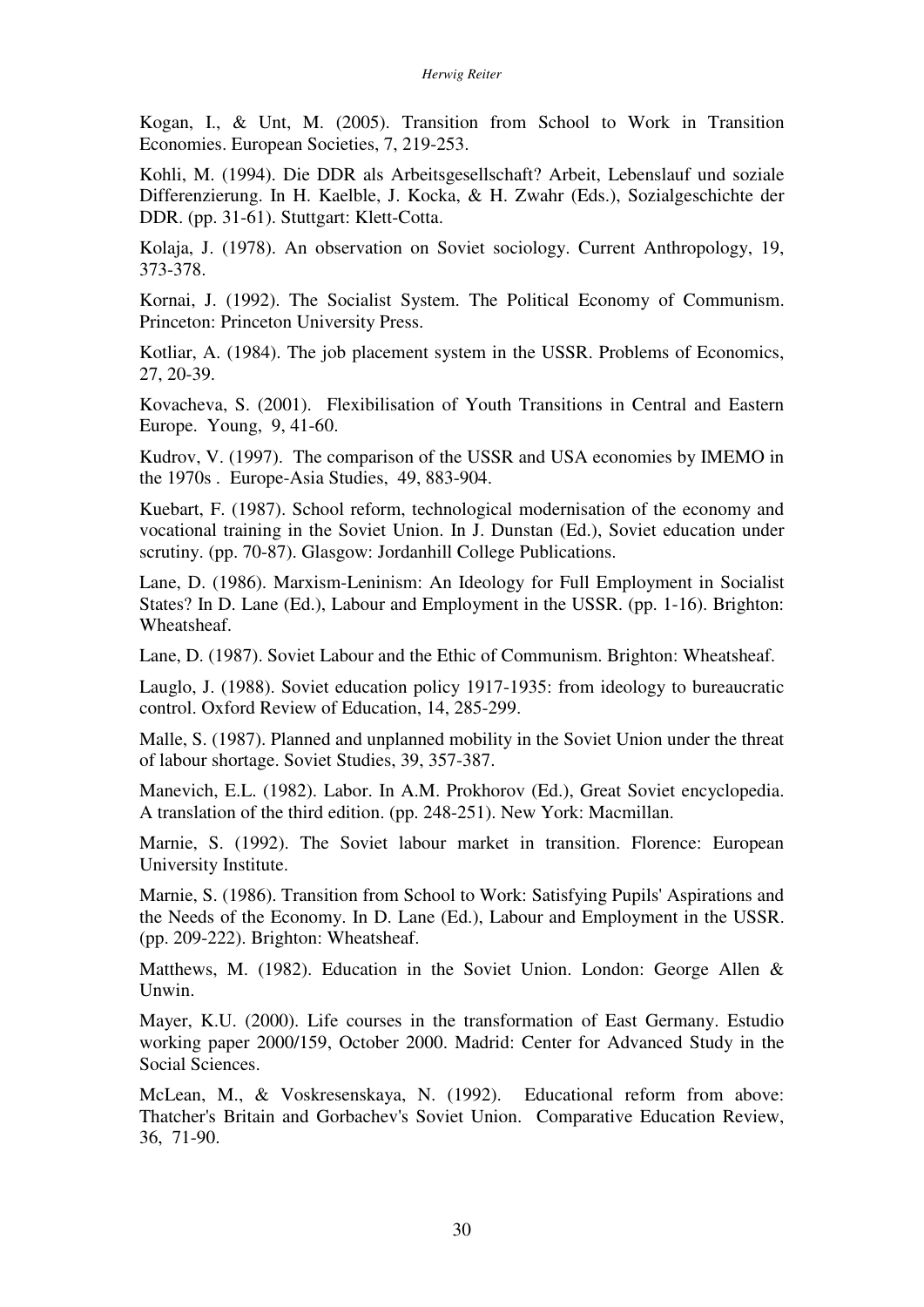Meier, A. (1989). Universals and particuliarities of socialist educational systems: the transition from school to work in the German Democratic Republic and the Soviet Union. In M.L. Kohn (Ed.), Cross-national research in sociology. (pp. 167-184). Newbury Park, Calif: Sage.

Moskoff, W. (1984). Labour and leisure in the Soviet Union. The conflict between public and private decision-making in a planned economy. London: Macmillan.

Müller, W. (2005). Education and youth integration into European labour markets. International Journal of Comparative Sociology, 46, 461-485.

Nozhko, K., Monoszon, E., Zhamin, V., & Severtsev, V. (1968). Educational planning in the USSR. Paris: Unesco, International Institute for Educational Planning.

O'Dell, F. (1983). Vocational education in the USSR. In J.J. Tomiak (Ed.), Soviet education in the 1980s. (pp. 106-142). London: Croom Helm.

O'Dell, F., & Lane, D. (1976). Labour socialization and occupational placement in Soviet education. Soviet Studies, 28, 418-429.

Oxenstierna, S. (1990). From Labour Shortage to Unemployment? The Soviet Labour Market in the 1980s. Swedish Institute for Social Research - Dissertation Series No. 12. Stockholm: Almqvist&Wiksell.

Panachin, F.G. (1982). Education. In A.M. Prokhorov (Ed.), Great Soviet encyclopedia. A translation of the third edition. (pp. 446-455). New York: Macmillan.

Pascall, G., & Manning, N. (2000). Gender and social policy: comparing welfare states in Central and Eastern Europe and the former Soviet Union. Journal of european Social Policy, 10, 240-266.

Peschar, J.L., & Popping, R. (1991). Educational opportunity in five East European countries. Comparative Education Review, 35, 154-169.

Pietsch, A.-J. (1986). Shortage of Labour and Motivation Problems of Soviet Workers. In D. Lane (Ed.), Labour and Employment in the USSR. (pp. 176-190). Brighton: Wheatsheaf.

Piirainen, T. (1997). Towards a New Social Order in Russia. Transforming Structures and Everyday Life. Aldershot: Dartmouth.

Pilkington, H. (1994). Russia's youth and its culture. A nation's constructors and constructed. London: Routledge.

Poignant, R. (1969). Education and development in Western Europe, the United States, and the U.S.S.R.. A comparative study. Columbia: Teachers college, Columbia Unversity.

Porket, J.L. (1989). Work, employment and unemployment in the Soviet Union. Houndmills: Macmillan.

Prokhorov, A.M. (1982). Great Soviet encyclopedia. A translation of the third edition. New York: Macmillan.

Rainnie, A., Smith, A., & Swain, A. (2002). Work, Employment and Transition. Restructuring Livelihoods in Post-Communism. London: Routledge.

Reiter, H. (2006). Unemployment and solidarity in post-communism: Negotiating meanings between the West and the Past. Paper presented at the XVI World Congress of Sociology, Durban, South Africa.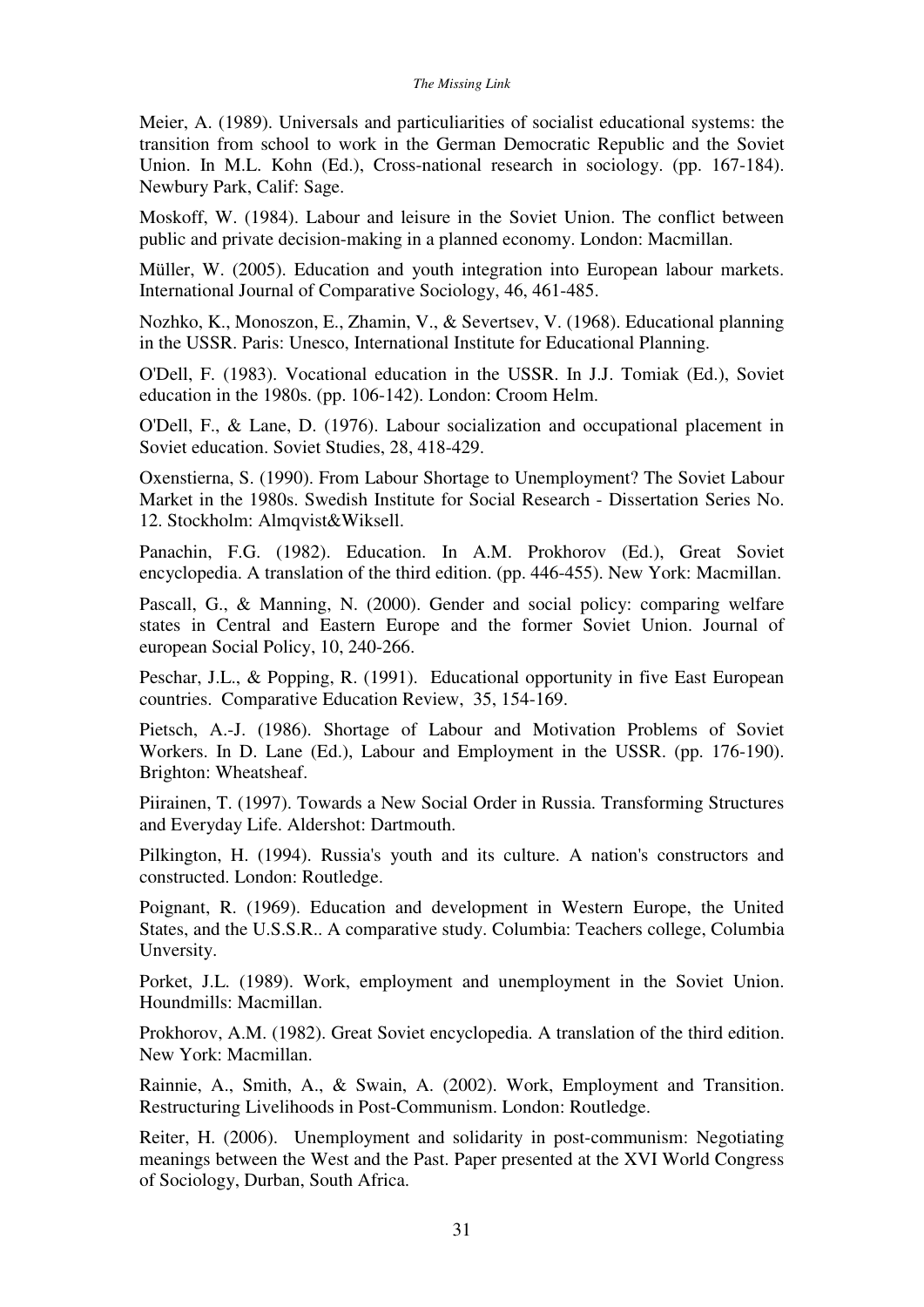Reiter, H., & Craig, G. (2005). Youth in the labour market: citizenship or exclusion? In H. Bradley & J. van Hoof (Eds.), Young people in Europe. Labour markets and citizenship. (pp. 15-39). Bristol: The Policy Press.

Riordan, J. (1986). Growing pains of Soviet youth. The Journal of Communist Studies, 2, 145-167.

Róbert, P., & Bukodi, E. (2002). The Effects of the Globalization Process on the Transition to Adulthood in Hungary. Globalife Working Paper No. 27. Faculty of Sociology, University of Bielefeld.

Roberts, K. (2006). Global Americanisation: youth in the twenty-first century. Paper presented at the XVI World Congress of Sociology, Durban, South Africa.

Roberts, K. (1998). School to Work Transitions in Former Communist Countries. Journal of Education and Work, 11, 221-238.

Roberts, K., & Fagan, C. (1999). Old and New Routes into the Labour Market in Ex-Communist Countries. Journal of Youth Studies, 2, 153-170.

Rutkevitch. (1978). On Soviet sociology. Current Anthropology, 19, 621

Rutland, P. (1986). Productivity Campaigns in Soviet Industry. In D. Lane (Ed.), Labour and Employment in the USSR. (pp. 191-208). Brighton: Wheatsheaf.

Saar, E. (2005). New entrants on the Estonian labour market: a comparison with the EU countries. European Societies, 7, 513-546.

Saar, E. (1997). Transitions to Tertiary Education in Belarus and the Baltic Countries. European Sociological Review, 13, 139-158.

Sacks, M.P. (1988). Women, work and family in the Soviet Union. In M.P. Sacks & J.G. Pankhurst (Eds.), Understanding Soviet society. (pp. 71-96). Boston: Unwin Hyman.

Schubkin, V.N. (1991). Der Übergang von der Schule ins Arbeitsleben. In W. Melzer, W. Heitmeyer, L. Liegle, & J. Zinnecker (Eds.), Osteruopäische Jugend im Wandel. Ergebnisse vergleichender Jugendforschung in der Sowjetunion, Polen, Ungarn und der ehemaligen DDR. (pp. 41-46). Weinheim: Juventa.

Schwartz, J.J., & Keech, W.R. (1968). Group influence and policy process in the Soviet Union. The American Political Science Review, 63, 840-851.

Shalin, D.N. (1978). The development of Soviet sociology, 1956-1976. Annual Review of Sociology, 4, 171-191.

Shalin, D.N. (1990). Sociology for the Glasnost era: institutional and substantive changes in recent Soviet sociology. Social Forces, 68, 1019-1039.

Shlapentokh, V. (1989). Public and private life of the Soviet people. New York : Oxford University Press.

Shubkin, V. (1985). Sociology of the educational system: society's requirements and the career-choice attitudes of young people. International Social Science Journal, 104, 187-200.

Solnick, S.L. (1998). Stealing the state. Control and collapse in Soviet institutions. Cambridge, Mass.: Harvard University Press.